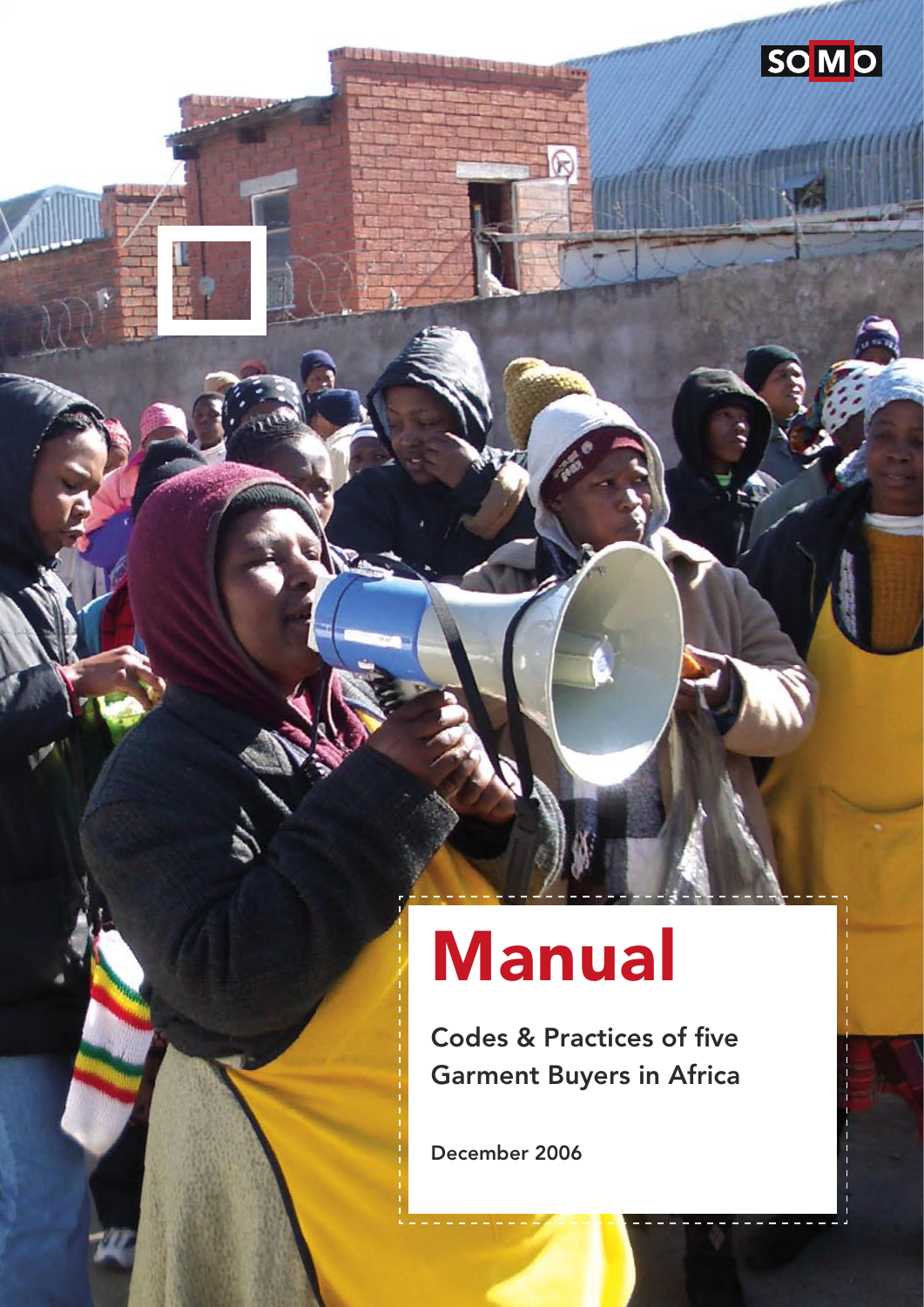

## Manual

Codes and practices of 5 garment buyers in Africa

## SOMO

December 2006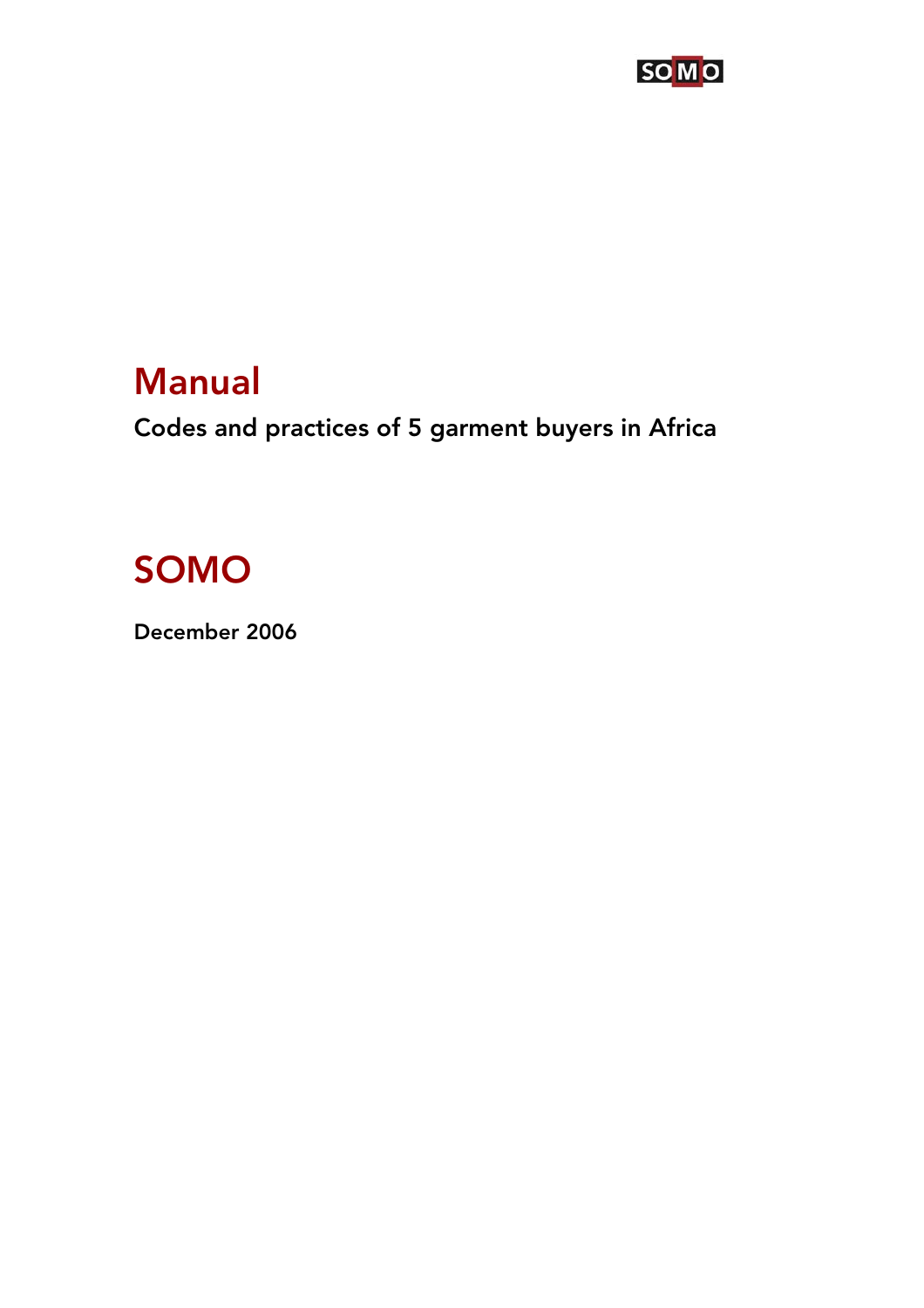## Colophon

Manual

Codes and practices of 5 garment buyers in Africa

By:

SOMO – Centre for Research on Multinational Corporations

Cover Design: Annelies Vlasblom



This document is licensed under the Creative Commons Attribution-NonCommercial-NoDerivateWorks 2.5 License. To view a copy of this license visit: http://creativecommons.org/licenses/by-nc-sa/2.5

Funding: This reader was made possible through financial support of the FNV, Netherlands

Additional copies are available from: SOMO Centre for Research on Multinational Corporations Keizersgracht 132 1015 CW Amsterdam The Netherlands Tel: + 31 (20) 6391291 Fax: + 31 (20) 6391321 E-mail: info@somo.nl Website: www.somo.nl Subscribe here to the SOMO quarterly newsletter to keep informed of SOMO news and activities.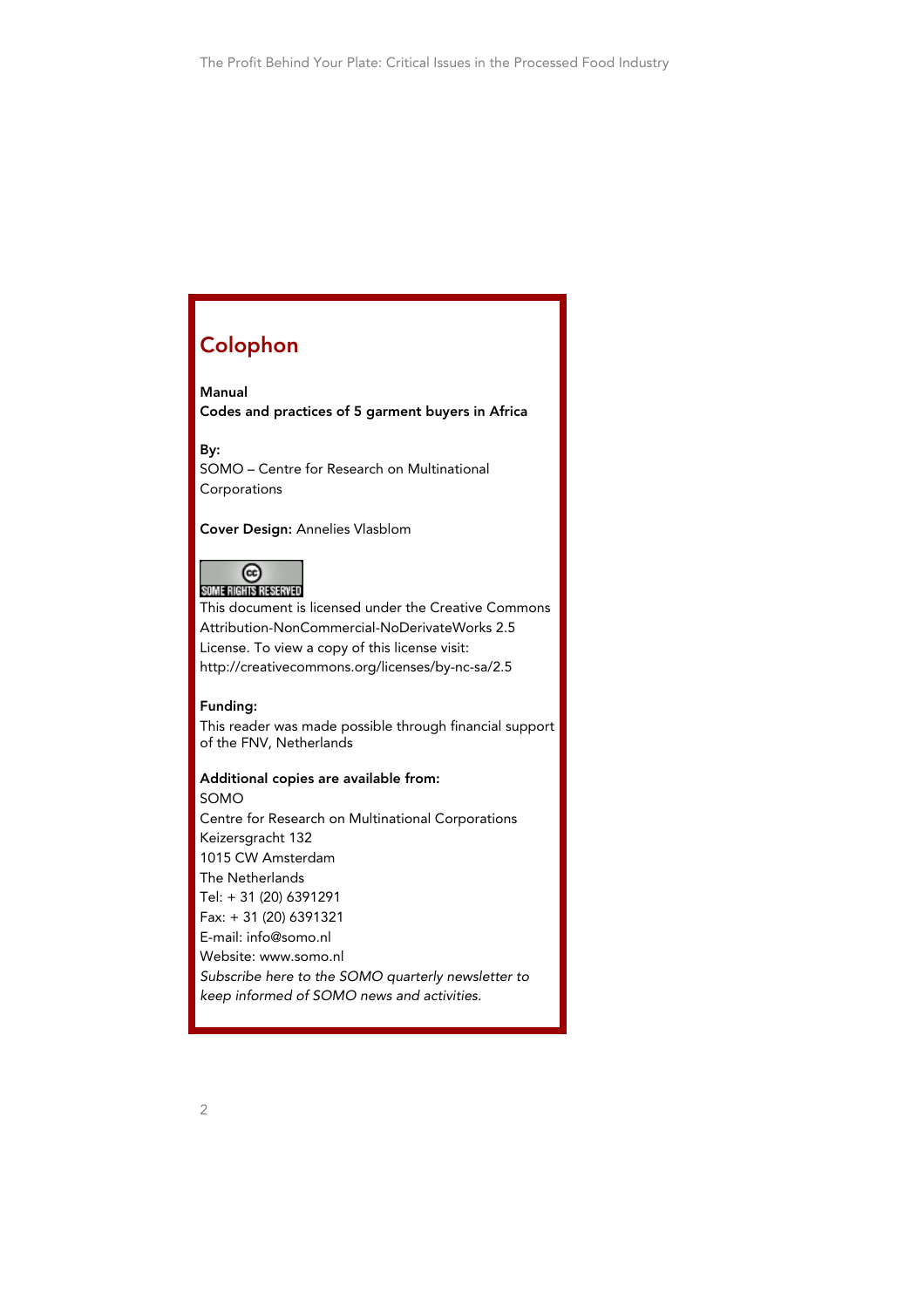

## **Contents**

| 1. |      |  |  |
|----|------|--|--|
|    |      |  |  |
|    | 1.2. |  |  |
|    | 1.3. |  |  |
|    | 1.4. |  |  |
|    | 1.5. |  |  |
|    | 1.6. |  |  |
|    | 1.7. |  |  |
|    | 1.8. |  |  |
|    |      |  |  |
| 2. |      |  |  |
|    |      |  |  |
|    |      |  |  |
|    | 2.3. |  |  |
|    | 2.4. |  |  |
|    | 2.5. |  |  |
|    | 2.6. |  |  |
|    | 2.7. |  |  |
|    |      |  |  |
|    |      |  |  |
| 3. |      |  |  |
|    |      |  |  |
|    |      |  |  |
|    |      |  |  |
|    | 3.4. |  |  |
|    | 3.5. |  |  |
|    | 3.6. |  |  |
|    | 3.7. |  |  |
|    |      |  |  |
|    |      |  |  |
| 4. |      |  |  |
|    |      |  |  |
|    | 4.2. |  |  |
|    | 4.3. |  |  |
|    | 4.4. |  |  |
|    | 4.5. |  |  |
|    | 4.6. |  |  |
|    | 4.7. |  |  |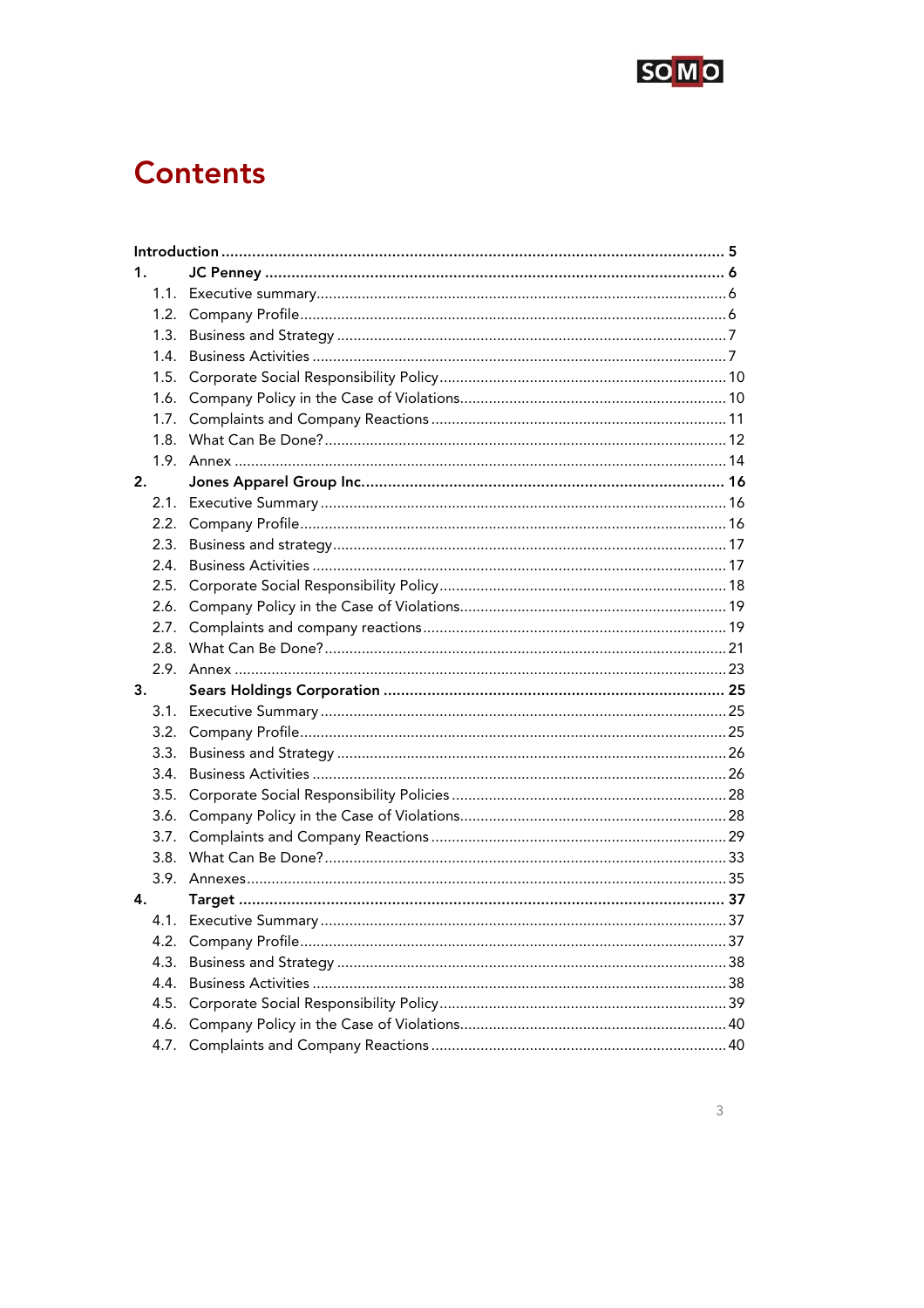| 5. |      |  |
|----|------|--|
|    |      |  |
|    |      |  |
|    |      |  |
|    | 5.4. |  |
|    |      |  |
|    |      |  |
|    |      |  |
|    |      |  |
|    |      |  |
| 6. |      |  |
|    |      |  |
|    |      |  |
|    |      |  |
|    |      |  |
|    |      |  |
|    |      |  |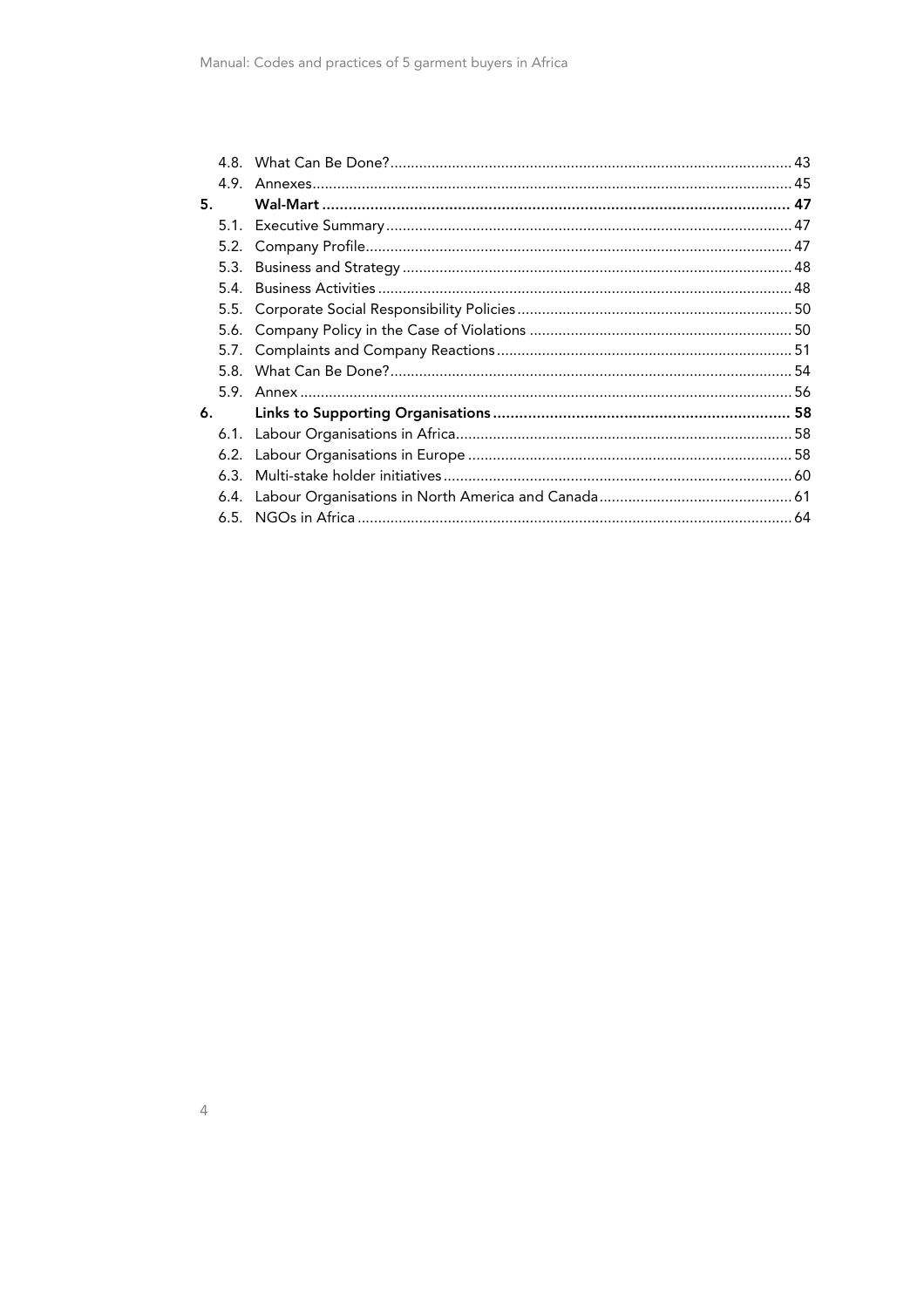

## Introduction

This Reader covers 5 major US based multinationals that source their garment and apparel products from manufacturing companies on the African continent. If your organisation would like to explore the possibility of international support to specific cases of labour rights violation, you will find information here on the labels, the companies and support organisations.

This reader will be regularly updated, information can be sent to Esther de Haan at esther@somo.nl

Each chapter contains detailed information on each company.

- $\Box$  An executive summary that highlights the main features of each chapter.
- A company profile covering organisation, management structure and financial information.
- $\Box$  An outline of the company's core **business and strategy**, including some historic information.
- $\Box$  A comprehensive list of the company's **business activities**, detailing the major brands and product lines manufactured for the company.
- $\Box$  An overview and assessment of the company's corporate social responsibility policy.
- $\Box$  An explanation of the company's policy in the case of violations, including the company's monitoring mechanisms.
- $\Box$  A set of **case studies** that document recent complaints against the company and company reactions.
- $\Box$  Up to date information on what can be done in the case of a violation, including available contact information for each company and information and an explanation of how to report a violation
- $\Box$  An appendix that includes the company's main declarations of business principals and ethics

The final section of the Reader gives up to date links to organisations that can offer support to organisations seeking to report violations against any of these company's or their suppliers.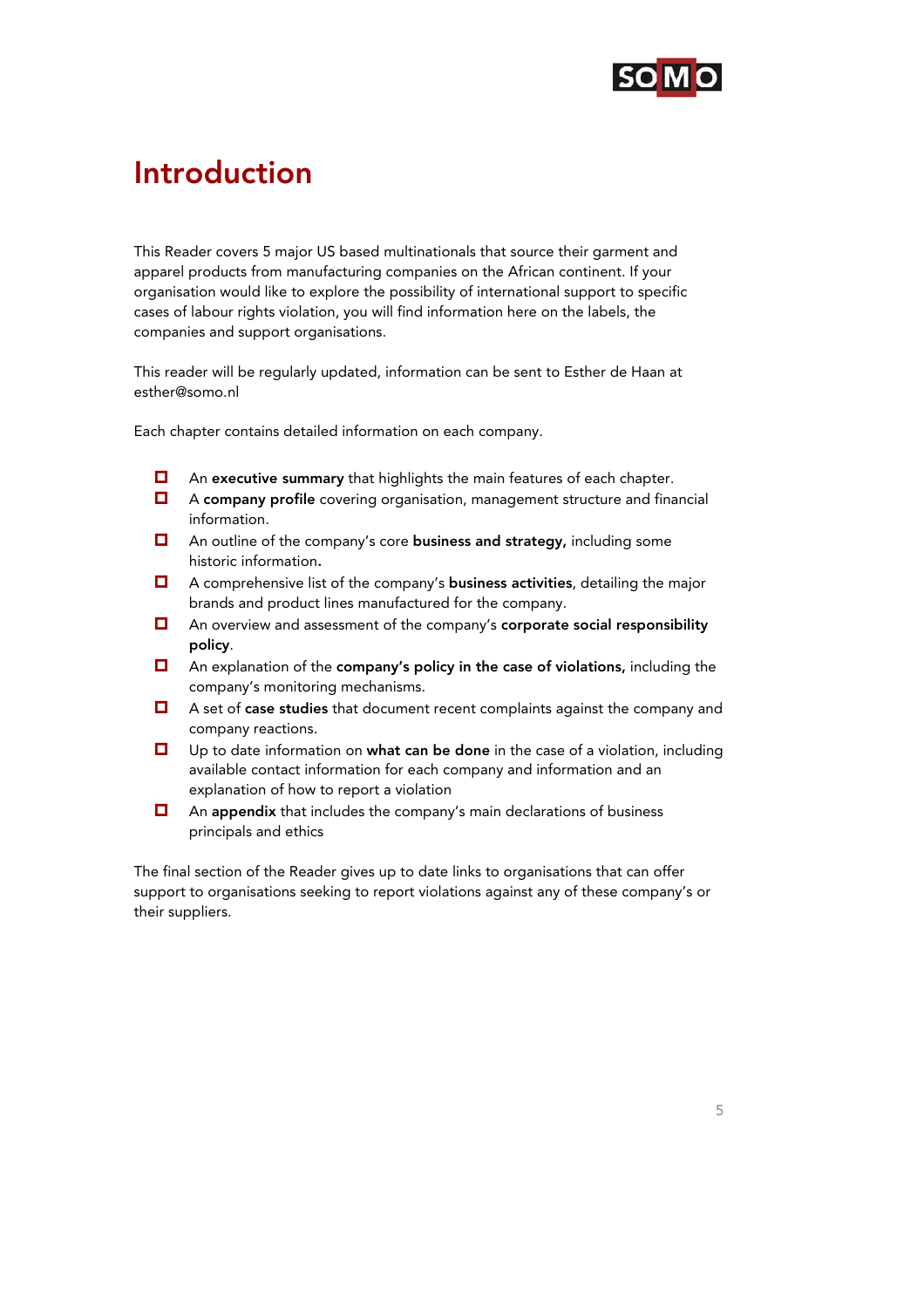## 1. JC Penney

## 1.1. Executive summary

JC Penney is the third largest apparel retailer in the US after Wal-Mart and Target. JC Penney retail stores are one of the most recognizable stores in the US. Where ever there is a mall, there is sure to be a JC Penney's. JC Penney's has middle of the road retail prices.

JC Penney has a code of conduct specifying standards for contractors and suppliers throughout its entire supply chain. The code requires that products produced for JC Penney meet national and international legislation.

A case history shows that the company has failed to make any public response to labour violations among its suppliers. JC Penny are very difficult to contact directly to discuss violations of its code of conduct.

## 1.2. Company Profile

| Name:                                            | JC Penney Company, Inc.    |
|--------------------------------------------------|----------------------------|
| <b>Business Address:</b>                         | 6501 Legacy Drive          |
|                                                  | Plano, Texas 75024         |
| Telephone:                                       | 972-431-1000               |
| Fax:                                             | 972-431-1000               |
| Web site:                                        | www.jcpenney.com           |
| Industry:                                        | Retail                     |
| Logo:                                            | <b>JCPenney</b>            |
| <b>Chairman and CEO</b>                          | Myron E. (Mike) Ullman III |
| <b>President and Chief Merchandising Officer</b> | Kenneth C. (Ken) Hicks     |
| African Countries in the Supply Chain            |                            |
| No. Employees                                    | 151,000 (2005)             |
| Average growth of employees per year             | 2,7%                       |
| <b>2005 Sales</b>                                | US\$ 18,781.0 (million)    |
| 1-Year Sales Growth                              | 1,9%                       |
| 2005 Net Income                                  | US\$ 1,088.0 (millions)    |
| 1-year Net Income Growth                         | 107,6%                     |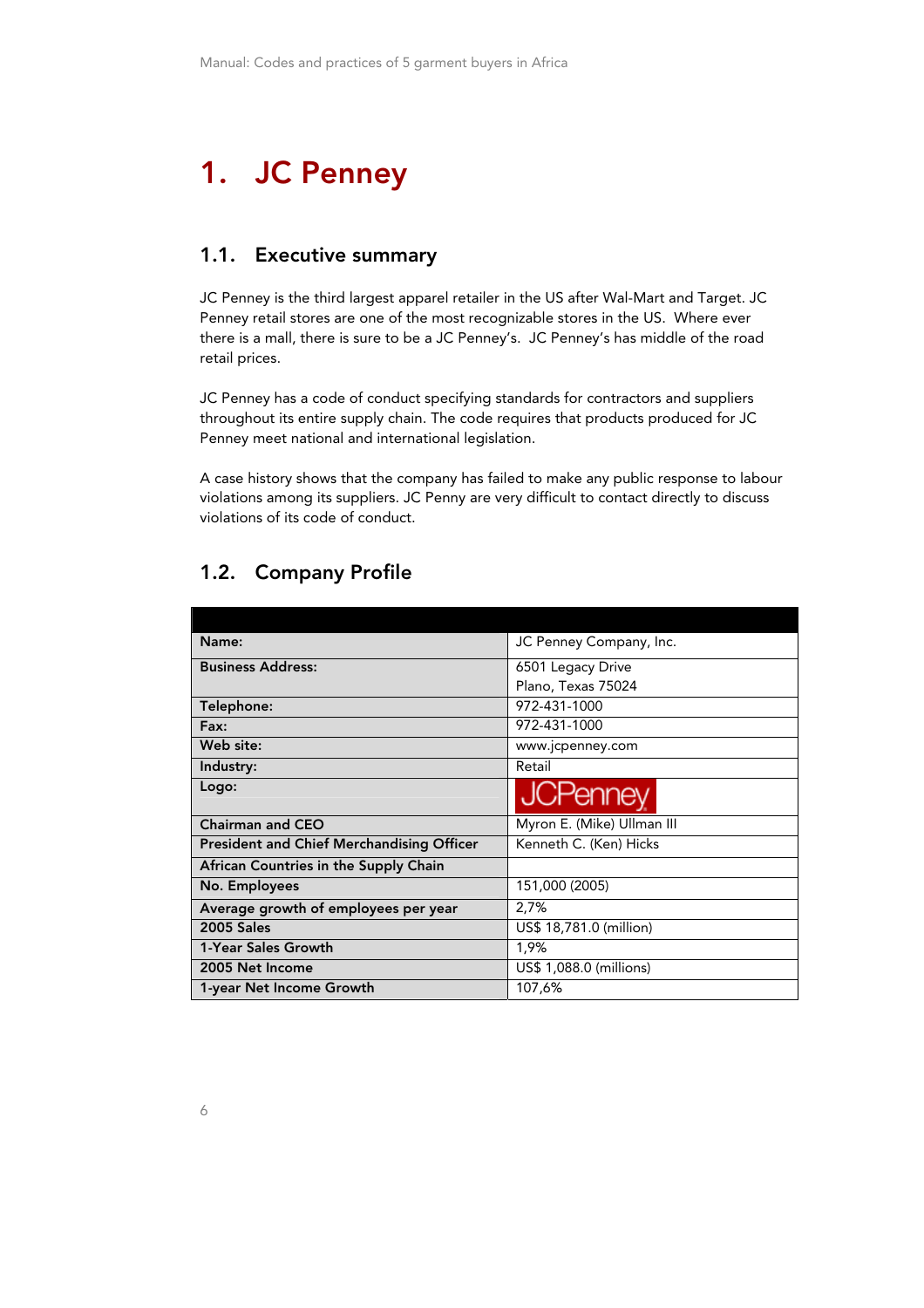

## 1.3. Business and Strategy

The JC Penney Company, Inc. is the holding company for JC Penney Corporation, Inc.

The company is one of the largest US retailers, after Wal-Mart and Target. It operates through 1,017 JC Penney department stores across the United States and in Puerto Rico, through 62 department stores in Brazil, and over the internet.<sup>1</sup>

JC Penney's own brand labels form the backbone of the business, and account for 60% of all women's clothing sold. $^2$  JC Penney brands are sold via licensing agreements in JC Penney retail outlets and through other retailers.

JC Penney has focused on production planning as a strategy to improve its profitability. The company aims to reduce its lead times and offer more relevant and timely merchandise.3

JC Penney's main competitors include Sears, Target and Wal-Mart.

## 1.4. Business Activities

-

This section provides a detailed list of the main brand labels produced for and sold by JC Penney.

| ana<br>NEW APPROACH  | a.n.a<br>Casual clothing for women                      |
|----------------------|---------------------------------------------------------|
| BAI                  | Bali<br>Likely to be licensing agreement                |
| <b>Barely There®</b> | <b>Barely There</b><br>Likely to be licensing agreement |

<sup>1</sup> JC Penney, nd, JC Penney overview, <http://www.jcpenney.net/company/overview/overview.htm>,

<sup>(24</sup> April 2006).<br><sup>2</sup> Gary Gereffi, June 1999, International trade and industrial upgrading in the apparel commodity chain, http://www.soc.duke.edu/~ggere/web/gereffi\_jie\_june\_1999.pdf, (13 July 2006). 3

<sup>&</sup>lt;sup>3</sup> JC Penney, Annual report 2005, http://library.corporateir.net/library/70/705/70528/items/192659/JCP\_AR05.pdf, (24 April 2006).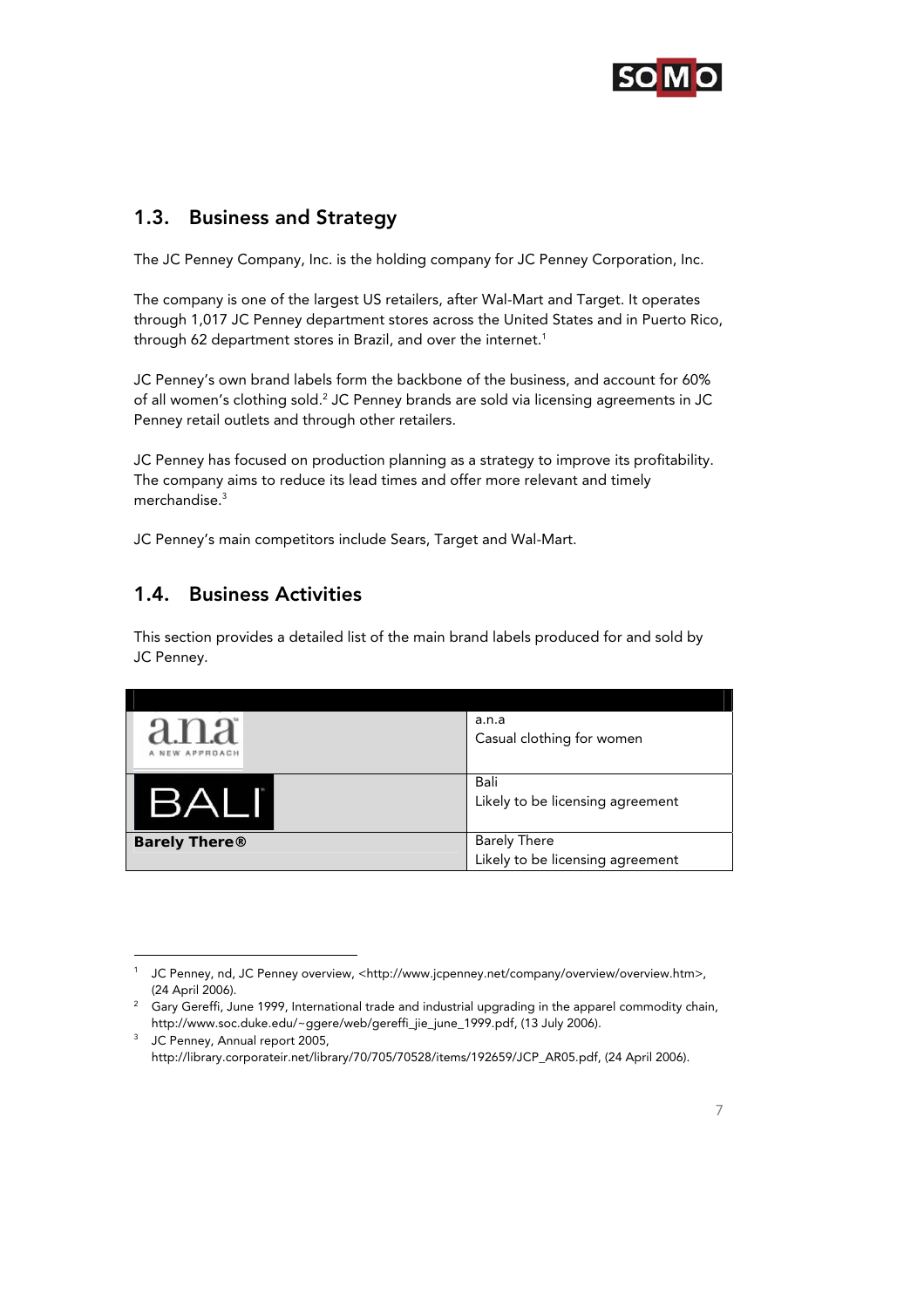|                           | Cabin Creek                              |
|---------------------------|------------------------------------------|
| Easy-fitting<br>basics in | Women's Cabin Creek clothing offers      |
| comfortable styles.       | traditional looks with modern comforts.  |
| <b>CABIN CREEK*</b>       | Offers casual outfits for everyday wear, |
|                           | including pants, jeans, etc.             |
| <b>Cuddl Duds®</b>        | <b>Cuddl Duds</b>                        |
|                           | Clothing and shoes for women,            |
|                           | including tops, pants and camisoles.     |
|                           | Delicates                                |
| delicates <sup>®</sup>    | Clothing includes tops, bottoms, suit,   |
|                           | Lingerie and Sleepwear.                  |
| Fancy Me®                 | Fancy Me                                 |
|                           | Offers Underwire Lace Nursing Bra.       |
|                           | Flexees                                  |
| <b>Flexees</b> ®          | Sells underwear and lingerie.            |
|                           |                                          |
|                           | Flirt (is part of delicates)             |
|                           | Clothing includes tops, bottoms, suit,   |
|                           | Lingerie and Sleepwear.                  |
|                           | Goldtoe                                  |
| GOLDTOE <sup>®</sup>      | Sells shoes, handbags, etc.              |
|                           |                                          |
|                           | Miss Bisou                               |
|                           | Offers shirts, dresses, etc. for women.  |
|                           |                                          |
|                           | I.e.i.                                   |
|                           | Clothing for men, women and teens        |
|                           | including jeans, shirts and accessories. |
|                           |                                          |
|                           | Liz Baker                                |
| LIZ BAKER®                | Clothing includes Belted 2-Way Stretch   |
|                           | Pants, Drapeneck Dress and suede         |
|                           | jackets.                                 |
|                           | Medela                                   |
| <b>Example 19</b>         | Offers maternity and nursing intimate    |
|                           | apparel                                  |
|                           | Mixit                                    |
| <b>MI¥IT</b>              | Women's clothing and shoes,              |
|                           | accessories and handbags. Cothing        |
|                           | includes dresses and skirts.             |
|                           | Nicole Miller                            |
| nicole<br>West kilo       | Designer clothes like evening gowns,     |
|                           | dresses, etc. Also offers all kinds of   |
|                           | accessories, shoes and handbags.         |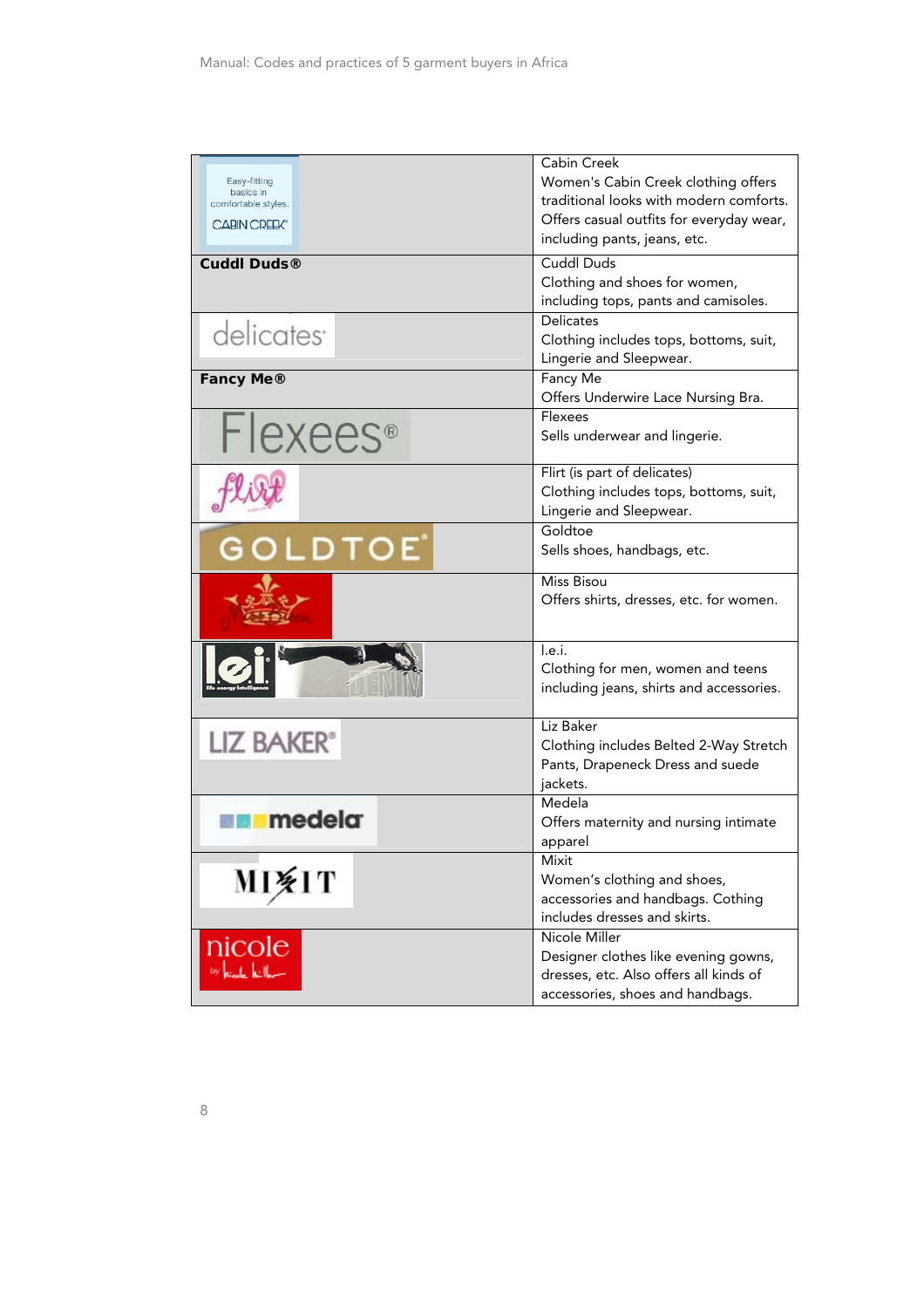

| llga                                                     | Olga<br>Clothing for women, including<br>underwear and bras.                                                 |
|----------------------------------------------------------|--------------------------------------------------------------------------------------------------------------|
| SAGHARBOR                                                | Sag harbor<br>Sag Harbor offers short-Sleeved<br>Jackets, skirts and pants                                   |
| ST. JOHN'S BAY                                           | St. John's Bay<br>Clothing and shoes for men and<br>women, including shirts and sweaters.                    |
| Tignane                                                  | Tignanello<br>Offers clothing, handbags and wallets.                                                         |
| $\blacksquare$ unit $S^\circ$                            | Units<br>Men's clothing and accessories,<br>including shirts and pants.                                      |
|                                                          | W<br>Clothing for every part of the day, from<br>office until evenings                                       |
| WORTHINGTON®                                             | Worthington<br>Timeless classic career clothing for<br>women                                                 |
| Big Mac:<br>authentic workwear<br>since 1922.<br>BIG MAC | <b>Big Mac</b><br>Workwear for men, offering men's<br>jackets, shirts, overalls and pants.                   |
| haggar.                                                  | Haggar<br>Comfortable clothing for both men as<br>women                                                      |
| tavanera C                                               | The Habanera & Co<br>Men's clothing, including pants and<br>tailored suits.                                  |
| J. Ferrar                                                | J. Ferrar<br>Men's clothing among others pants,<br>shirts, etc.                                              |
| TOWNCRAFT <sup>®</sup><br>E S T. 1927                    | Towncraft<br>Comfortable and traditional styling<br>men's clothing, including sweaters,<br>shirts and pants. |
| bright future races                                      | <b>Bright Future</b><br>Girls' clothing and baby clothing,<br>including dresses and coverall footies.        |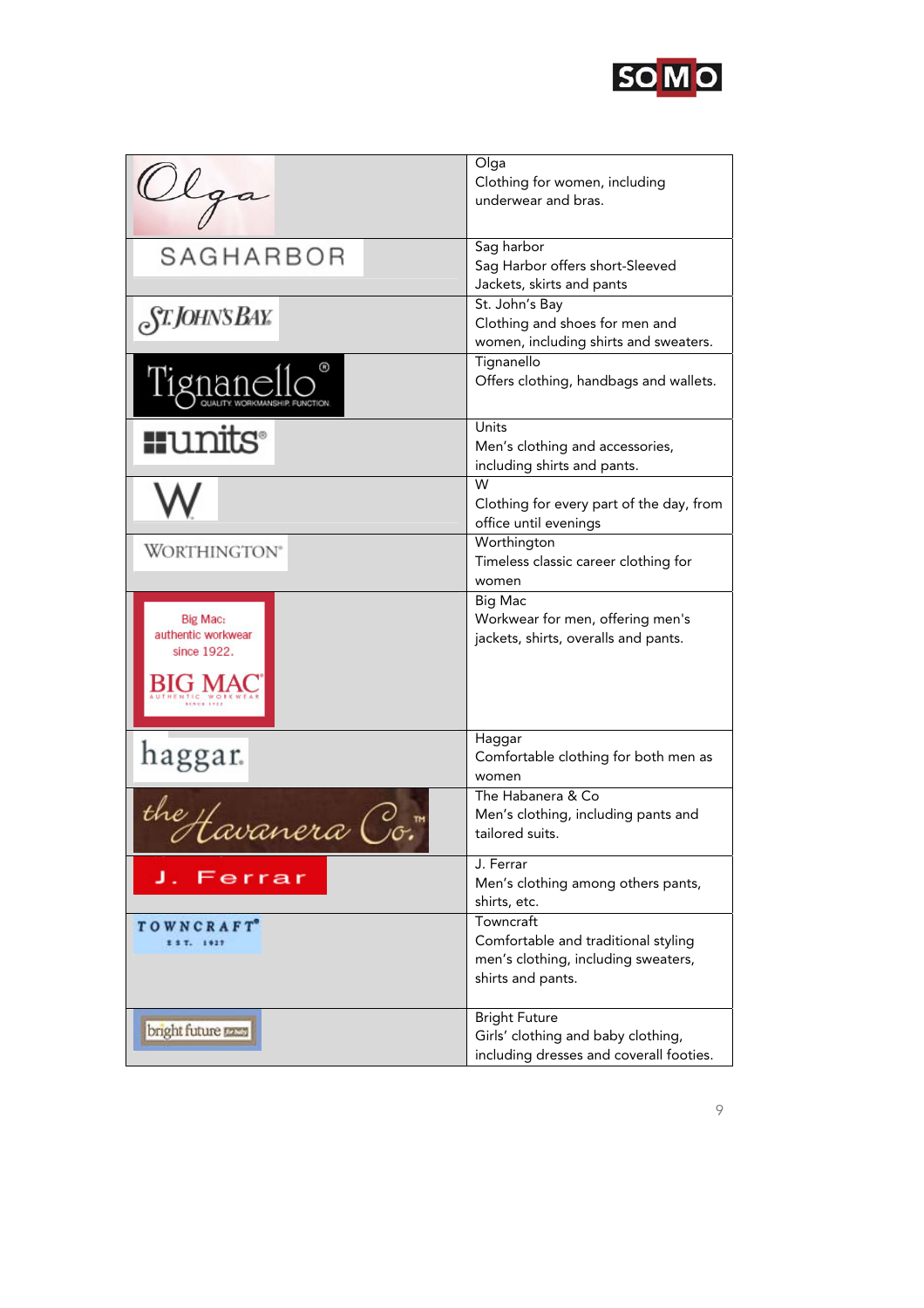|            | Okie-Dokie                            |
|------------|---------------------------------------|
| ohic DOKie | Brand for newborn, infant and toddler |
|            | playwear                              |

## 1.5. Corporate Social Responsibility Policy

JC Penney has a code of conduct specifying standards for contractors and suppliers throughout its entire supply chain. The text of this code can be found in Section 1.9.

The code requires that products produced for JC Penney meet national and international legislation.

The code states that the company will not accept merchandise that $^4\!\! :$ 

- Does not have accurate country-of-origin labelling;
- Was manufactured through convicted, forced, or indentured labour;
- Was manufactured through illegal child labour; or
- $\Box$  Was manufactured in violation of any other applicable labour, workplace safety or environmental law or regulation.

## 1.6. Company Policy in the Case of Violations

JC Penney company policy is to investigate complaints and allegations of violations of this code. However, the company has no standardised procedure to deal with specific reports of violations of its code of conduct by suppliers.

In the case of a reported violation, the company brings together members of its Legal Department, Auditing Department, and Human Resources Department who view the available information and decide what course of action to take.

In cases where a supplier is found to violate labour standards, the company states that it will:

- $\square$  Suspend current business activity until the supplier or the contractor is in complete compliance and they are assured the supplier has taken the steps necessary to prevent future violations;
- $\Box$  Cancel outstanding orders;
- $\Box$  Place the violating factory on their suspended factory list prohibiting use by a JC Penney supplier;
- $\Box$  Terminate their relationship with the supplier; or

<sup>4</sup> JC Penney, nd, The JC Penney Supplier Legal Compliance Program, http://www.jcpenney.net/company/supplier/legal/index.htm, (24 April 2006).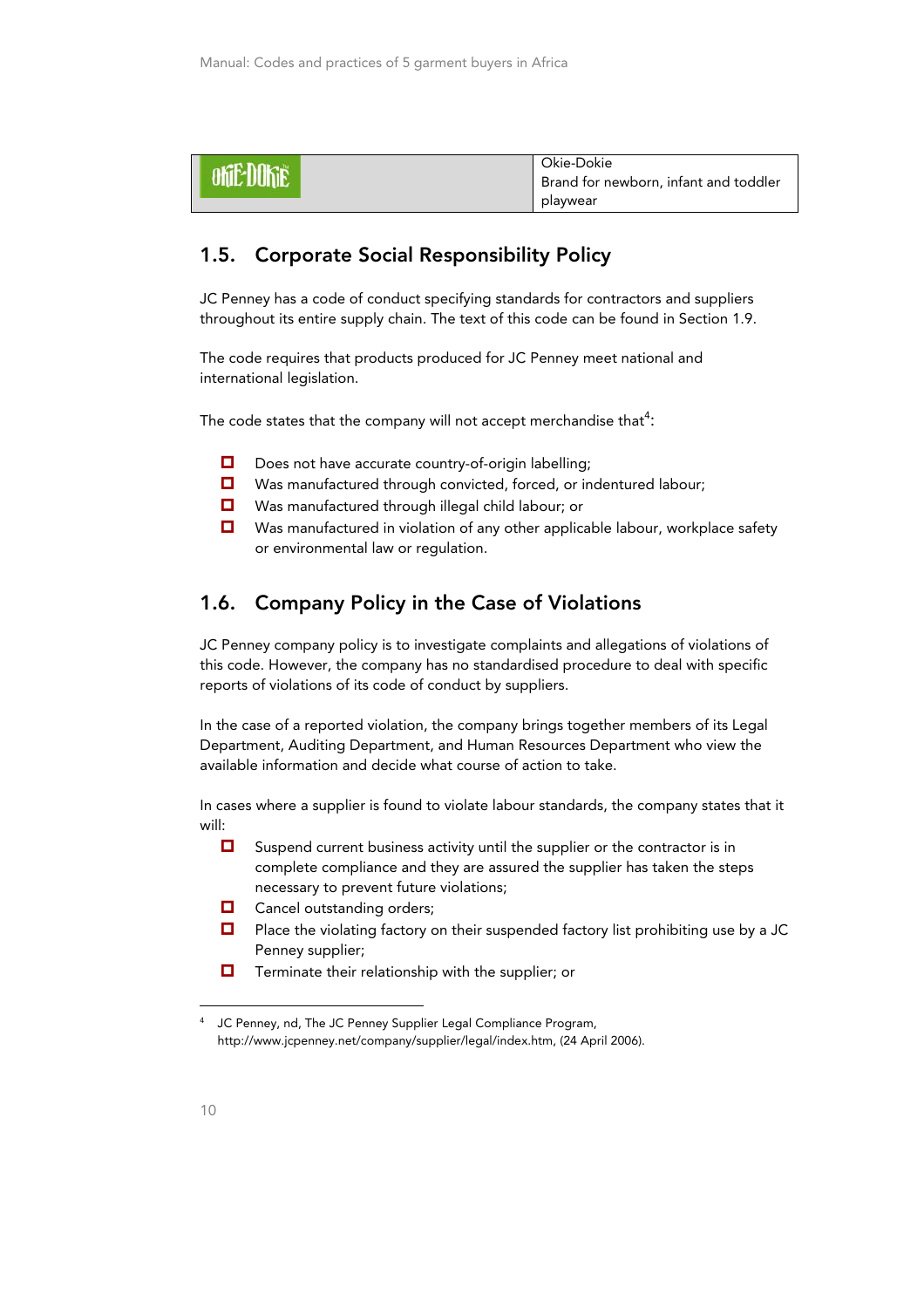

 $\Box$  Report illegal activity to the appropriate legal authorities

The company employs no third body organisation to audit or monitor its suppliers and has no links to external civil society organisations.

## 1.7. Complaints and Company Reactions

The following section documents complaints against JC Penney and responses by the company to violations of labour rights through its supply chain.

In all cases the company failed to make any public statement.

## The Philippines

In 2003 the Philippine media reported sweatshop practices in Anvil Ensembles, a factory producing baby clothes for JC Penney among others.5 The factory's accreditation from a national auditing firm was temporally withdrawn.<sup>6</sup>

There was no public reaction to the case from JC Penney.

## Jordan

In 2006 apparel manufacturing units located in Jordan were found to violate codes of conduct on labour standards and working conditions, according to the US National Labour Committee.7

JC Penney failed to make any public response to the allegations.<sup>8</sup>

## Guatemala

j

In 2003 a Guatemalan court found the management of Nobland – a garment manufacturing unit producing for American retailers including JC Penney - guilty of antiunion activities.<sup>9</sup>

 $^{\rm 5}$   $\,$  Luige del Puerto and Rommel Lalata, 'Sleepless in Sweathop – Garment workers drugged to stay awake for 3 days", Trade Union Congress of the Philippines, 3 July 2003, http://www.tucp.org.ph/projects/sweatshops/anvil/sleepless.htm, (17 October 2005). 6

Clean Clothes Campaign, 2005, Looking for a quick fix, http://www.renaklader.org/dokument/pdf/05 quick\_fix.pdf, (27 March 2006).

<sup>&</sup>lt;sup>7</sup> National Labour Committee, May 2006, U.S. Jordan free trade agreement; descends into human trafficking & involuntary servitude, <http://www.nlcnet.org/faxes/jordan/report.pdf>, (9 May 2006).

<sup>&</sup>lt;sup>8</sup> Wal-Mart Watch, 6-5-2006, Breaking news: congress requests investigation on Jordan sweatshops, <http://walmartwatch.com/blog/archives/congress\_requests\_investigation\_on\_jordan\_sweatshops/>, (8 May 2006).

<sup>&</sup>lt;sup>9</sup> Global Exchange, 4 May 2005, Central America lags on labour rights for trade deal, <http://www.globalexchange.org/campaigns/cafta/3048.html>, (7 June 2006).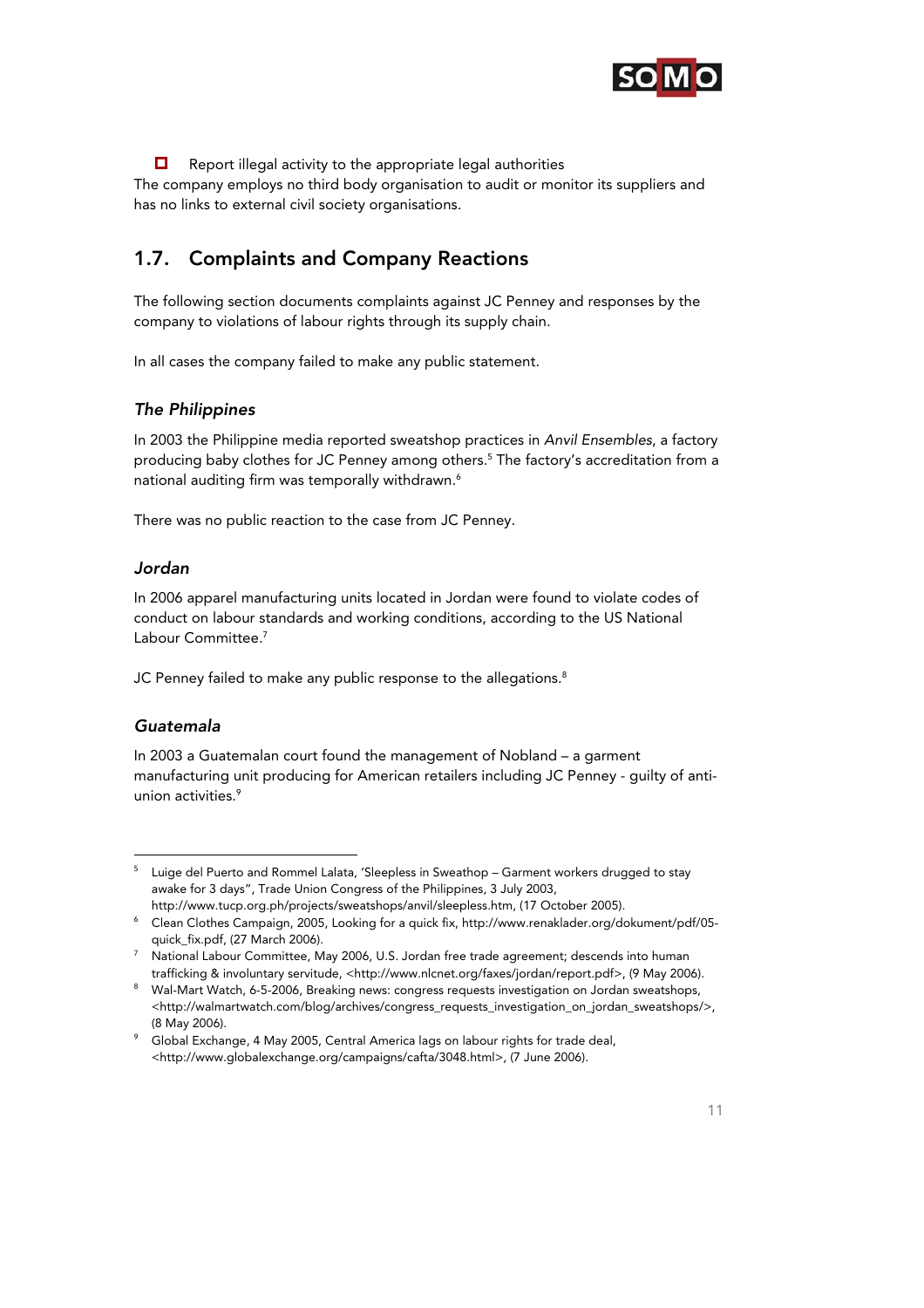JC Penney continued to source clothing from the Nobland factory without any action, until June 2005 when the unit was abruptly closed.<sup>10</sup>

## **Nicaragua**

In 2004 a court in Nicaragua found that the dismissal of unionised workers from the Chentex factory – a manufacturer of clothes for US retailers, including JC Penney – was illegal and that workers should be reinstated.<sup>11</sup>

There was no public reaction to the case by JC Penney and no evidence of any practical steps by the company to ensure that the factory complied with the court's decision and with Nicaraguan labour law.

## 1.8. What Can Be Done?

What can be done when there is a problem in a factory producing for JC Penney?

This section provides the available contact information and explains the company's procedure.

## Who to contact?

| JC Penney       | 001-972-431-1000 (HQ Operator)         |
|-----------------|----------------------------------------|
| <b>Name</b>     | Marv Tacher                            |
| <b>Position</b> | Associate General Counsel, Litigation. |
| Email           | Mtacher@jcpenney.com                   |

#### And

| <b>JC Penney</b> |                                                         |
|------------------|---------------------------------------------------------|
| <b>Name</b>      | R. Ross Tishler                                         |
| <b>Position</b>  | Sr. Manager - Supplier Compliance and Factory Security. |
| Fax              | $+ 1 215 - 745 - 8692$                                  |
| Phone            | $+ 1 215 - 742 - 1833$                                  |
| <b>Mobile</b>    | $+ 1 215 - 783 - 4311$                                  |
| Email            | rtishler@jcpenney.com                                   |

<sup>10</sup> Co-opamerica,1 October 2005, sweatshop labour,

<sup>&</sup>lt;http://www.coopamerica.org/programs/rs/profile.cfm?id=295>, (10 July 2006). 11 See: Carrie Antlfinger (Corpwatch), 22 August 2000, Nicaragua: US retailers contract with sweatshops, http://www.corpwatch.org/article.php?id=604 (12 June 2006); Co-op America, 1 June 2004, Co-op America's retailer scorecard, <http://www.coopamerica.org/programs/sweatshops/scorecard.cfm>, (12 June 2006).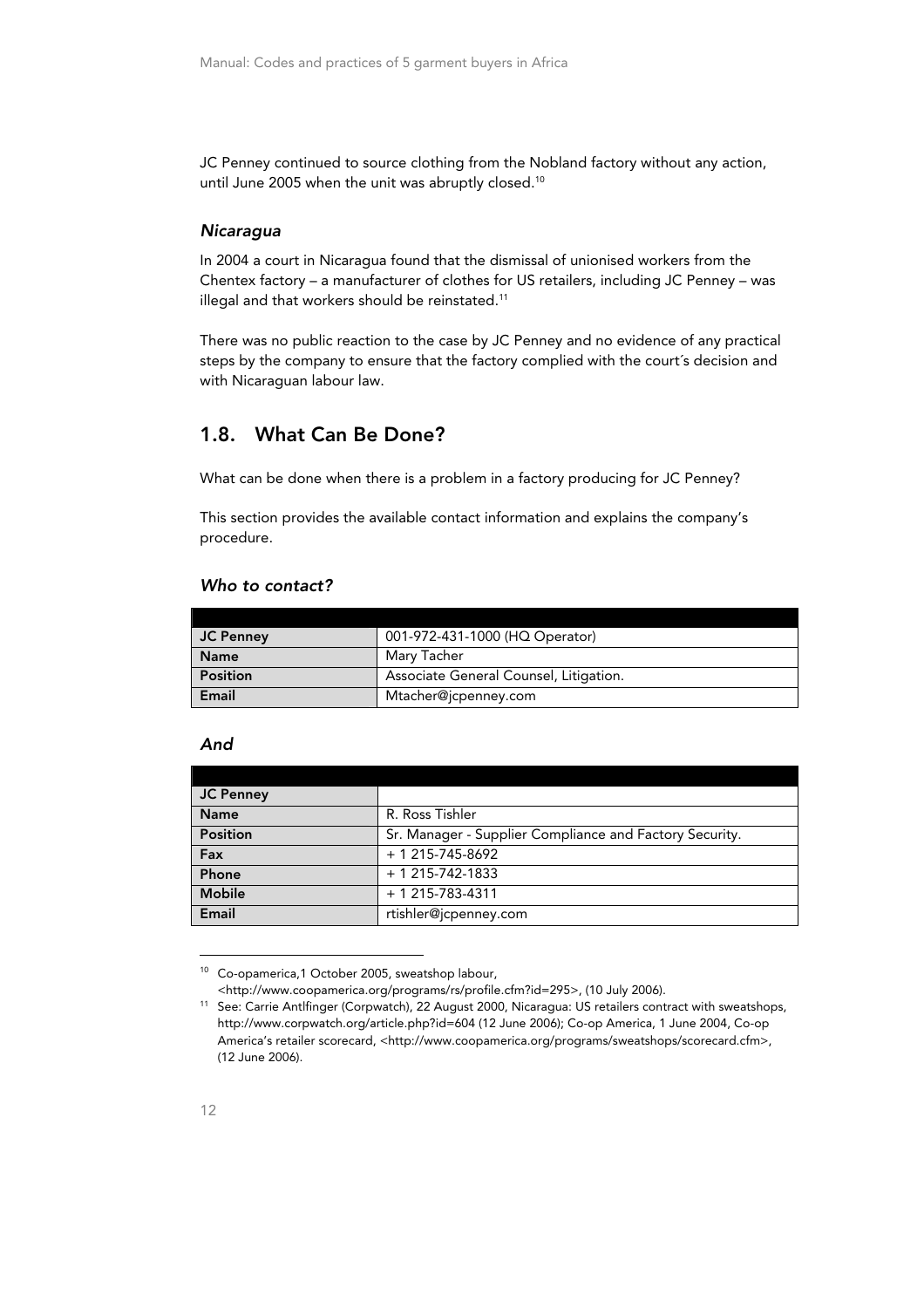

## Who are they?

Mary Tacher is a representative in JC Penney's Litigation Department. The Litigation Department are called to comment and advise on all reported cases of violations. R. Tissler is from the Supplier Compliance and Factory Security.

## How to contact them?

Make a telephone call directly to the United States or send an email.

## What to say?

There is no format for reporting violations but the following information is helpful.

- $\Box$  A description of labour rights violations that have occurred, including the dates on which they occurred and details of local labour laws that have been broken.
- $\Box$  The name, address, and contact information (fax, phone, e-mail) of the factory/workplace involved.
- $\Box$  The name and contact information of the owner of the workplace.
- $\Box$  The names of any known companies or brands that the factory produces goods for.
- $\Box$  The country/ countries where goods are exported to.
- **A** summary of workers' demands.
- $\Box$  The name and contact information of the organization/s seeking assistance and their relationship to the workers involved.

## Will they use their influence?

JC Penney did not respond to enquiries for information and there is no public information about their influence on sourcing or supply chain decisions.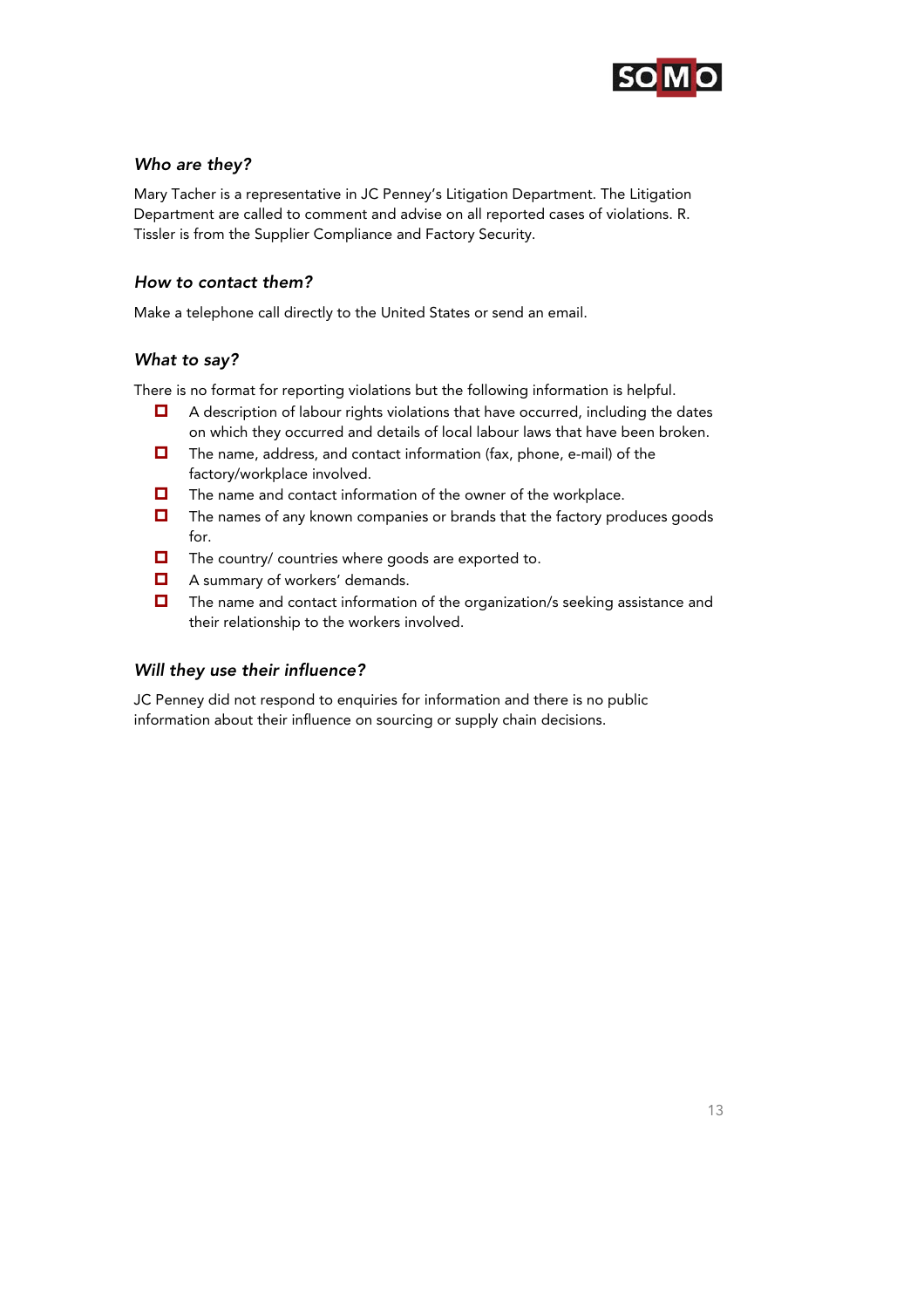## 1.9. Annex

## a. The JC Penney Supplier Legal Compliance Program*<sup>12</sup>*

## Extracts from sections related to labour conditions and supplier relations

#### Contract Requirements

JC Penney's purchase contracts explicitly require our suppliers to comply with all applicable laws and regulations, including those of the United States and those of any foreign country in which the merchandise is manufactured or from which it is exported. Our contracts also require all suppliers to impose the same obligation on their contractors.

A failure by a supplier, or by one of its contractors, to comply with all applicable legal requirements will violate JC Penney's contract with the supplier, giving us the right to cancel the contract and seek compensation for any resulting expense or loss. Moreover, serious or repeated violations of such requirements by a supplier or its contractors will result in termination of the supplier's business relationship with JC Penney.

#### Foreign Sourcing Issues

JC Penney requires the merchandise it purchases from suppliers to meet all applicable laws and regulations, both U.S. and foreign. JC Penney will not accept merchandise that fails to meet an applicable requirement. To address issues of particular concern in the foreign sourcing area, we have stated in our JC Penney Foreign Sourcing Requirements that we will not knowingly allow the importation into the United States of merchandise or knowingly accept merchandise that:

- Does not have accurate country-of-origin labelling;
- Was manufactured with convict, forced, or indentured labour;
- Was manufactured with illegal child labour; or
- $\Box$  Was manufactured in violation of any other applicable labour, workplace safety or environmental law or regulation.

For each shipment of foreign-produced merchandise, we require our foreign suppliers and our U.S. suppliers of imported merchandise to obtain the manufacturer's certificate that the merchandise was manufactured at a specified factory (identified by name, location, and country), and confirming compliance with each of our requirements.

<sup>&</sup>lt;sup>12</sup> JC Penney The JC Penney Supplier Legal Compliance Program, http://www.jcpenney.net/company/supplier/legal/index.htm, (24 April 2006). See also: http://www.jcpenney.net/company/environmentalprinciples/mattersofprinciple.htm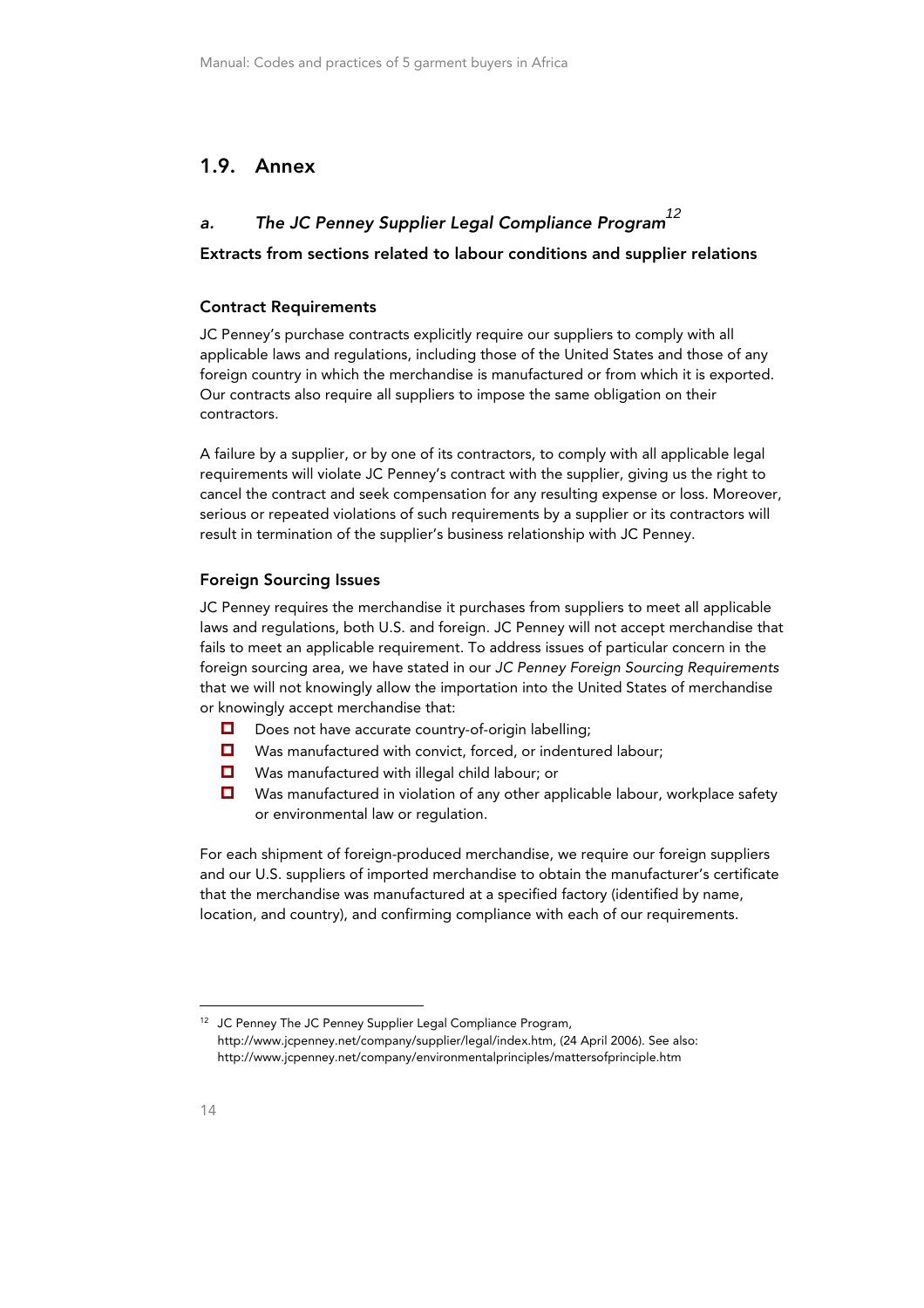

## Labour Law Compliance

JC Penney expects all its suppliers to take extra care, through monitoring or other means, to ensure that they and their contractors comply with applicable labour laws. This expectation is reflected in the terms of our purchase contracts.

We require all domestic suppliers to certify that the merchandise in each shipment they make to JC Penney was produced in compliance with the Fair Labour Standards Act and applicable regulations and orders of the U.S. Department of Labour. Of suppliers of JC Penney brand merchandise we additionally require that they identify all factories and contractors, domestic or foreign, they plan to use to produce such merchandise and certify in writing that each factory will operate in compliance with all applicable labour laws.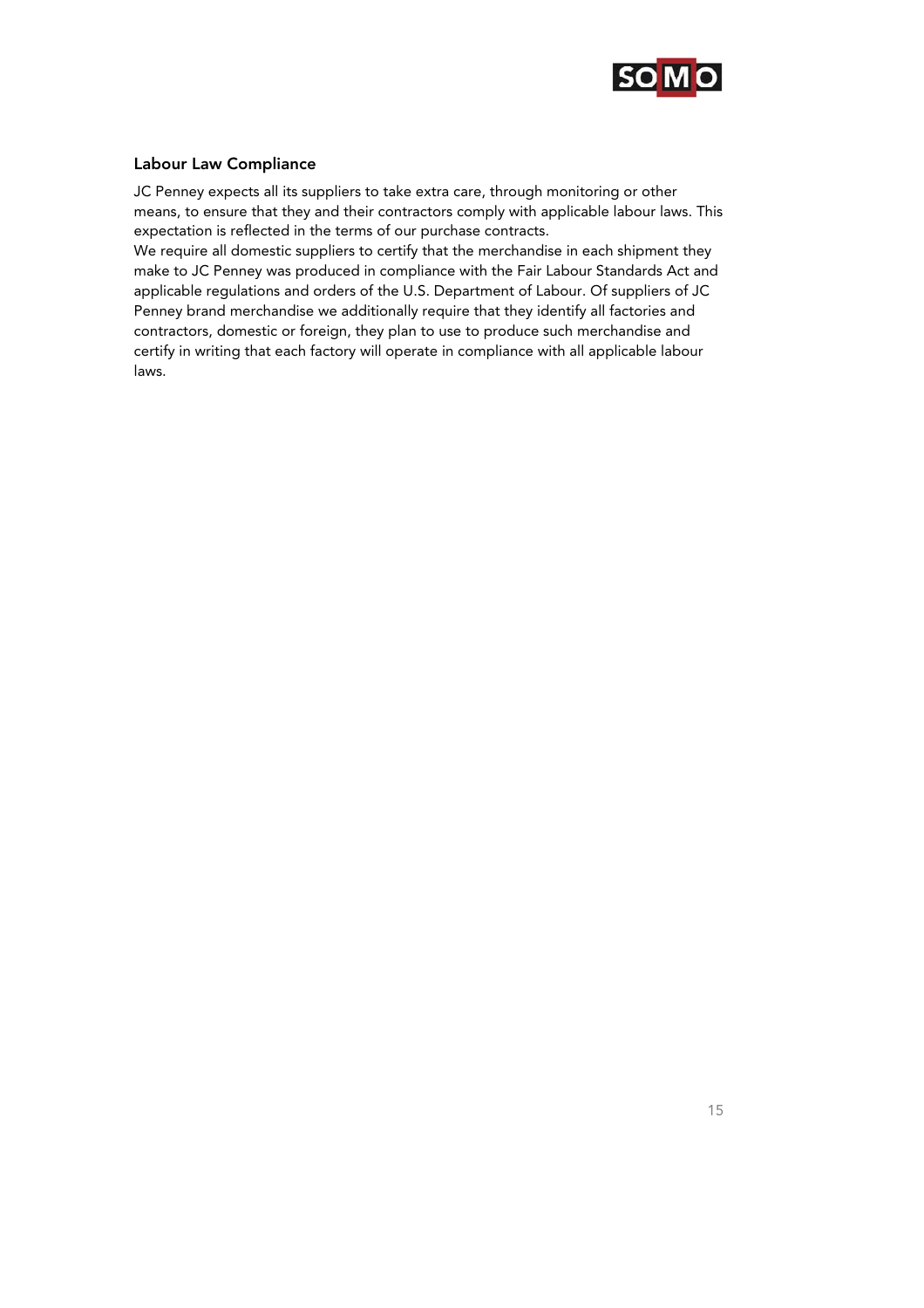## 2. Jones Apparel Group Inc.

## 2.1. Executive Summary

Jones Apparel Group is a leading retailer in branded items of apparel and footwear.

The Jones Apparel Group has a Code of Conduct that outlines minimum labour conditions under which garments they sell must be produced. The Group has a Compliance Department that monitors the adherence of its suppliers to this code.

A case history shows that the Group has been responsive to some allegations of labour violations. Their Compliance Department can be contacted directly to discuss violations of its code of conduct.

| Name:                    | Jones Apparel Group, Inc.                                      |  |
|--------------------------|----------------------------------------------------------------|--|
| <b>Business Address:</b> | 250 Rittenhouse Circle                                         |  |
|                          | Bristol, Pennsylvania 19007                                    |  |
| Telephone:               | (215) 785-4000                                                 |  |
| Fax:                     | (215) 785-4000                                                 |  |
| Web site:                | www.jny.com                                                    |  |
| Industry:                | Branded apparel, footwear, accessories, costume jewellery      |  |
| Logo:                    | Jones Apparel Group, Inc.                                      |  |
| President, CEO, and      | Peter Boneparth                                                |  |
| Director                 |                                                                |  |
| African countries in the | Egypt (12), Madagascar (10), Kenya (5), Mauritius (2), Lesotho |  |
| supply chain             | (2)                                                            |  |
| No. Employees            | 22,500 (2004)                                                  |  |
| Average growth of        | 3,0%                                                           |  |
| employees per year       |                                                                |  |
| <b>2005 Sales</b>        | US\$ 5,074.2 millions                                          |  |
| 1-Year Sales Growth      | 9,1%                                                           |  |
| 2005 Net Income          | US\$ 274,3 millions                                            |  |
| 1-Year Net Growth        | 9,1%                                                           |  |

## 2.2. Company Profile<sup>13</sup>

<sup>13</sup> Hoovers, 2006, Jones Apparel Group, Inc., <http://www.hoovers.com/jones-apparel/--ID\_\_14954-- /free-co-factsheet.xhtml>, (6 April 2006). They also made a licensing agreement with Ralph Lauren. With this licensing agreement Jones Apparel is allowed to sell Ralph Lauren's garments in their stores, but does not own the production of Ralph Lauren's garments.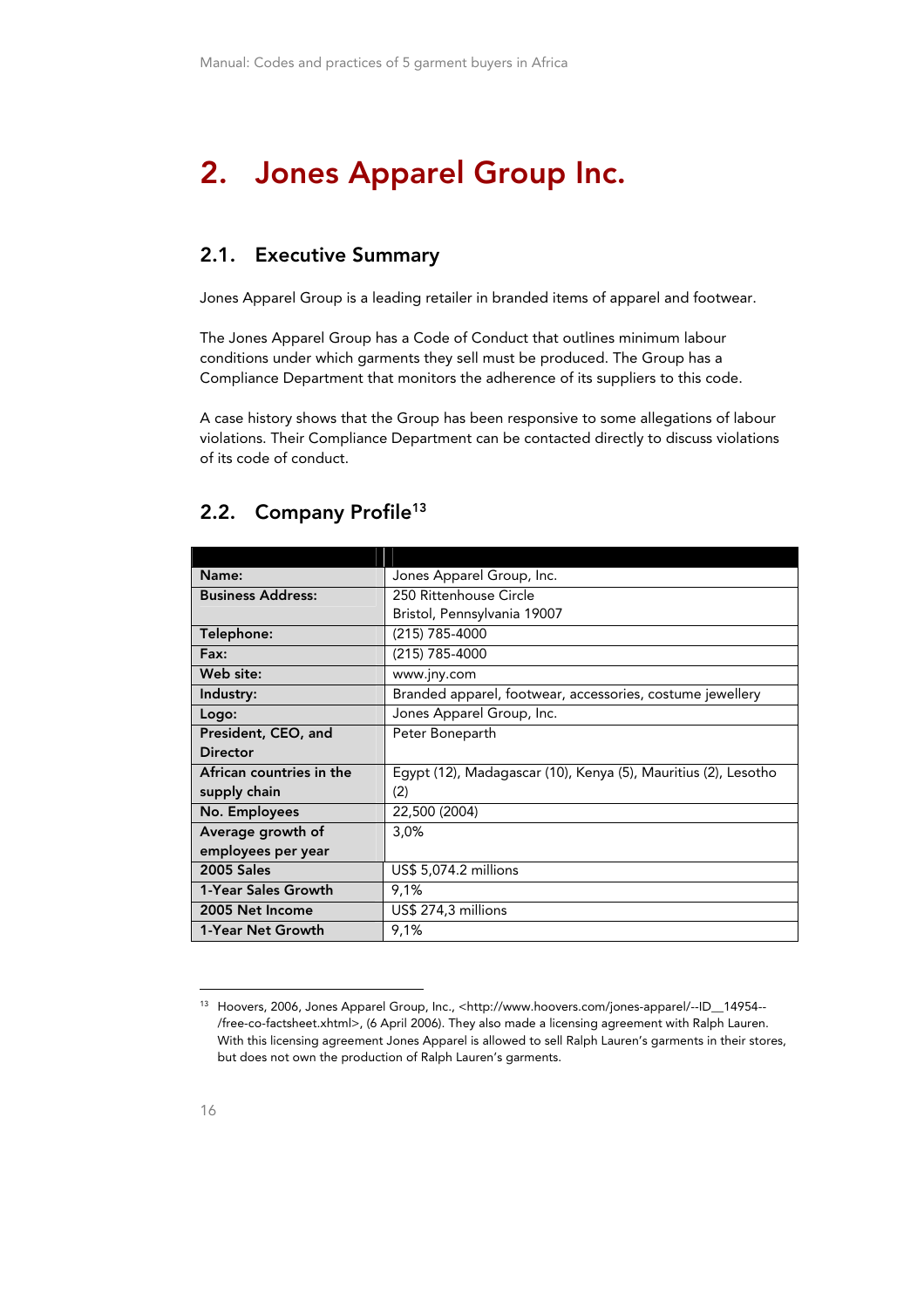

## 2.3. Business and strategy

Jones Apparel Group has expanded through a policy of acquisition.

In 1993 the Jones Apparel Group bought the Evan-Picone label. In 1999 it bought the Nine West Group. In 2002 it bought Gloria Vanderbilt. In 2004 Jones Apparel Group bought Maxwell Shoe co.<sup>14</sup> In 2004, the company merged with Barneys New York. In 2006 Jones Apparel sold Sun Apparel, Inc.15

Today, Jones Apparel Groups owns more than 1,000 retail stores across the USA. Jones Apparel Group is mainly sold in other retail stores such as Marshall Fields. They are mainly in upper case malls as Jones Apparel is predominately high priced goods.

The Jones Apparel Group's main competitors are Brown Shoe, Ann Taylor and Liz Claiborne.

## 2.4. Business Activities

-

This section provides a detailed list of the main brand labels produced for and sold by the Jones Apparel Group:

| Logo               | Label                                   |
|--------------------|-----------------------------------------|
| ANNE KLEIN         | Anne Klein                              |
|                    | Offers mainly sportswear and feminine   |
|                    | clothing                                |
| BANDOLINO          | Bandolino                               |
|                    | Has denim line called bandolinoblu      |
|                    | offering jeanswear.                     |
| Erika              | Erika                                   |
|                    | Offers clothes for women, including     |
|                    | casual tops, skirts, pants, dresses and |
|                    | jackets.                                |
|                    | Offers variety off clothing, including  |
| <b>EVAN-PICONE</b> | skirts, suits, blouses, dresses, etc.   |
|                    | GLO jeans                               |
| GLO!               | Offers junior jeanswear                 |
|                    |                                         |

<sup>14</sup> NY job source, 6 September 2005, Jones Apparel Group, http://nyjobsource.com/jonesny.html, (24

April 2006). 15 Marketwatch, 11 April 2006, Profile: Jones Apparel Group, http://www.marketwatch.com/tools/quotes/profile.asp?sid=7684&symb=JNY&siteid=mktw, (12 April 2006).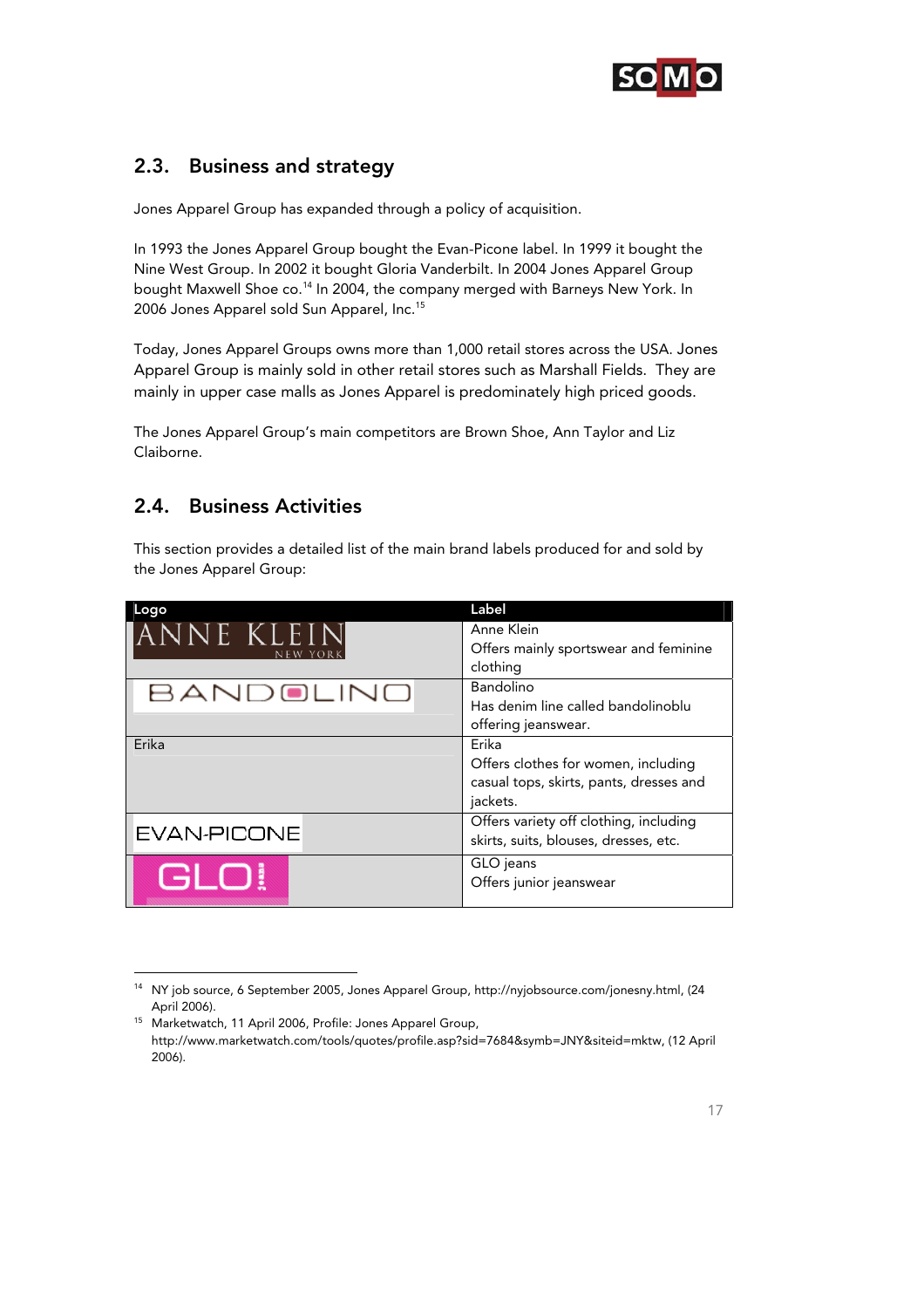|            | Gloria Vanderbilt<br>Offers feminine jeanswear.                                                                                                                                                              |
|------------|--------------------------------------------------------------------------------------------------------------------------------------------------------------------------------------------------------------|
| jeanst:    | Jeanstar<br>Offers feminine jeanswear.                                                                                                                                                                       |
|            | Kasper<br>Offers two and three piece suitings as<br>well as dresses.                                                                                                                                         |
|            | I.e.i.<br>leading designer of trend-right clothing<br>for teen girls everywhere.                                                                                                                             |
| NINE WEST  | Nine West<br>Offers footwear, handbags, footwear,<br>dresses, eyewear, legwear, outerwear,<br>belts, hats, etc.                                                                                              |
| Pappagallo | Pappagallo<br>It specializes in Sports and leisurewear,<br>underwear, military and hunting wear as<br>well as in corporate promotional<br>clothing and workwear as well as<br>babywear, totalling 250 items. |

## 2.5. Corporate Social Responsibility Policy

The Jones Apparel Group has a code of conduct specifying standards for contractors and suppliers throughout its entire supply chain. A text of this Code can be found in Section 2.9.

The Code of Conduct requires that suppliers meet all applicable laws and regulations of the country in which they operate regarding wages and working conditions, health and safety standards, and protection of the environment.

In line with International Labour Organisation Core Labour Standards, this Code of Conduct prohibits the use of child labour and forced labour, requires a policy of nondiscrimination in the workplace, protects the freedom of workers to organise and bargain collectively.

All suppliers are expected to pass a social audit before they begin producing goods for the Jones Apparel Group. The penalty for a sub-contractor in their supply chain who is producing without a social audit is US\$ 10,000. 16

<sup>&</sup>lt;sup>16</sup> The company has teams of internal auditors who operate in China, Vietnam and Jordan. In Egypt, Kenya, Madagascar, Lesotho and Mauritius they work with external ´compliance specialists', including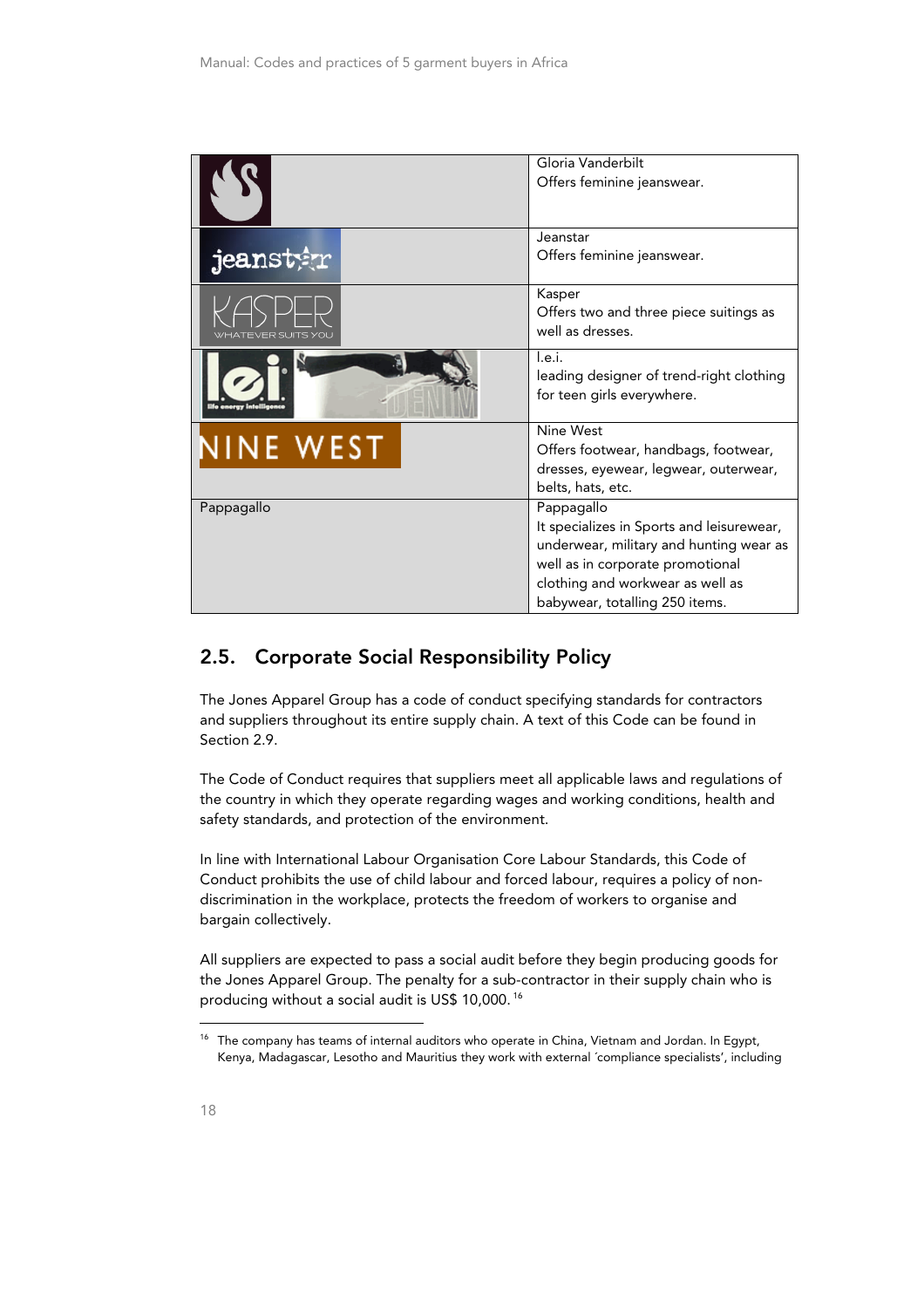

## 2.6. Company Policy in the Case of Violations

The Code of Conduct makes it company policy not to work with contractors and suppliers who use violence, harassment or any other form of mental and physical coercion.

The company operates a score-card system to audit its suppliers and identify their risk of non-compliance with basic codes of conduct. Auditors rank companies as high, medium or low risk.

The Jones Group Compliance Department recommends that the company begins to 'disengage' from suppliers who have been identified as having a high risk two times.

The company works with the Solidarity Centre and the Workers' Rights Consortium to provide re-training' programmes for factory managers throughout it's supply chain.

## 2.7. Complaints and company reactions

The following cases document complaints against the Jones Apparel Group and responses by the company to violations of labour rights through its supply chain.

These cases show the Group to have been responsive to some allegations of labour violations.

The Group's Compliance Department recognises that violations of Worker Rights to Freedom of Association and Collective Bargaining is a key problem among its African suppliers.

## Saipan

-

In 2000, workers filed against twenty-two companies for violating the Fair Labour Standards Act and conspiring under the Racketeering Influenced Corrupt Organizations Act (RICO).17 On April 2003, the U.S. Ninth Circuit Court of Appeals agreed with the workers.

the pan-African NGO 'Africa Now' and the private auditing firm Global Social Compliance. For more information about the 'Ethical Business Service' run by Africa Now see: http://www.africanow.org/ebs.htm; For more information about Global Social Compliance see:

http://www.gsocialc.com/about.html 17 Hrw, 2001(??), Special issues and complaints, http://www.hrw.org/wr2k1/print/full/issues.pdf, (10

April 2006).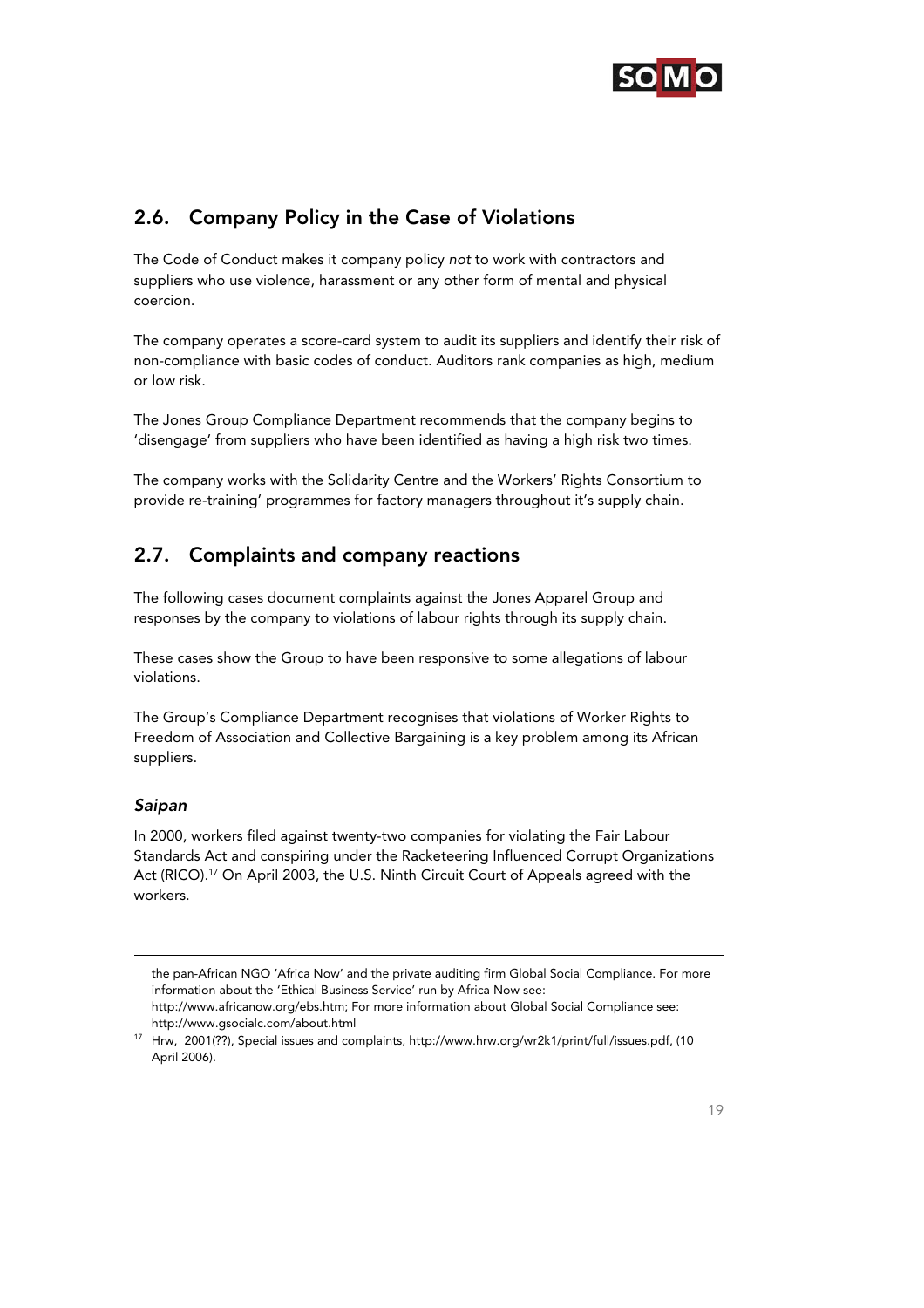Defendants, including the Jones Apparel Group, agreed to pay US \$5.7 million to finance an independent monitoring program for working conditions in Saipan.<sup>18</sup>

#### China

In April 2004 workers were arrested for protests against poor working conditions in factories owned by Stella International, a supplier for companies including Jones Apparel.19 Some buyers, including Jones Apparel, added their name to a letter asking the Chinese authorities to show leniency towards the arrested workers.<sup>20</sup>

Workers arrested for their part in the protests walked free at the end of December 2004.21

#### Indonesia

Jones Apparel was one of only two buyers that reacted to the closure of its supplier PT Sarasa Nugraha Tbk in February 2004.<sup>22</sup> The factory announced that it was closing operations some months after a collective bargaining agreement with factory workers.<sup>23</sup> Workers did not accept offers of compensation and demanded the re-opening of the factory.24 Jones Apparel encouraged the factory management to reach a settlement with workers.

In December 2004 PT Sarasa announced that they would reopen in January 2005 and all 800 workers would be reinstated.

The Clean Clothes Campaign are continuing to monitor the situation at the factory to see if PT Sarasa lives up to its promises.<sup>25</sup>

<sup>&</sup>lt;sup>18</sup> Hrw, 2001, Litigation against apparel companies, Special issues and complaints, http://www.hrw.org/wr2k1/print/full/issues.pdf, (10 April 2006). 19 No Sweat, November 2004, Chinese Shoe workers jailed for protest,

http://www.nosweat.org.uk/article.php?sid=1100, (12 April 2006). 20 No Sweat, November 2004, Chinese Shoe workers jailed for protest,

http://www.nosweat.org.uk/article.php?sid=1100, (12 April 2006).<br><sup>21</sup> Clean Clothes Campaign, July 2005, Landmark court decision for Chinese workers,

http://www.cleanclothes.org/ftp/CCC\_newsletter\_19.pdf, (12 April 2006). 22 No Sweat, June 2004, Polo Ralph Lauren in Indonesia: action request,

http://www.nosweat.org.uk/article.php?sid=963, (12 April 2006). 23 No Sweat, June 2004, Polo Ralph Lauren in Indonesia: action request,

http://www.nosweat.org.uk/article.php?sid=963, (12 April 2006).<br><sup>24</sup> Clean Clothes Campaign, 2 November 2004, Settlement reached in PT Sarasa case,

<sup>&</sup>lt;http://www.cleanclothes.org/urgent/04-11-02.htm>, (4 July 2006). 25 CCC, Nov. '02, Settlement reached in PT Sarasa case, http://www.cleanclothes.org/urgent/04-11- 02.htm, (20 April 2006).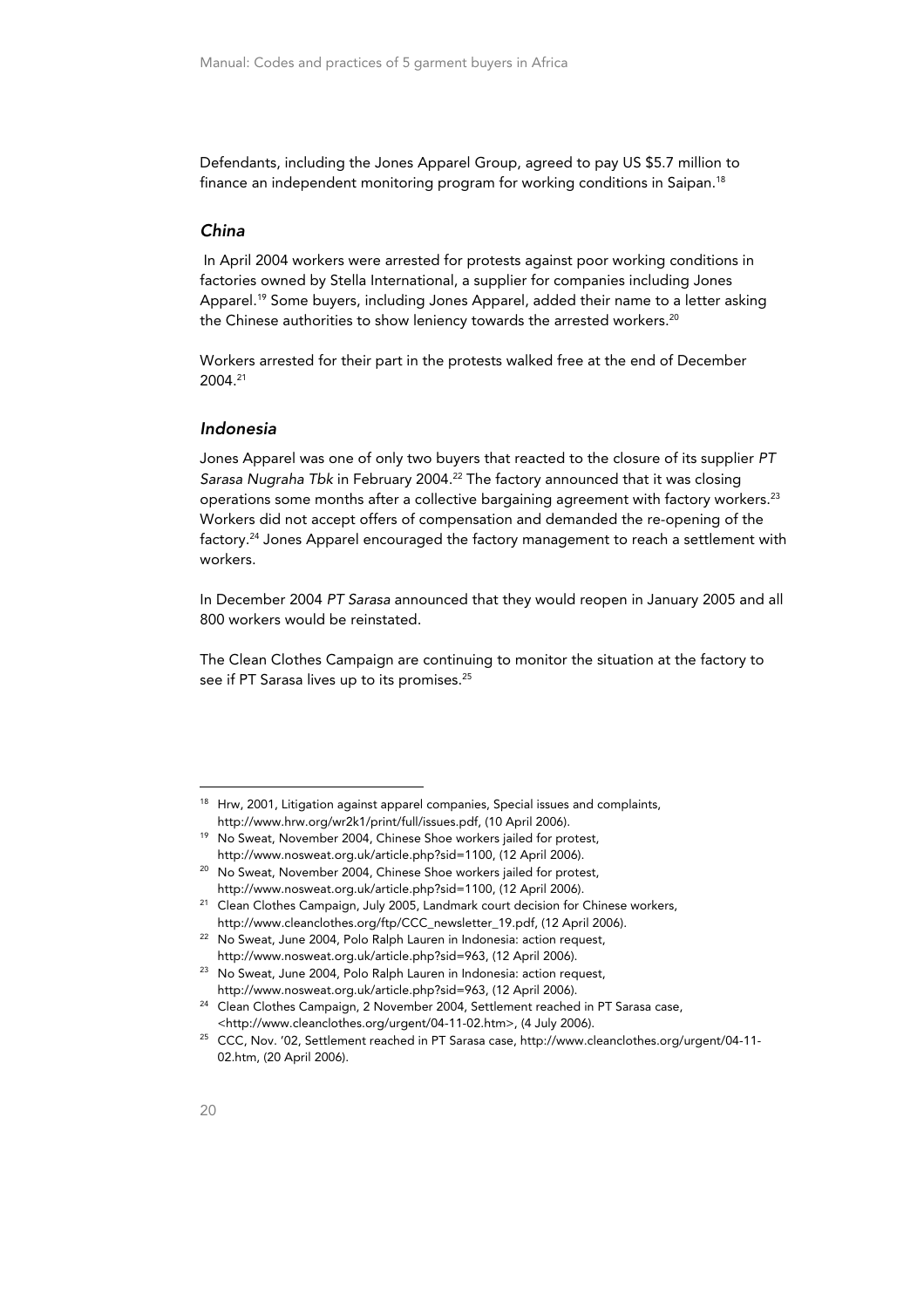

## Jordan

The Al Safa Garments Factory produces goods for the Jones Apparel Group under its Gloria Vanderbilt label. In 2004 working and living conditions at the site were widely reported as unacceptable and workers seeking to make complaints were threatened. There were several reported cases of rape and in 2005 a young women worker committed suicide after being raped by a factory manager.

A spokeswoman for Jones Apparel confirmed that they found "serious problems" at a factory producing for Gloria Vanderbilt and said that they would "monitor the situation closely."26

## Madagascar

-

The Cote Sud factory in Madagascar produced trousers for Gloria Vanderbilt, a brand owned by the Jones Apparel Group. The Cote Sud factory stands accused of regularly dismissing workers who are workers representatives, fall ill or pregnant.<sup>27</sup>

Jones Apparel has been very slow to take action against allegations of malpractice here. They did little to secure the reinstatement of one women worker whose case for unfair dismissal was brought to the Ministry of Labour in Madagascar who ordered her reinstatement. In the end she was forced to sign a resignation agreement as Jones did not fulfil their promise to make sure she got reinstated.

The company has stated that they will continue to monitor labour violations at the Cote Sud factory.<sup>28</sup>

## 2.8. What Can Be Done?

What can be done when there is a problem in a factory producing for Jones Apparel Group?

This section provides the available contact information and explains the company's procedure.

<sup>&</sup>lt;sup>26</sup> Steven Greenhouse & Michael Barbaro, 3 May 2006, An ugly side of free trade: sweatshops in Jordan, <http://www.nytimes.com/2006/05/03/business/worldbusiness/03clothing.html?ex=1304308800&en=

a9fe49757426d3c3&ei=5088&partner=rssnyt&emc=rss>, (9 May 2006). 27 Clean Clothes Campaign, May 2006, Mother's day: support the illegally dismissed worker Nisa in

Madagascar, http://www.cleanclothes.org/urgent/06-05-12.htm, (16 May 2006). 28 Clean Clothes Campaign, 21 June 2006, Settlement reached in Cote Sud case, <http://www.cleanclothes.org/urgent/06-06-21.htm>, (27 June 2006).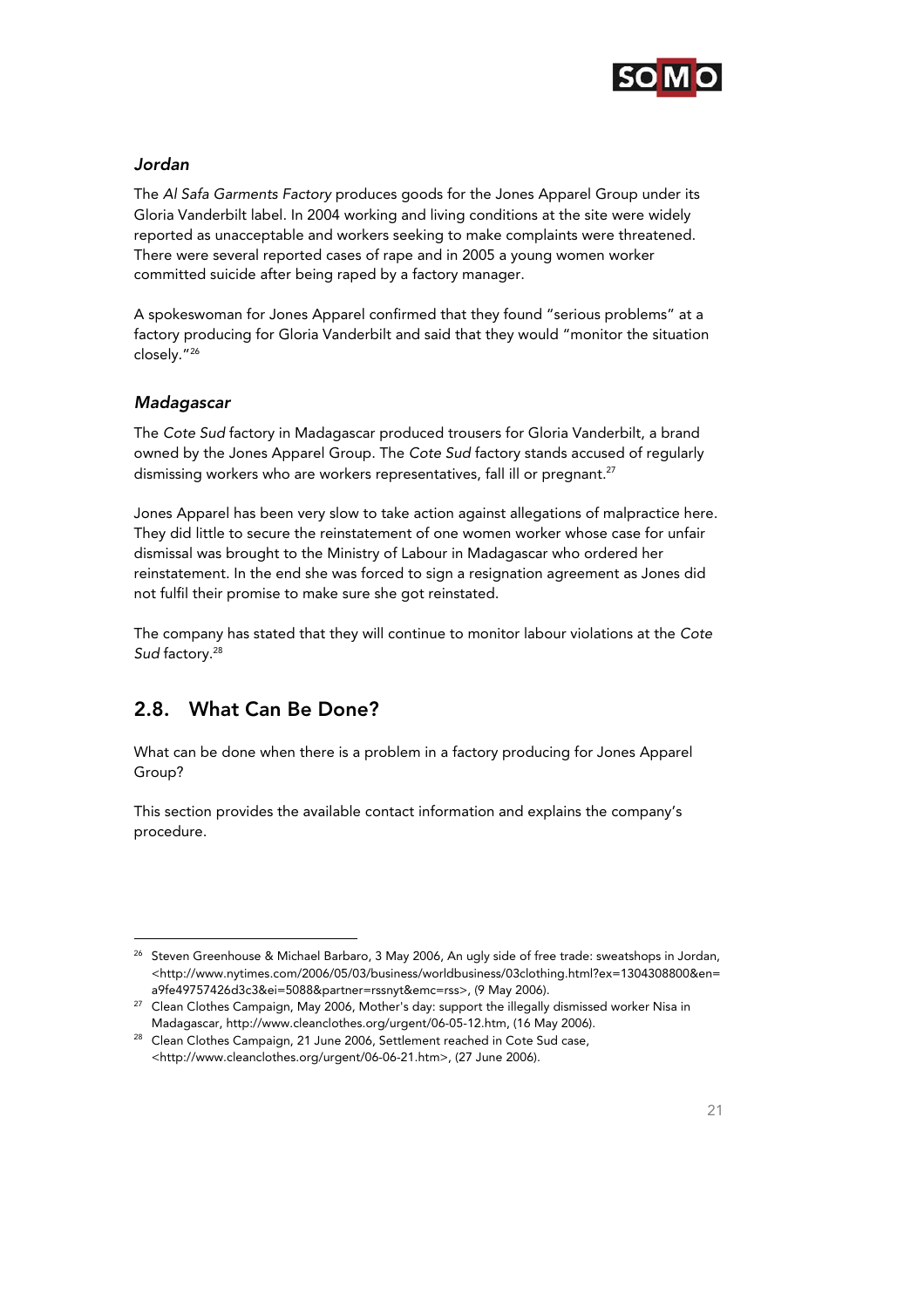## Who to contact?

Telephone or email the Compliance Department for Jones Apparel Group, based in Philadelphia, the United States.

#### Who are they?

The Compliance Department has 22 staff members responsible for overseeing the compliance of suppliers to Jones Apparel Group with the company's code of conduct.

#### How to contact them?

Emails and telephone calls can be made directly to the Compliance Department and a representative is likely to respond in person.

| <b>Name</b>     | Desta A. Raines               |
|-----------------|-------------------------------|
| <b>Position</b> | Manager, Corporate Compliance |
| <b>Address</b>  | 250 Rittenhouse Circle        |
|                 | Bristol, PA 19007             |
| Telephone       | 001 215 826 6747              |
| Email           | draines@jny.com               |

#### What to say

There is no official format or form for making complaints about labour practices and working conditions to the Jones Apparel Group Compliance Department.

#### Will they use their influence?

The Compliance Department is becoming more high profile within the Jones Apparel Group. Production departments increasingly ask for advice before making decisions on sourcing goods from a supplier or a country and the Compliance Department makes make internal recommendations about supply decisions.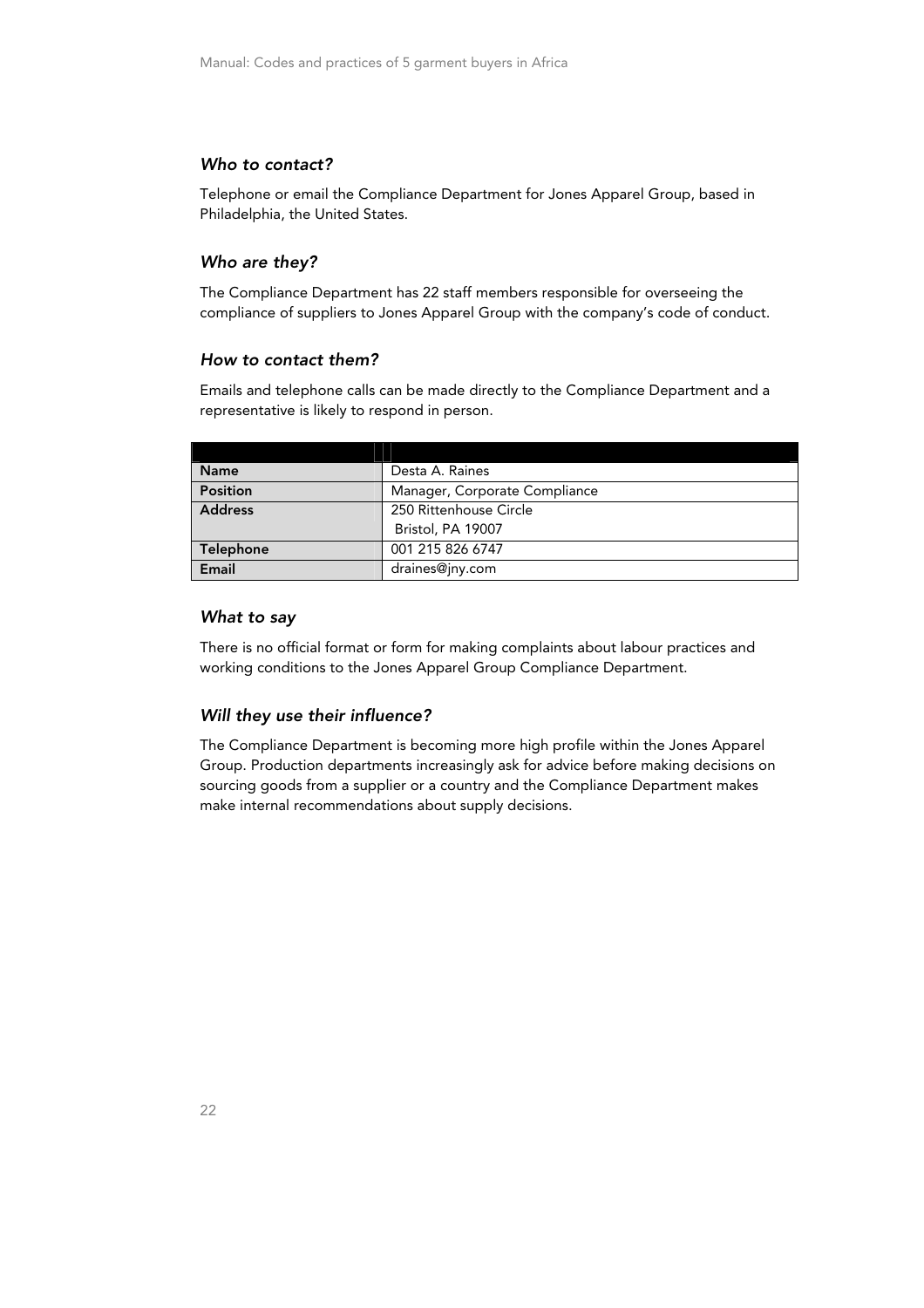

## 2.9. Annex

## a. Jones Apparel Group Standards for Contractors and Suppliers

## Extracts from sections related to labour conditions and supplier relations

Jones Apparel Group, Inc. […] require our suppliers and contractors to comply with all applicable laws and regulations of the country, or countries, in which they are conducting business.

## Child Labour

Contractors and suppliers must not use child labour, defined as workers under the age of 14.

## Wages/Benefits

Employees must be compensated for all hours worked, at rates that meet the national minimum standards or local industry standards, whichever is higher. Overtime must be compensated at legally mandated rates, or at a rate at least equal to the regular hourly wage. Employees must be provided all legally mandated benefits.

## Working Hours/Day Off

On a regular basis, employees shall not be required to work more than the lesser of 60 hours per week, including overtime, or the amount specified by the applicable labour code. Workers shall have at least one day of rest in every seven.

## Health & Safety

Health, safety and other workplace environment conditions must meet all applicable laws and regulations, including those for worker housing where provided.

## Forced Labour

Our contractors and suppliers must not utilize forced labour, prison labour or other compulsory labour, or purchase materials from suppliers using forced labour, prison labour or other compulsory labour.

## **Discrimination**

Contractors and suppliers must not discriminate against employees or potential employees in employment practices, including hiring, wages, benefits, advancement, disciplinary procedures, termination or retirement, on the basis of gender, race, religion,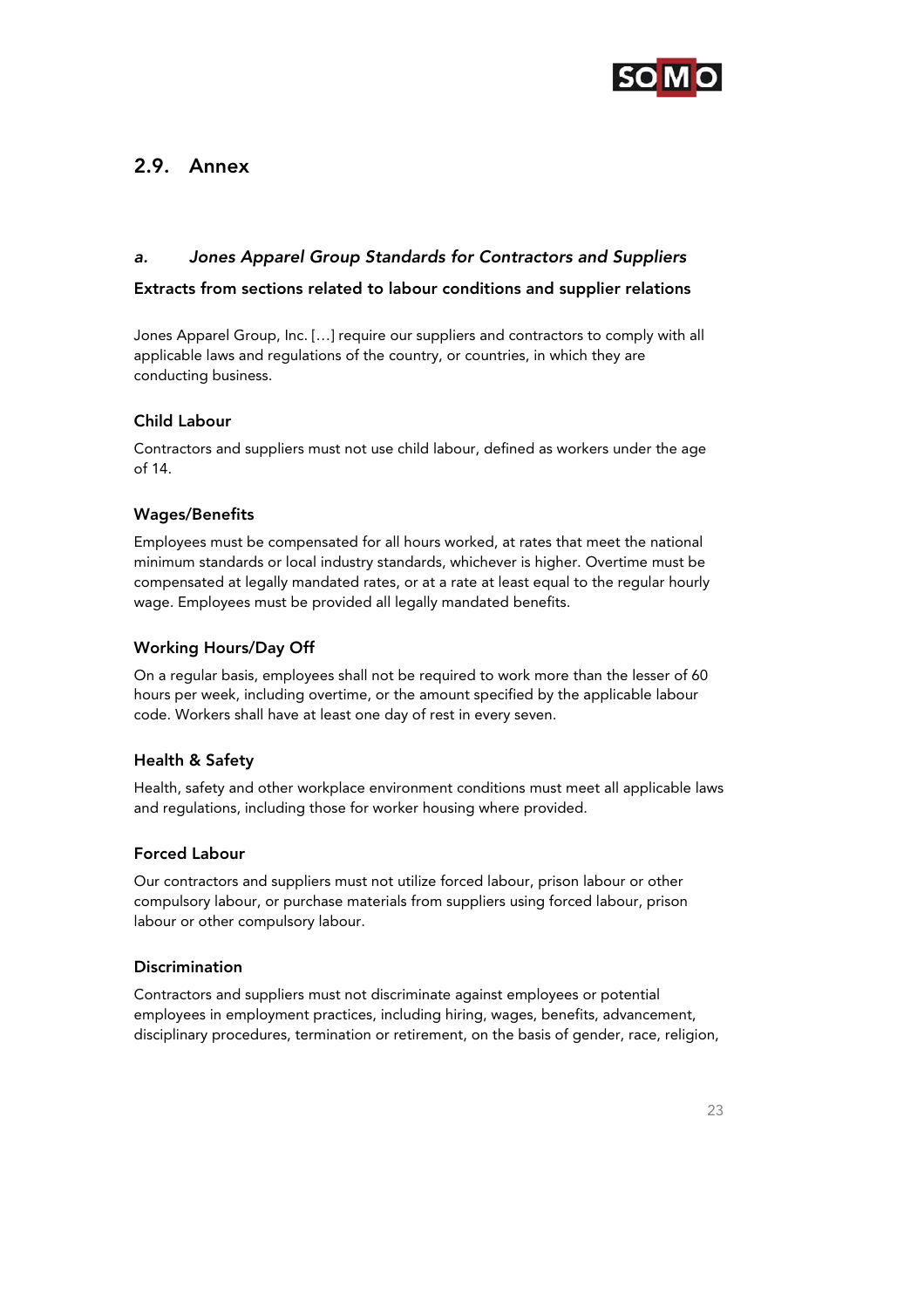age, disability, nationality, political opinion, sexual orientation, ethnic origin, maternity or marital status.

#### Disciplinary Practices

Jones will not utilize contractors or suppliers who use corporal punishment or any form of mental or physical coercion or harassment.

#### Freedom of Association

Employees should be free to join organizations of their own choice. Employees should not be subject to intimidation or harassment in the exercise of their right to join (or to refrain from joining) any organization. Where the right to freedom of association and collective bargaining is restricted under law, the employer should take steps to create an open means of communication for employees to discuss issues and express concerns in a positive environment.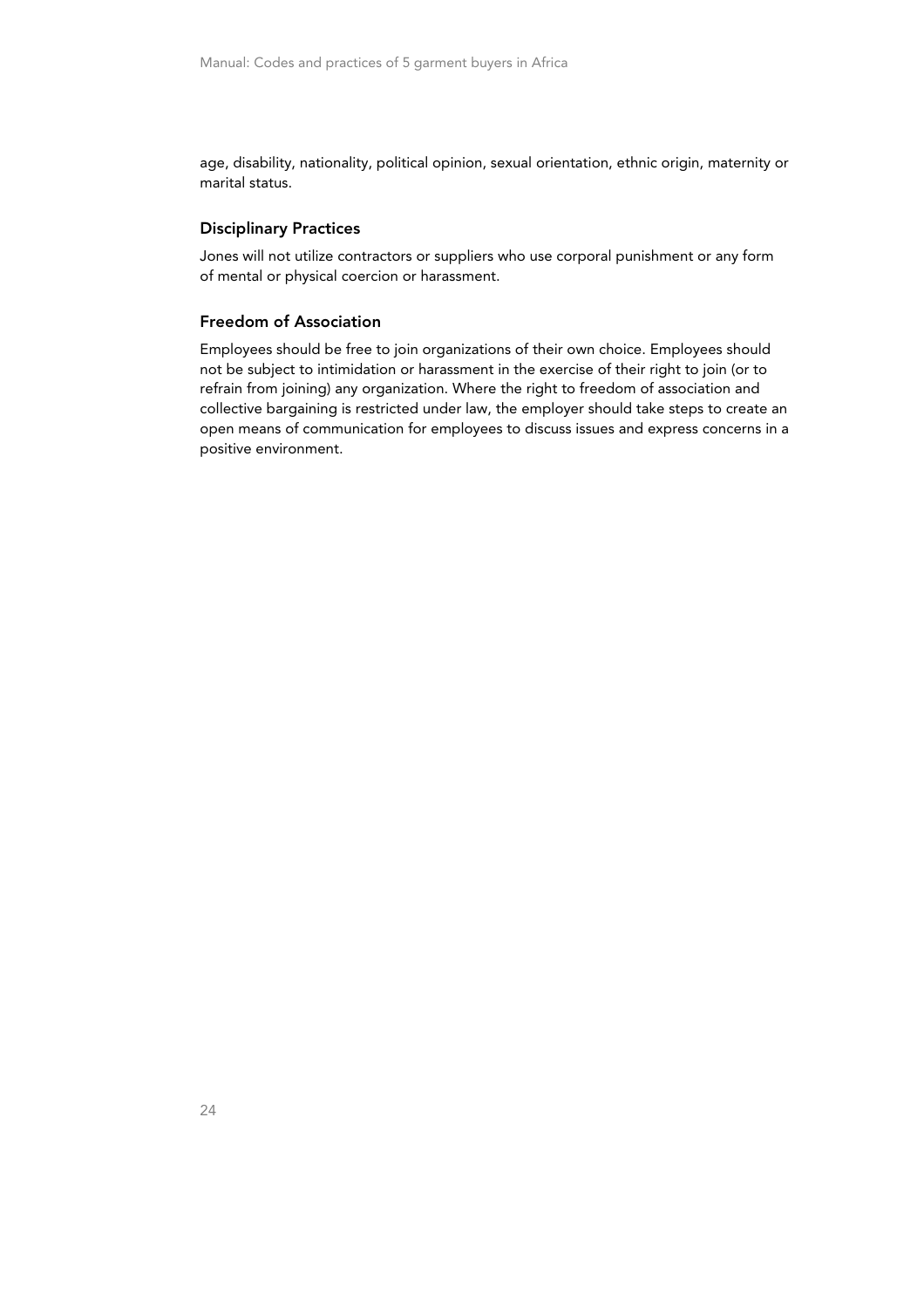

## 3. Sears Holdings Corporation

## 3.1. Executive Summary

The Sears Holdings Corporation is the USA's third largest retailer, selling garments, tools and home electronics.

A number of cases involving Kmart and Sears, Roebuck and Co. that merged to create the Sears Holding Corporation in 2005, show the company has a poor history of action in response to reports of working conditions through their supply chains.

The Sears Holding Company has proved responsive when targeted by legal action and media coverage. Sears cannot be contacted directly to discuss violations of its code of conduct.

## 3.2. Company Profile

| Sears Holdings Corporation                  |
|---------------------------------------------|
| 3333 Beverly Road                           |
| Hoffman Estates, IL 60179                   |
| 847-286-2500                                |
|                                             |
| www.searsholdings.com                       |
| Retail (Department & Discount)              |
| SEARS HOLDINGS CORPORATION<br>ears<br>kmark |
| Edward S. (Eddie) Lampert                   |
| Aylwin B. Lewis                             |
|                                             |
| 6.6%                                        |
| US\$ 49,124.0 (million)                     |
| 149.3%                                      |
| US\$ 858.0 (million)                        |
| 22.4%                                       |
|                                             |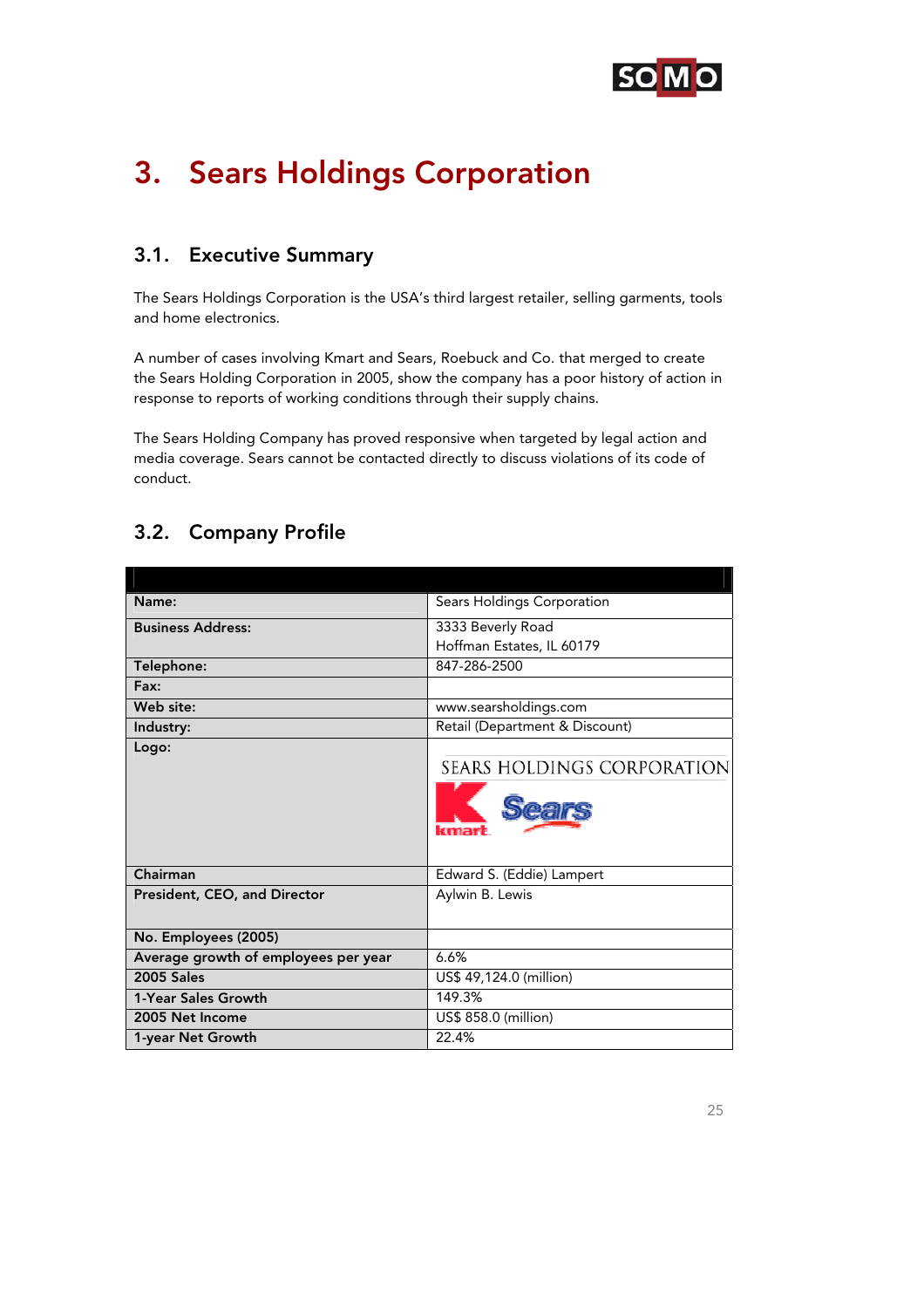## 3.3. Business and Strategy

In March 2005 two separate companies - Sears Roebuck & Co and Kmart – merged to form Sears Holdings, the third largest retailer in the United States.

Sears Holding Corporation owns both companies, which continue to operate under their individual brand names.

Sears Holding Corporation now operates some 3,400 stores and retailers across the United States.

## 3.4. Business Activities

This section provides a detailed list of the main brand labels now produced for and sold by the Sears Holding Corporation.

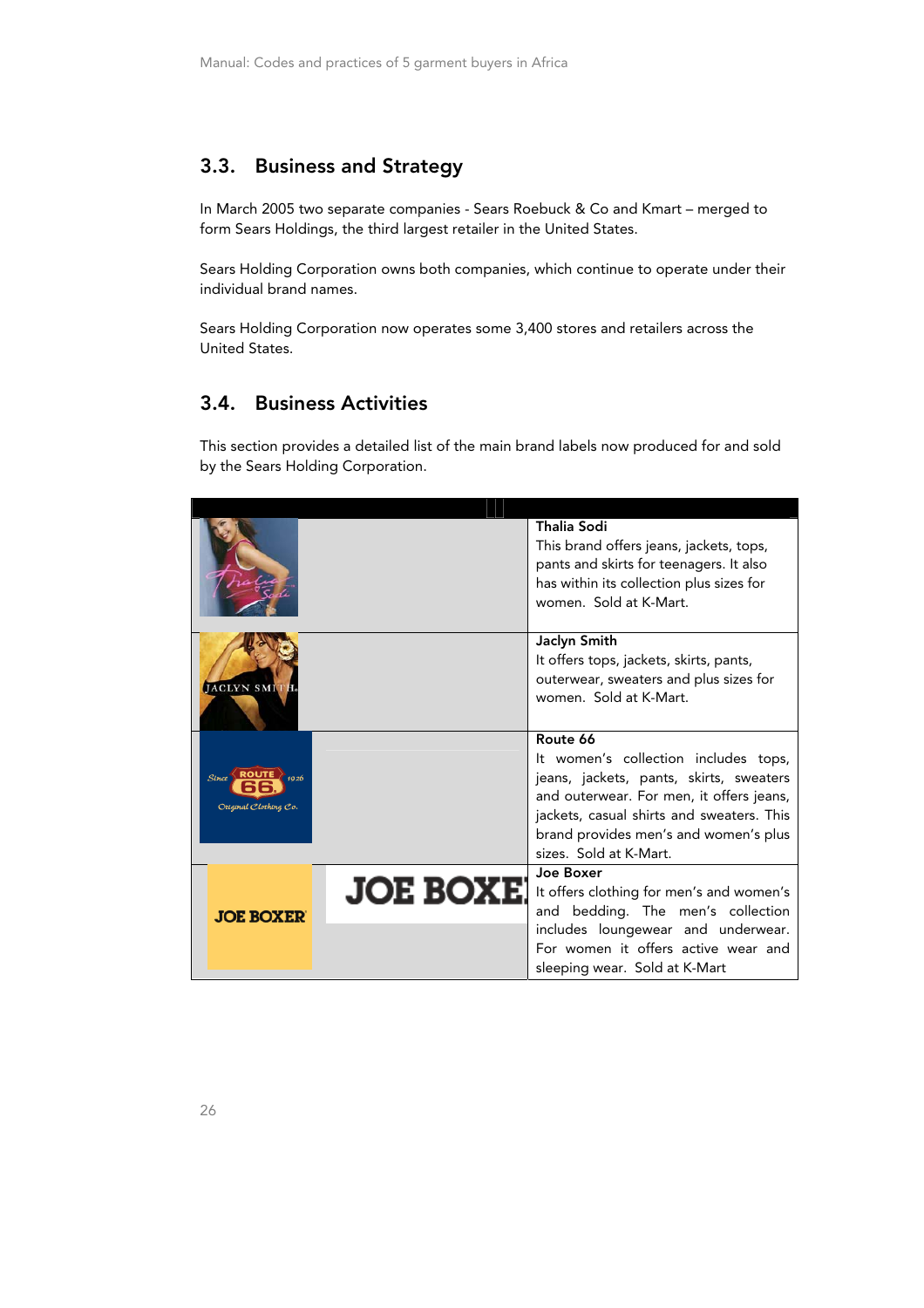

|                             | Kathy Ireland                                   |
|-----------------------------|-------------------------------------------------|
|                             | The apparel products of the brand               |
|                             | encompasses swimwear, shirts, blouses,          |
| kathy ireland               | t-shirts and sweaters, jeans & pants            |
|                             |                                                 |
| <b>North West Territory</b> | Offers outdoors clothing and camping.           |
| <b>Basic Editions</b>       | In its collection offers classical apparel      |
|                             | for women, men and teenagers.                   |
| <b>Athletec</b>             | Includes sportive apparel for men and           |
|                             | women                                           |
|                             | Martha Stewart                                  |
|                             | Offers advice and products for cooking          |
|                             | and entertainment, home and garden,             |
|                             | crafts, holidays, weddings and children.        |
|                             |                                                 |
|                             | <b>Martha Stewart Everyday</b>                  |
|                             | Within its apparel collection, Martha           |
|                             | Stewart offers bedding and bath. Sold           |
|                             | at K-Mart                                       |
| <b>LANDS' END</b>           | Lands' End clothing                             |
|                             | Is specialized in casual clothing for men,      |
|                             | women and children, luggage and                 |
|                             | home furnishing. Sold at Sears.                 |
|                             | Covington                                       |
| <b>COVINGTON®</b>           | This brand includes clothing for boys           |
|                             | and girls over 4 years old. Clothing for        |
|                             | men and women in all sizes. It also has a       |
|                             | line of shoes. Sold at Sears.                   |
|                             | <b>TKS Basics</b>                               |
|                             | This brand focuses in clothing for              |
|                             | newborns and children. It includes: t-          |
| kids store                  | shirts, sweaters, jackets, trousers, etc.       |
|                             | Sold at Sears.                                  |
|                             | <b>Canyon River Blues</b>                       |
|                             | This brand includes apparel for children,       |
| nuine denim                 | teenagers, men, women and bedding. It           |
|                             | also has a line of shoes for girls and          |
|                             | women. Sold at Sears.                           |
|                             | Structure                                       |
| STRUCTURE                   | It is a brand specialized in men apparel.       |
|                             | It includes: shirts, pants, sweaters,           |
|                             | jackets, and t-shirts. Sold at Sears.<br>A-line |
|                             |                                                 |
| LINE                        | Is specialized in apparel for women in all      |
|                             | sizes. Sold at Sears.                           |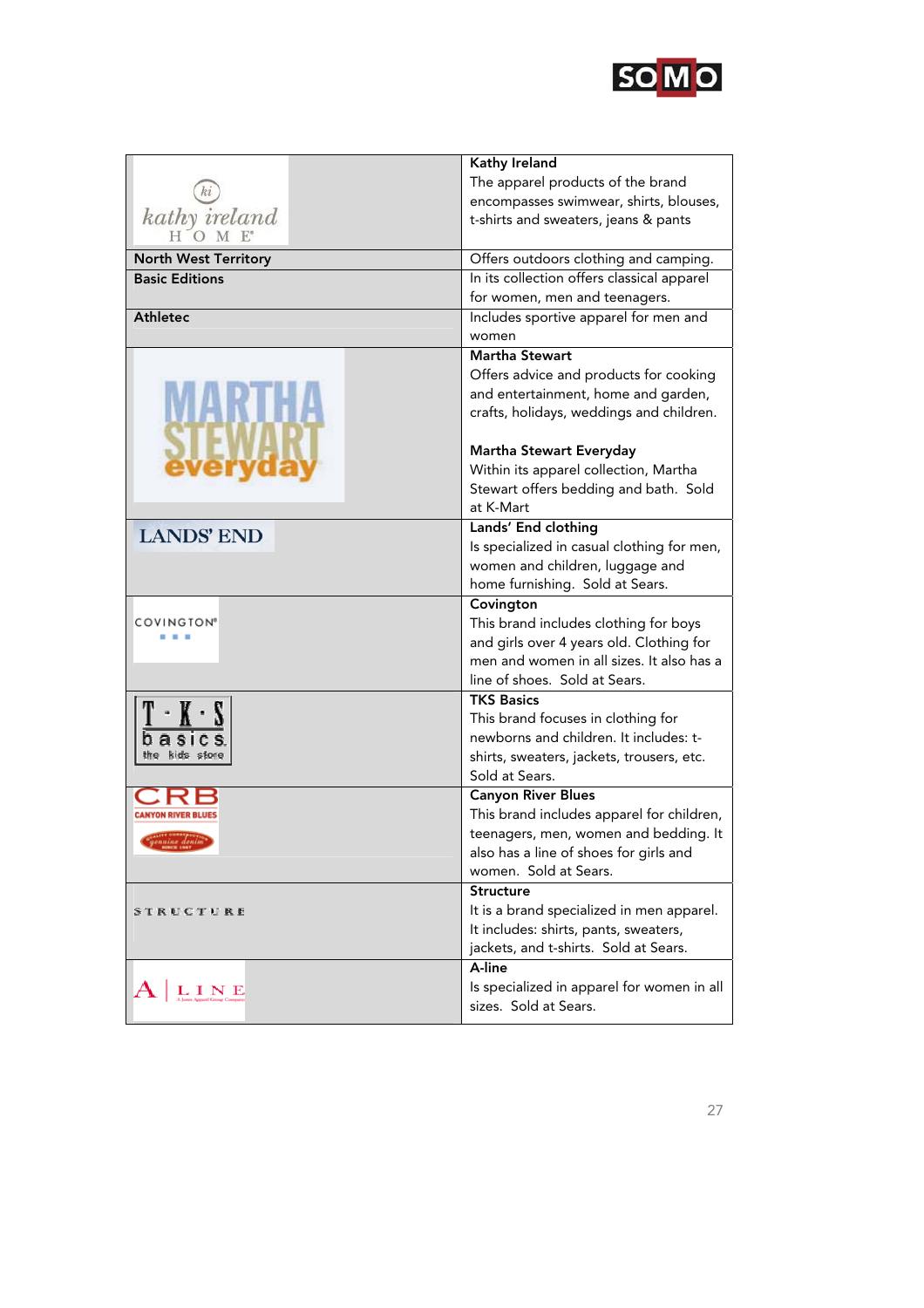| apostrophe <sup>*</sup> | Apostrophe<br>This brand is specialized in clothing for<br>women. It includes jackets, coats,<br>blouses, trousers, and shoes. Sold at<br>Sears. |
|-------------------------|--------------------------------------------------------------------------------------------------------------------------------------------------|
| Eane                    | <b>Hanes Classics</b><br>This brand is specialized in intimate<br>apparel for men and socks. Sold at<br>Sears.                                   |
|                         | <b>French Toast School Uniforms</b><br>Is specialized in school uniforms for kids<br>and teenagers. Sold at Sears.                               |

## 3.5. Corporate Social Responsibility Policies

Sears Holding Company has two codes of conduct, a set of Import-Buying Policies/Procedures, and a code on forced labour that applies only to China.<sup>29</sup>

All international purchasing agreements with the Sears Holding Corporation refer suppliers to its ´Import-Buying Policies and Procedures´. The code demands strict adherence to local laws on working conditions and production methods and covers labour conditions and human rights in line with ILO conventions. The text of this code can be found in Section 3.9.

This code of context applies to the business behaviour of all major subsidiaries.

## 3.6. Company Policy in the Case of Violations

It is Sears company policy that a violation of the code implies the termination of business relations.30

Sears Holding Corporation operates a Department of Business Ethics that address problems arising in its international supply chain, and a Business Practices Committee to provide management with information on compliance issues.

The Code of Conduct lays down a set of standard procedures to report violations of its code and makes promises of confidentiality. A 24-hour Business Ethics Telephone

j

<sup>&</sup>lt;sup>29</sup> The Sears Holding Company has created a specific Code of Conduct for its suppliers in China that prohibit forced labour or the use of prisoners in compliance with the United States legislation. Ibid. 30 Jean-Paul Saihau, 'Business Ethics in the Textile and footwear industries', International Labour

Organization, 2000, http://www.ilo.org/public/english/dialogue/sector/papers/bzethics/bthics8.htm, (October 21 2005)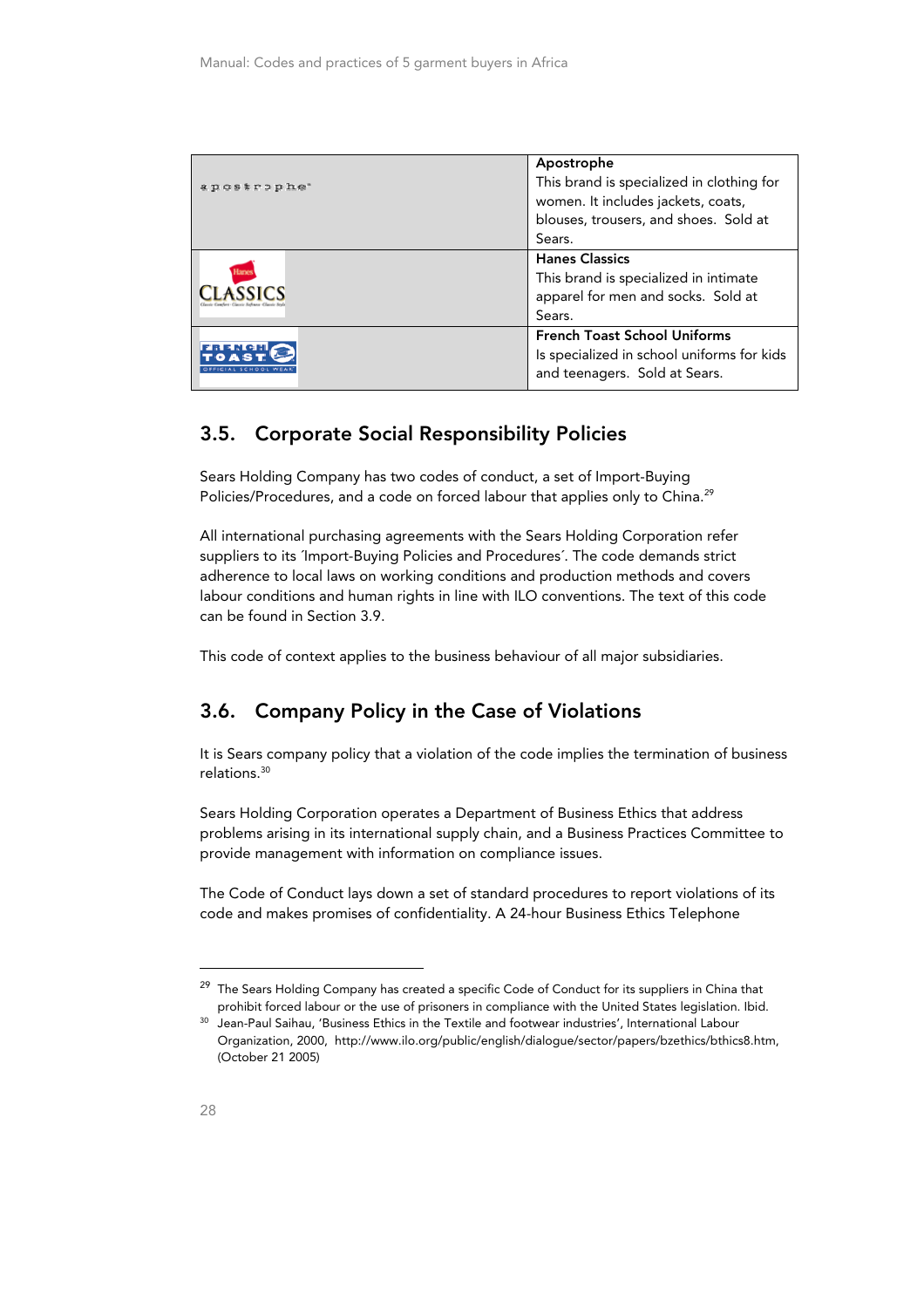

Hotline is operated by a private reporting company for employees who wish to report a violation of its code.

## 3.7. Complaints and Company Reactions

The following cases document complaints against the Sears Holding Corporation and responses by the company to violations of labour rights through its supply chain.

A number of cases involve the two companies - Kmart and Sears, Roebuck and Co. – that merged to create the Sears Holding Corporation in 2005.

The cases suggest that these companies made little or no practical response allegations over working conditions through their supply chains. Since their merger, the Sears Holding Company has been responsive when targeted by legal action and media coverage.

## USA

Kmart was the subject of numerous lawsuits during the 1990s over the terms and conditions under which it employed workers in the United States. These included cases related to discrimination against its predominantly African-American workforce.<sup>31</sup>

Kmart workers in the US have been able to win improvements in wages and benefits through grassroots campaigns that mobilised churches, religious leaders, regional unions, and common citizens in non-violent campaigns. 32

## **Philippines**

j

In 2003 reports emerged of violations of core labour standards in factories operated by Gelmart Industries Inc, which specialized in the manufacturing and distribution of apparel brands for companies including the Sears company, Kmart.

In 2005, Sears Holdings Corporation promised a thorough investigation of the case although no evidence of an enquiry or any subsequent reactions from the company have been made public.<sup>33</sup>

<sup>31</sup> Joan Paltrineri & Peter Thierjung, 'Kmart workers fight for Union Contract', 25/12/95,

http://www.themilitant.com/1995/5948/5948\_20.html, (3 October 2005) 32 Greensboro Justice Fund, GJF Newsletters, "Greensboro Kmart Workers Win a Contract!", October 1996, http://www.gjf.org/index.php?page=newsletter2, November 2005; Sweatshop Watch, nd, http://www.sweatshopwatch.org/index.php?s=54, (21 March 2006); George Anderson, "Kmart accused of Age Discrimination", Retail Wire, 07/09/04,

http://www.retailwire.com/Discussions/Sngl\_Discussion.cfm/9982, (7 October 2005). 33 Business & Human Rights, 27 April 2005, <http://www.businesshumanrights.org/Search/SearchResults?SearchableText=gelmart>, (10 November 2005).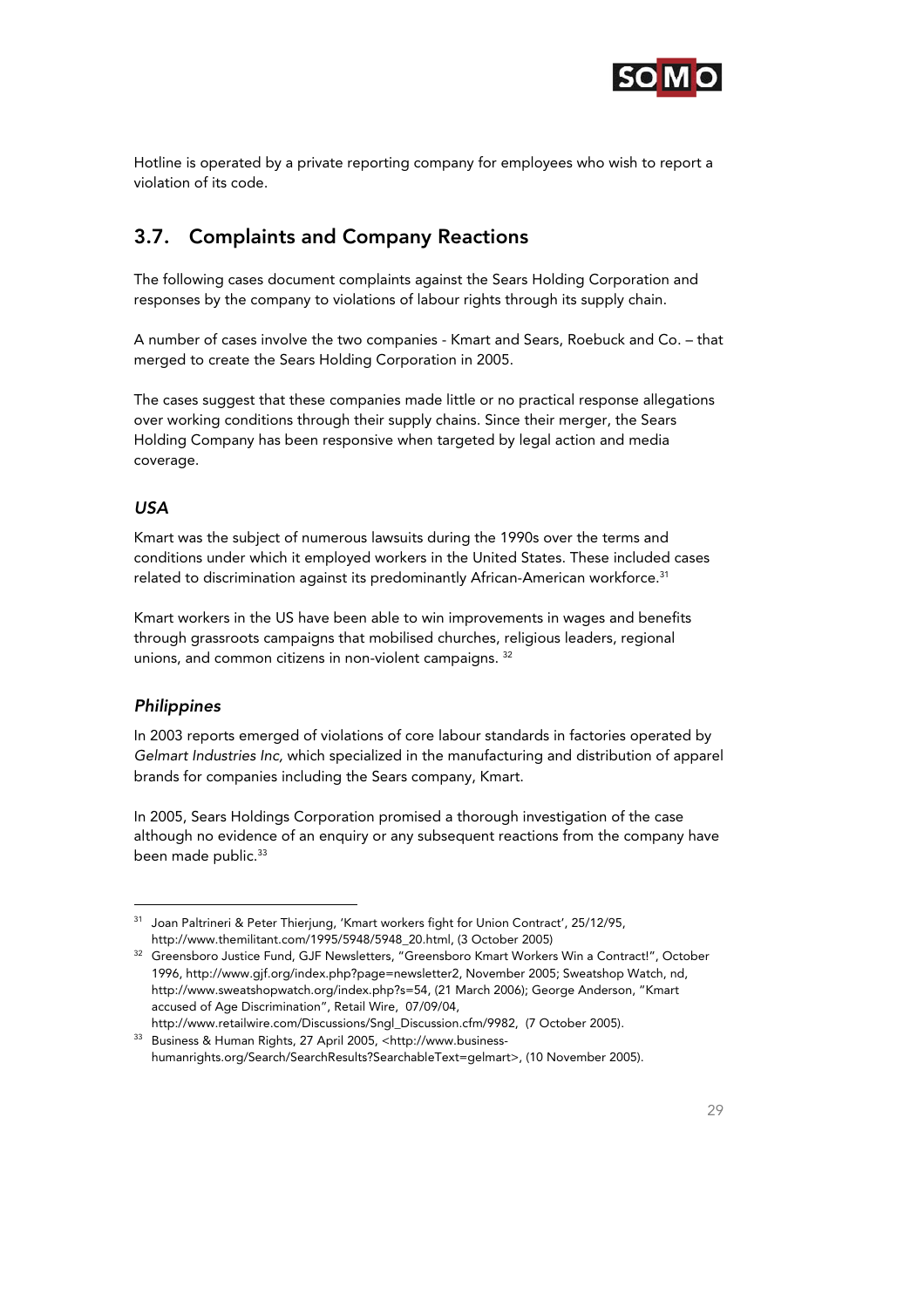#### China

There are continued reports of factories operating in China where working conditions violate internationally accepted labour standards.<sup>34</sup>

Following protests to improve working conditions in factories owned by Stella International - a supplier of product lines to Sears, Roebuck & Co, among others – China Labour Watch wrote letters to the major foreigner buyers using these facilities, including Sears.<sup>35</sup> Buyers were urged to exert pressure on the manufacturing company to help free workers arrested in the protests, to improve labour conditions in these factories and to take action to prevent similar incidents. Major companies - including such as Nike, Reebok and Timberland – responded with letters to the Chinese authorities.<sup>36</sup>

There was no public response from Sears, Roebuck & Co or, following its merger with Kmart, from the Sears Holding Corporation.37

#### Thailand

There was no public intervention from the Sears Holding Company to anti-union practices reported in 2001 at the Gina Form Bra Company Ltd in Thailand, which produced apparel for Kmart among others. The factory has been certified under WRAP (Worldwide Responsible Apparel Production).

Since 2003, a collective bargaining agreement between the Gina Workers Union and factory management has been in place.<sup>38</sup> The agreement has been mediated by the Thai Ministry of Labour.<sup>39</sup>

#### El Salvador

Kmart and Sears, Roebuck and Co have failed to respond to allegations that workers rights to organise freely were being violated at Taiwanse and South Korean owned factories that manufactured clothing for their product lines.<sup>40</sup>

<sup>&</sup>lt;sup>34</sup> Global Exchange, "Human Rights Principles for US Business in China", April 1st 2005, http://www.globalexchange.org/campaigns/sweatshops/china/ , (3 October 2005). 35 China Labour Watch, 17 November 2004, "Five Selina Workers Were Sentenced to Up to Three

Years" Imprisonment", http://www.chinalabourwatch.org/en/web/article.php?article\_id=50220, (27 March 2006). 36 China Labour Watch, 1 January 2005, "The Chinese Government Changes its Verdict and Sets the

Workers Free", http://www.chinalabourwatch.org/en/web/article.php?article\_id=50239, (27 March 2006). 37 China Labour Watch, "Five Selina Workers Were Sentenced to Up to Three Years", 17 November

<sup>2004,</sup> http://www.chinalabourwatch.org/en/web/article.php?article\_id=50220, (24 October 2005). 38 TIE-Asia, 'Appeal for Action from Gina Relation Labour Union: Thailand', November 2004,

http://www.cleanclothes.org/urgent/02-11-27.htm, (7 October 2005).<br><sup>39</sup> TIE-Asia, 'Campaigns', http://www.tieasia.org/TEXT/text\_Gina.htm.<br><sup>40</sup> See: National Labour Committee, "Worker Rights in the Americas? A Rare Inside G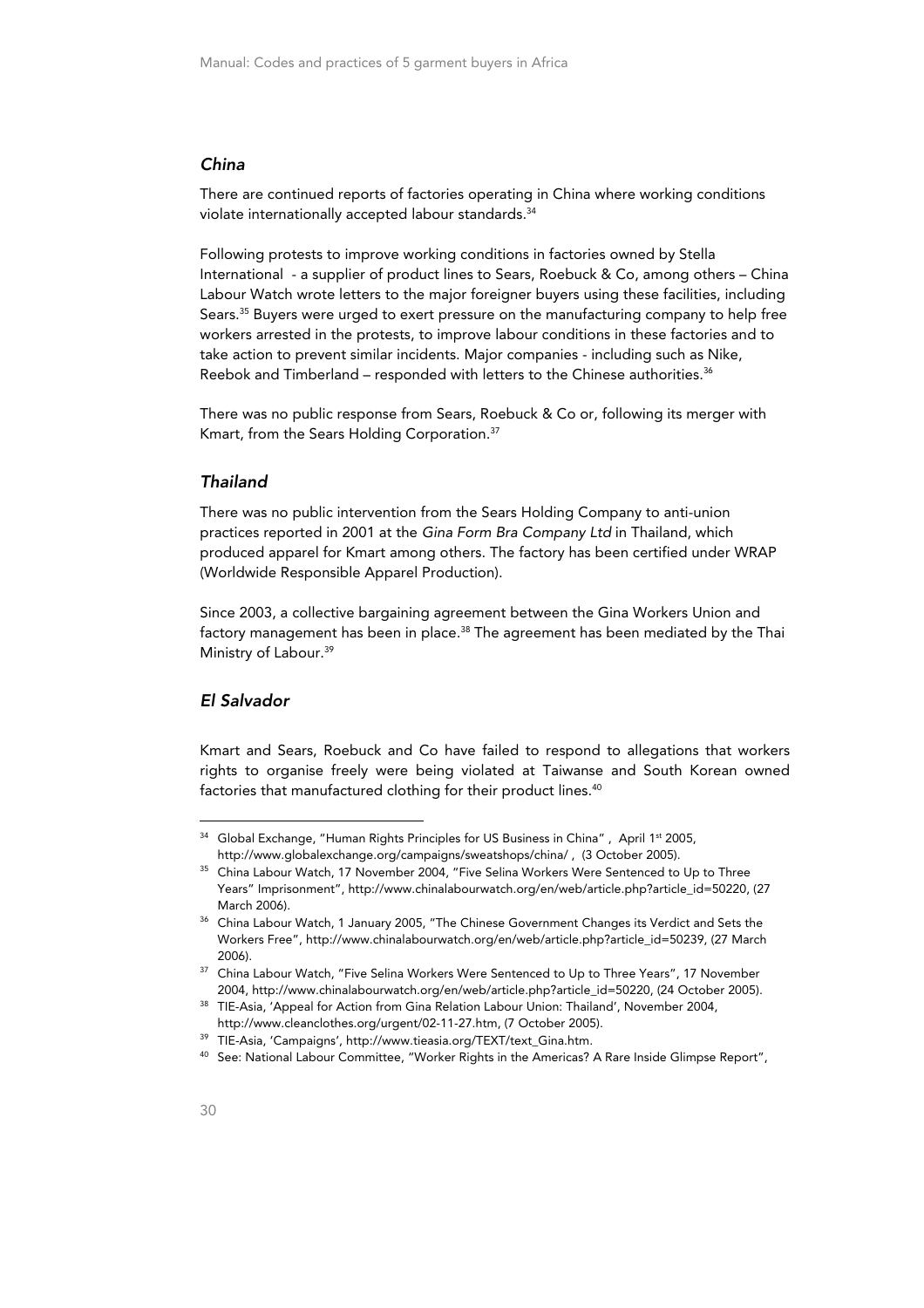

## Lesotho

The Nien Hsing Textile Company operates two factories in Lesotho producing jeans for clients, including Sears.

Complaints against the company by workers include unpaid benefits, verbal harassment, physical abuse, locked emergency exits, unsafely health conditions, unlawful and arbitrary dismissals, and discrimination against and unjust firings of union supporters.

In 2001, the Lesotho Clothing and Allied Workers Union (LECAWU) contacted the Maquila Solidarity Network (MSN) and the North American garment workers' union UNITE, requesting support for workers.<sup>41</sup> With the support of the Ethical Trading Action Group (ETAG) and the Clean Cloths Campaign, the union presented its case to two main buyers: Gap and the Hudson Bay Company.

Through a management-union dialogue facilitated by Gap, in December 2002 the LECAWU finally signed agreements recognizing their union at both factories. <sup>42</sup> Sears, Roebuck and Co. did not participate in this process.<sup>43</sup>

## Namibia

j

Ramatex is a Malaysian-owned manufacturing company producing for buyers that included buyers including Sears, Roebuck and Co. The company's operations in Namibia have been the subject of continued allegations concerning the violation of labour standards.

May 2001, http://www.nlcnet.org/campaigns/archive/elsalvador/0401/leader.shtml , (17 October 2005); Resource Center of the Americas, "Two Unionized Maquilas Closed", http://www.americas.org/item\_12294, (17 October 2005); Henry Frundt, "Trade Conditions and Labour Rights: U.S. Initiatives, Dominican and Central American Responses", in Gabo case, 1998, http://www.upf.com/content/FrundtChap1.pdf, (17 October 2005); Farhan Haq, 'El Salvador becoming Gian Sweatshop, Group Charges', January 1997, Albion Monitor News, http://www.monitor.net/monitor/9701b/salvadorsweatshop.html, (21 October 2005); Human Rights, 'El Salvador: Government Ignores Widespread Labour Abuses CAFTA must include strong protection for workers' rights, Global Policy Forum, 4 December 2003, <http://www.globalpolicy.org/socecon/inequal/labour/2003/1204elsalvador.htm>, (12 October 2005); hrw.org, Corporate ties to Salvadoran factories,

<sup>&</sup>lt;http://hrw.org/reports/2003/elsalvador1203/13.htm#\_ftn413>, (27th of February 2006). 41 B. Jeffcot, L. Lampriere, G. Marman, L. Yanz, M.Young, Brand campaigns & worker organizing Lessons from Lesotho, Thailand and Honduras (Toronto, Maquila Solidarity Network, September 2005), p. 1-

<sup>19.&</sup>lt;br><sup>42</sup> SOMO et al., "Asian multinationals in Africa Information and strategy guide", 2005, http://www.somo.nl/html/paginas/pdf/Garment\_workers\_africa\_booklet1\_NL.pdf, (November 2005),

p.11. 43 B. Jeffcot, L. Lampriere, G. Marman, L. Yanz, M.Young, Brand campaigns & worker organizing Lessons from Lesotho, Thailand and Honduras ( Toronto, Maquila Solidarity Network, September 2005), p. 1- 19.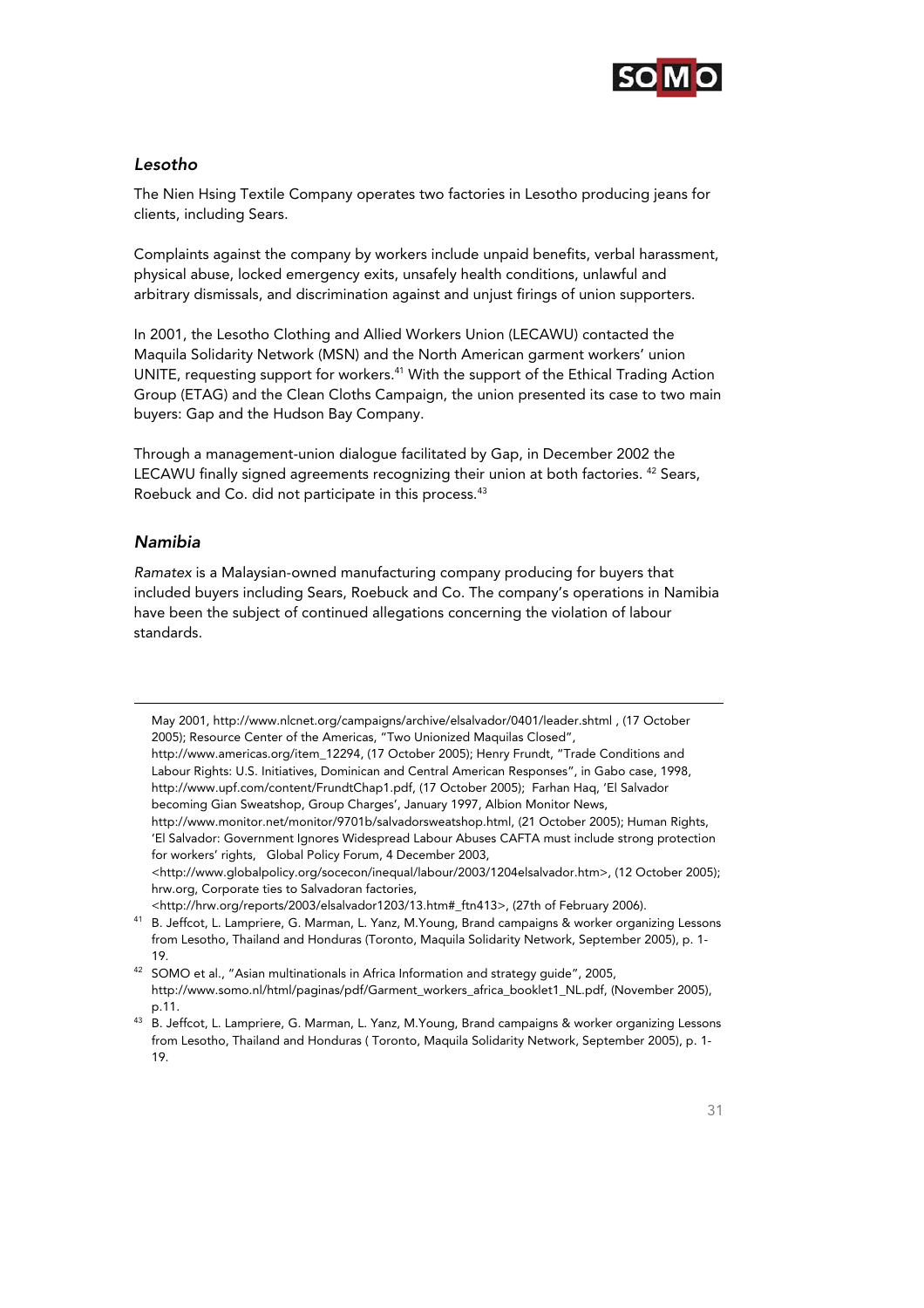In 2005 following efforts by the International Textile Garment and Leather Workers' Federation (ITGLWF) Ramatex accepted demands to improve working conditions in its factories.<sup>44</sup> In 2006 the Malaysian owners threatened to close the unit claiming poor productivity and operational losses as a result of union actions.45

There has been no public reaction from the Sears Holding Company to the case.

#### American Samoa

The U.S. Department of Labour has repeatedly fined Daewoosa Samoa – a company that employs young Vietnamese women to produce garments for Sears, Roebuck & Co, among others - for violating the Fair Labour Standards Act.

In 2000 the U.S. Department of Labour confiscated Daewoosa garments. The company refused to pay its employees and shut down the factory.<sup>46</sup>

In 2002, the High Court of American Samoa ordered Daewoosa to pay \$3.5 million to its workers.47 Sears has not taken any responsibility for the conditions under which their clothes were made.48

#### Saipan

In 1999 garment workers together with Sweatshop Watch, the Asian Law Caucus, Global Exchange and UNITE sued top U.S. clothing companies, including the Sears Holding Corporation, over the sweatshop working conditions in their Saipan based producers.49

26 of America's biggest clothing retailers and 23 garment manufacturers reached a landmark settlement in the Saipan sweatshop lawsuits. In 2003 the federal court in Saipan agreed on a US\$20 million settlement to be paid by these companies, including the Sears Holding Corporation, to 30,000 workers

<sup>44</sup> UN office for the Coordination of Humanitarian Affairs, IRINnews.org, "Namibia: Giant textile firm agrees to improve workers' conditions", http://%20www.irinnews.org/print.asp?ReportID=45429 45 Namibian news, 1 June 2006, A thread of hope for Ramatex,

http://www.namibian.com.na/2006/June/national/0626BCA93C.html, (13 June 2006). 46 Clean Clothes Campaign, "Troubled Garment Factory on American Samoa Shuts Down Leaving Workers Stranded without Work or Food", 6 February 2001, http://www.cleanclothes.org/urgent/01- 02-06.htm (October 20 2005)<br><sup>47</sup> Sweatshop , "Samoa Garment Workers Win Class-Action Lawsuit, Sweatshop Watch Newsletter, 2002,

vol.8, No2 in Clean Clothes Campaign, http://www.cleanclothes.org/urgent/02-08-07.htm, (October 21 2005) 48 David Fickling, "Misery of rag-trade slave in America's Pacific outpost – Slaves Used to Make Cloths

for Sears and JC Penney", Cloths for A Change, 1 March 2003,

http://www.organicconsumers.org/clothes/031803\_sweatshop\_jc\_penney.cfm, (October 21 2005). 49 Bill Hynd (ed), 'Don't close your eyes to sweatshops abuses…. Exploitation is never fashion', OXFAM-Canada, 2002, http://www.oxfam.ca/campaigns/downloads/OxCampFall2000.pdf, (October 2005).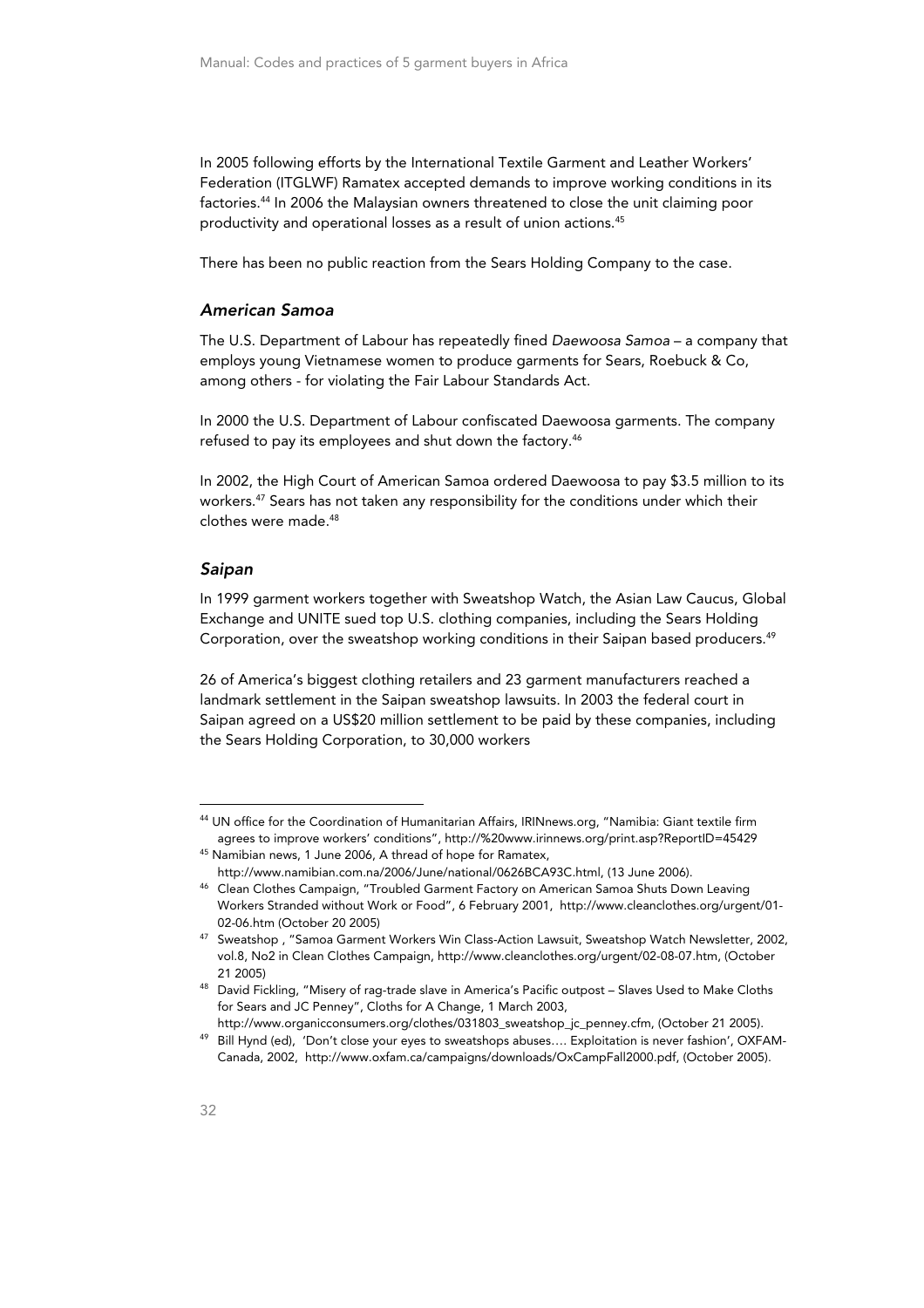

The landmark settlement approved the development of an independent monitoring system to ensure compliance with strict labour standards and end the sweatshop abuse.<sup>50</sup> Though agreeing with the settlement, companies admitted no wrongdoing.

## 3.8. What Can Be Done?

What can be done when there is a problem in a factory producing for Sears?

This section provides the available contact information and explains the company's procedure.

## Who to contact?

Telephone the Sears Holding Corporation telephone hotline in the United States, and leave a detailed description of the reported violations, names of the supplier and contact information.

Alternatively, try to contact to the company's Global Compliance Manager in Hong Kong or the company´s Department of Ethics and Business Practices.

## Who are they?

Sears' Ethics Hotline is operated by a private third party. The hotline is manned 24 hours a day, and an operator will take full details of the violation to be reported and the location, and contact details. They enter details into a computer database and forward the information directly to Sears by email.

## How to contact them?

| <b>Telephone Hotline</b>  | 001-800-8277478 |
|---------------------------|-----------------|
| Department of Ethics and  | 001-847-2862500 |
| <b>Business Practices</b> |                 |
| lan Spalding, Global      | 00852-2823-4403 |
| <b>Compliance Manager</b> |                 |

#### What to say?

-

There is no format for reporting violations but the following information is helpful.

 $\Box$  A description of labour rights violations that have occurred, including the dates on which they occurred and details of local labour laws that have been broken.

<sup>50</sup> Sweatshop Watch, 'Recent Accomplishments Holding Retailers Accountable', http://www.sweatshopwatch.org/index.php?s=54, (October 12 2005)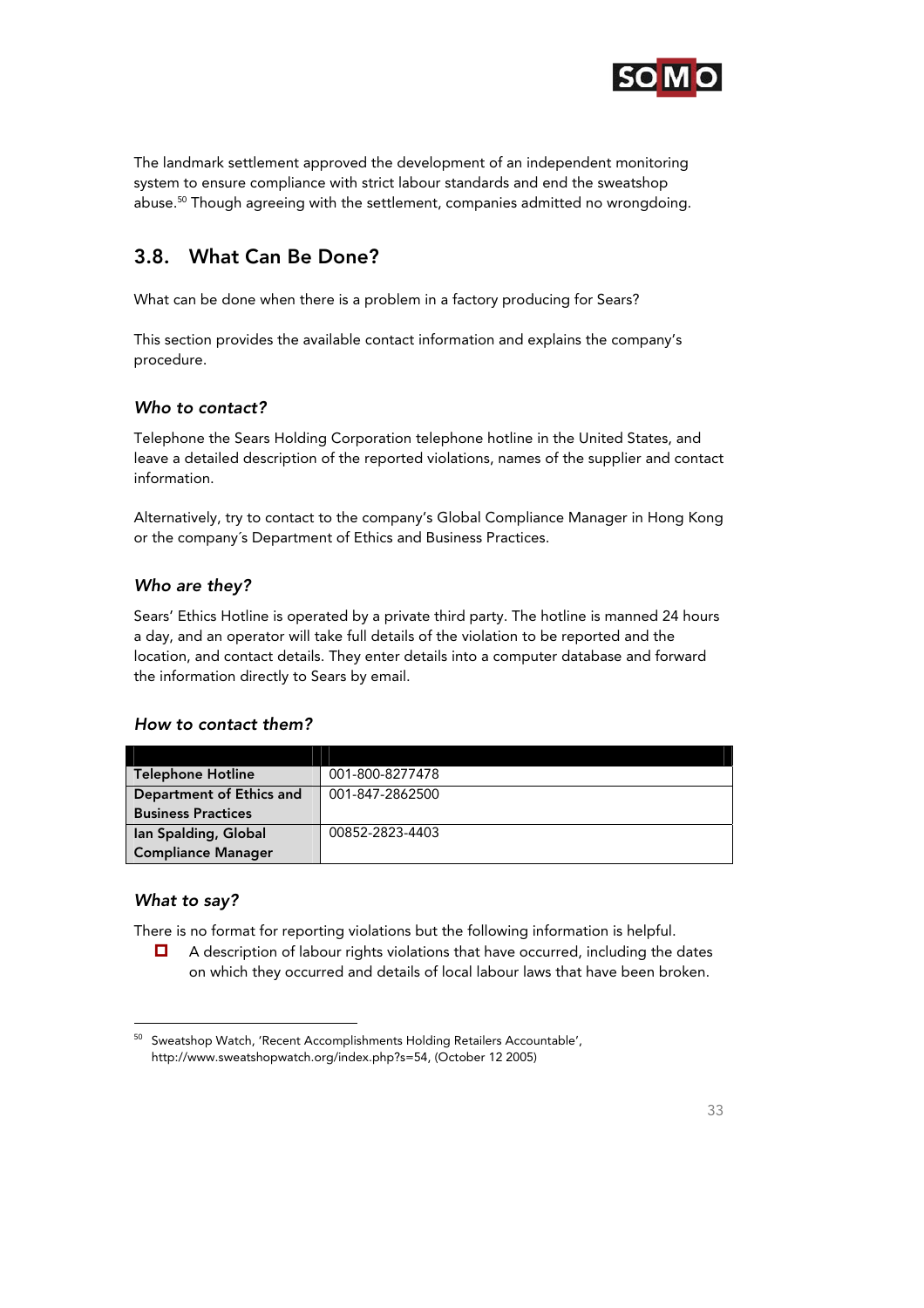- $\Box$  The name, address, and contact information (fax, phone, e-mail) of the factory/workplace involved.
- $\Box$  The name and contact information of the owner of the workplace.
- $\Box$  The names of any known companies or brands that the factory produces goods for.
- $\Box$  The country/ countries where goods are exported to.
- $\Box$  A summary of workers' demands.
- The name and contact information of the organization/s seeking assistance and their relationship to the workers involved.

#### Will they use their influence?

Sears did not respond to enquiries for information and there is no public information about their influence on sourcing or supply chain decisions.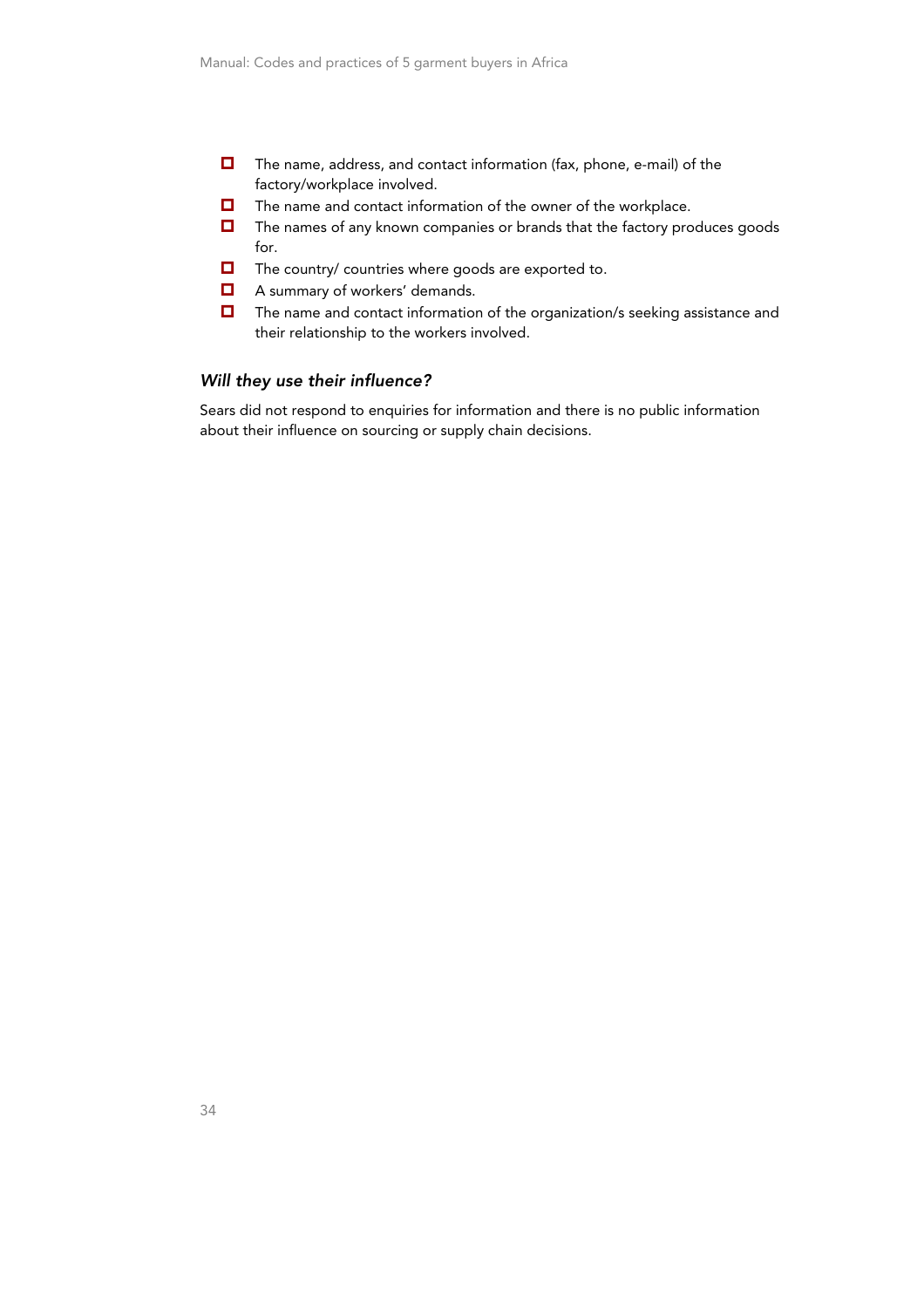

## 3.9. Annexes

## a. Sears Holdings Corporation Code of Conduct<sup>51</sup>

## Extracts from sections related to labour conditions and supplier relations

## Introduction

The Code applies to all directors, officers and associates of the Company and its whollyowned subsidiaries, including Sears, Roebuck and Co., Kmart Holding Corporation and their subsidiaries.

## Vendor Standards / Supplier Standards

SHC is committed to doing business with vendors who conduct business ethically and legally. SHC vendors are expected to sign SHC's Vendor Business Practice Statement. SHC may terminate its business relationship with any vendor refusing to sign or comply with SHC's Vendor Business Practice Statement.

## Fair Employment Practices and Diversity

SHC is fully committed to equal employment opportunity and compliance with the letter and spirit of the full range of fair employment practices and nondiscrimination laws, including all wage and hour laws. SHC prohibits any "off the clock" work, and strictly forbids conduct by associates that may encourage the inaccurate recording of time.

## Harassment

j

SHC associates have the right to work in an environment free from discrimination, harassment and intimidation, whether committed by or against a co-worker, supervisor, customer, vendor or visitor. Harassment, whether based on a person's gender, sexual orientation, race, ethnicity, religion, national origin, citizenship, age, disability, socioeconomic status or marital status, is repugnant and completely inconsistent with SHC's commitment to provide a respectful, professional and dignified workplace.

Discrimination in any area of employment, including hiring, advancement, compensation, discipline, and termination, will not be tolerated. SHC also prohibits any associate from making any claim known by that associate to be false.

## Safe and Healthy Workplace

To meet our responsibilities to associates, customers, and investors, SHC must maintain a healthy and productive workplace. Associates must report all safety concerns or

<sup>51</sup> http://www.searsholdings.com/govern/code.htm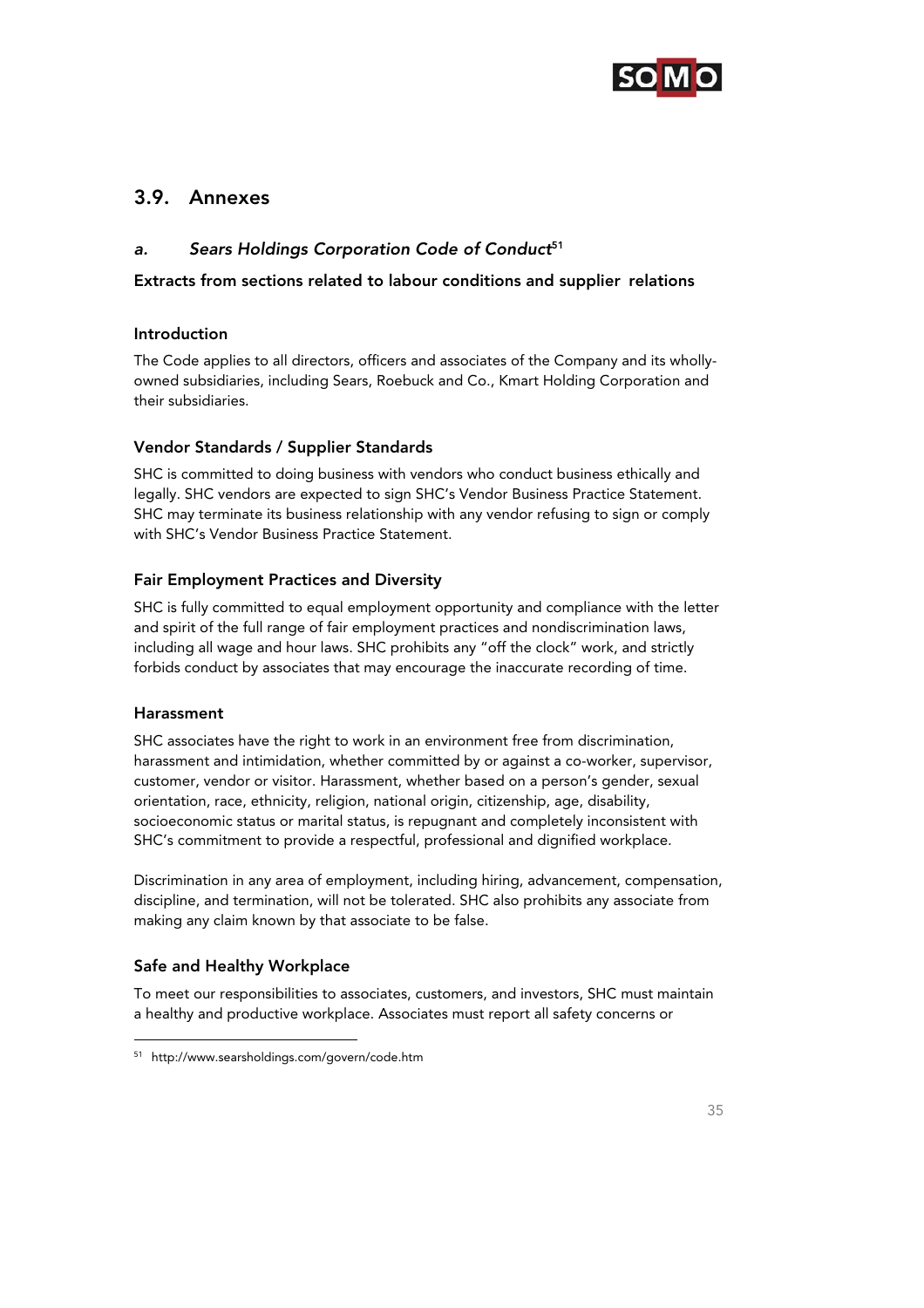accidents no matter how slight the problem. Violence or the threat of violence will not be tolerated, whether committed by or against a co-worker, supervisor, customer, vendor or visitor.

Misusing controlled substances or selling, manufacturing, distributing, possessing, using or being under the influence of alcohol or illegal substances on the job is absolutely prohibited.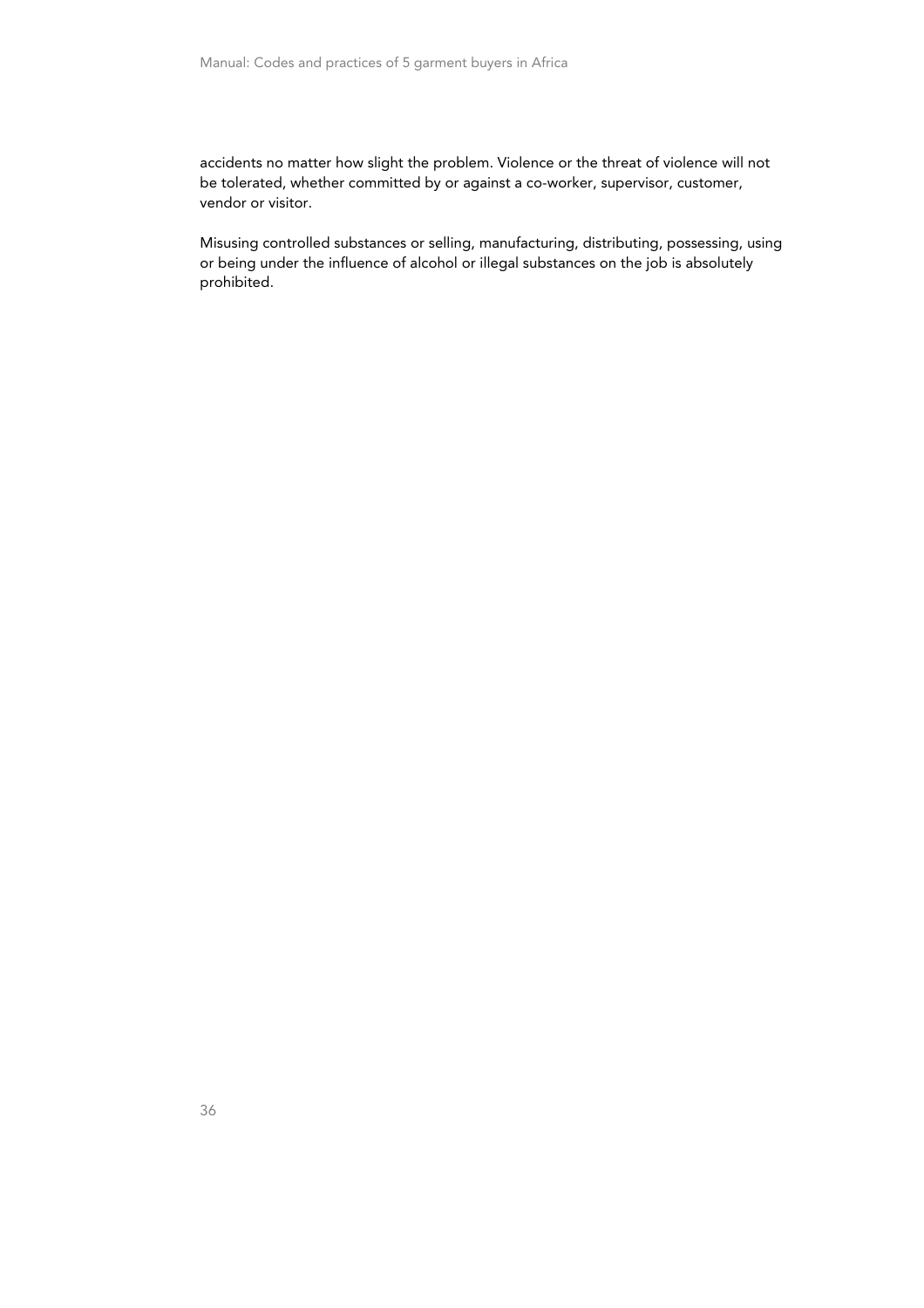

## 4. Target

## 4.1. Executive Summary

Target is the United States second largest retail chain.

Target has been involved in several cases concerning the violation of labour standards in its supply chain.

A case history suggests that Target has made little or no practical response to complaints and allegations about working conditions in its supply chain. Target's Compliance Department can be contacted directly to discuss violations of its code of conduct.

## 4.2. Company Profile<sup>52</sup>

-

| <b>Business Address:</b>              | ABN 75 004 250 944     |
|---------------------------------------|------------------------|
|                                       | 12-14 Thompson Road    |
|                                       | North Geelong          |
|                                       | Vic 3215               |
| Telephone:                            | (03) 5246 2000         |
| Fax:                                  | 612/304-6073           |
| Web site:                             | http://www.target.com  |
| Industry:                             | Retail                 |
| Logo:                                 | <b>TARGET.</b>         |
| Chairman & CEO                        | <b>Bob Ulrich</b>      |
| President                             | Gregg Steinhafel       |
| African countries in the supply chain |                        |
| No. Employees                         | 292,000 (2005)         |
| Average growth of employees per year  | 11,0%                  |
| $2005$ Sales $53$                     | US\$ 52,620 (millions) |
| 1-Year Sales Growth                   | 12,3%                  |

52 Hoovers, 2006, Target Corporation, http://www.hoovers.com/target/--ID\_\_10440--/free-co-

factsheet.xhtml, (24 April 2006). 53 Target, 6 April 2006, Financial summary, http://sites.target.com/images/corporate/about/pdfs/corp\_factcard\_040606.pdf, www.target.com, (24 April 2006).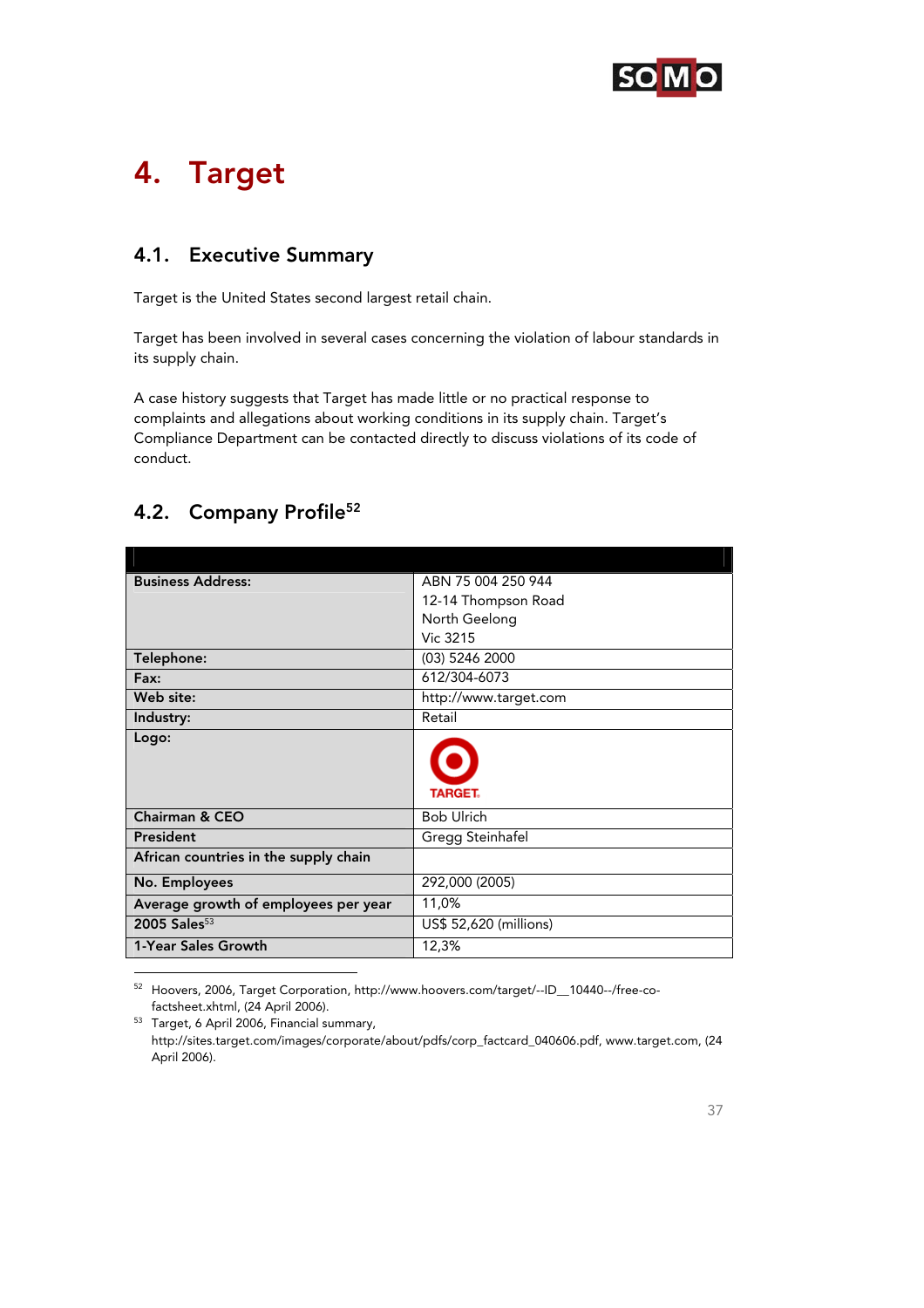| 2005 Net Income   | US\$ 2,408,0 (millions) |
|-------------------|-------------------------|
| 1-year Net Growth | 24.7%                   |

## 4.3. Business and Strategy

The Target Corporation is the United States second largest discount retail chain. In 2005 Target had 1,397 stores across the US. The company's retail outlets sell its own brands of clothing and other global brand labels via a licensing agreement.

Target has increased its market share through merges and acquisitions, innovation in retail and investments in their supply chain.<sup>54</sup>

The Target Corporation sources its products from its global suppliers through a subsidiary company, Target Sourcing Services/Associated Merchandising Corporation (TSS/AMC).

Target's main competitors are Wal-Mart, Kmart (owned by Sears) and Costco Wholesale.

## 4.4. Business Activities

This section provides a detailed list of the main brand labels produced for and sold by the Target Corporation.

|                 | Amy Coe                                      |
|-----------------|----------------------------------------------|
|                 | Sells clothing for all ages, also maternity  |
|                 | clothing.                                    |
|                 |                                              |
|                 |                                              |
| Merona          | Merona                                       |
|                 | Producing women's wear, including shorts,    |
|                 | skirts, pant and shoes.                      |
| Isaac Mizrahi   | Isaac Mizrahi                                |
|                 | Women's clothing, including dresses, shirts, |
|                 | skirts, shoes and suitings. Isaac Mizrahi    |
|                 | produces a mass-line clothing for Target,    |
|                 | but has an ultra-luxe fashion label for      |
|                 | Bergdorf Goodman.                            |
| <b>CHEROKEE</b> | Cherokee                                     |
|                 | Infant's, men's and women's clothing and     |
|                 | footwear.                                    |

<sup>54</sup> Target, Annual report 2005, 29 March 2006, http://investors.target.com/phoenix.zhtml?c=65828&p=irol-reportsAnnual, (12 June 2006).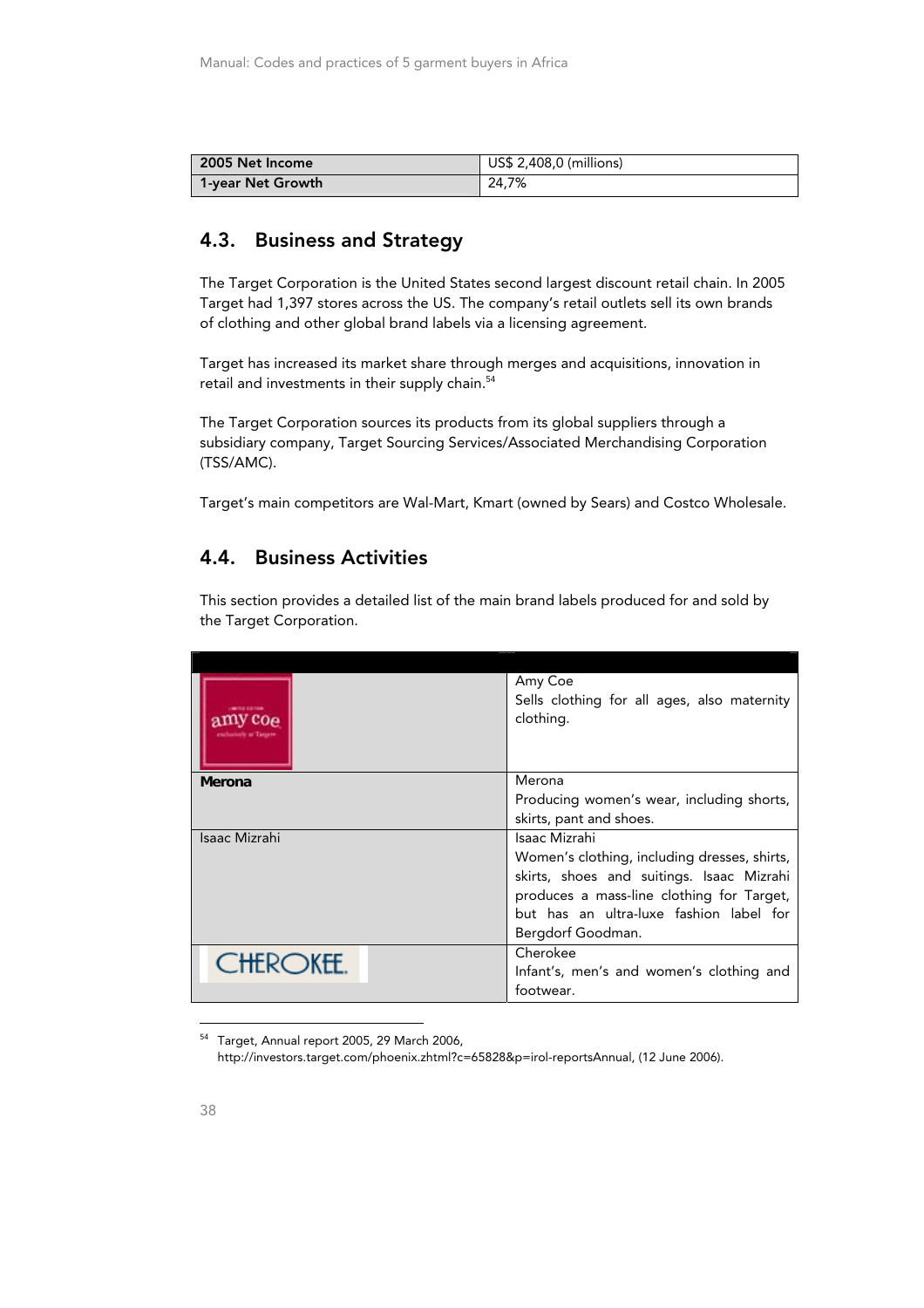

|                                | Pro Spirit<br>Producing sportswear for women.                                                                                           |
|--------------------------------|-----------------------------------------------------------------------------------------------------------------------------------------|
|                                |                                                                                                                                         |
| <b>XHILIRATION</b>             | Xhilaration<br>Producing women's wear, handbags and<br>other fashion accessories                                                        |
| Nick&Nora                      | $Nick + Nora$<br>Clothing for newborn and little kids,<br>including pyama, etc.                                                         |
|                                | Liz Lange<br>Sells maternity clothing, women's jackets.                                                                                 |
| <b>GoFit</b>                   | GoFit Neoprene<br>Sportswear for men and women                                                                                          |
| <b>Gilligan &amp; O'Malley</b> | Gilligan & O'Malley<br>Producing women's<br>Shoes<br>clothing,<br>accessories and women's underwear.                                    |
| <b>Utility</b>                 | Utility<br>Producing casual men's clothing f.e. shirts.                                                                                 |
| Circo                          | Circo<br>Clothing for boys and girls from toddler<br>age untill school age. Clothing include<br>shirts, skirts, jackets, footwear, etc. |
|                                | Dottie Loves<br>Clothing for girls, including shorts, tops,<br>etc.                                                                     |
| THE GE                         | Genuine Kids from Oshkosh<br>Children's clothing, including shorts, shirts,<br>dresses and pants.                                       |

## 4.5. Corporate Social Responsibility Policy

Target has a Code of Conduct for their suppliers. The code requires that products produced for Target meet all national and international legislation. The text of this code can be found in Section 4.9.

Target seeks to ensure the compliance of its suppliers through educational programs, random, unannounced audits, and post-audit evaluations,

Target also publishes an annual Corporate Social Responsibility report.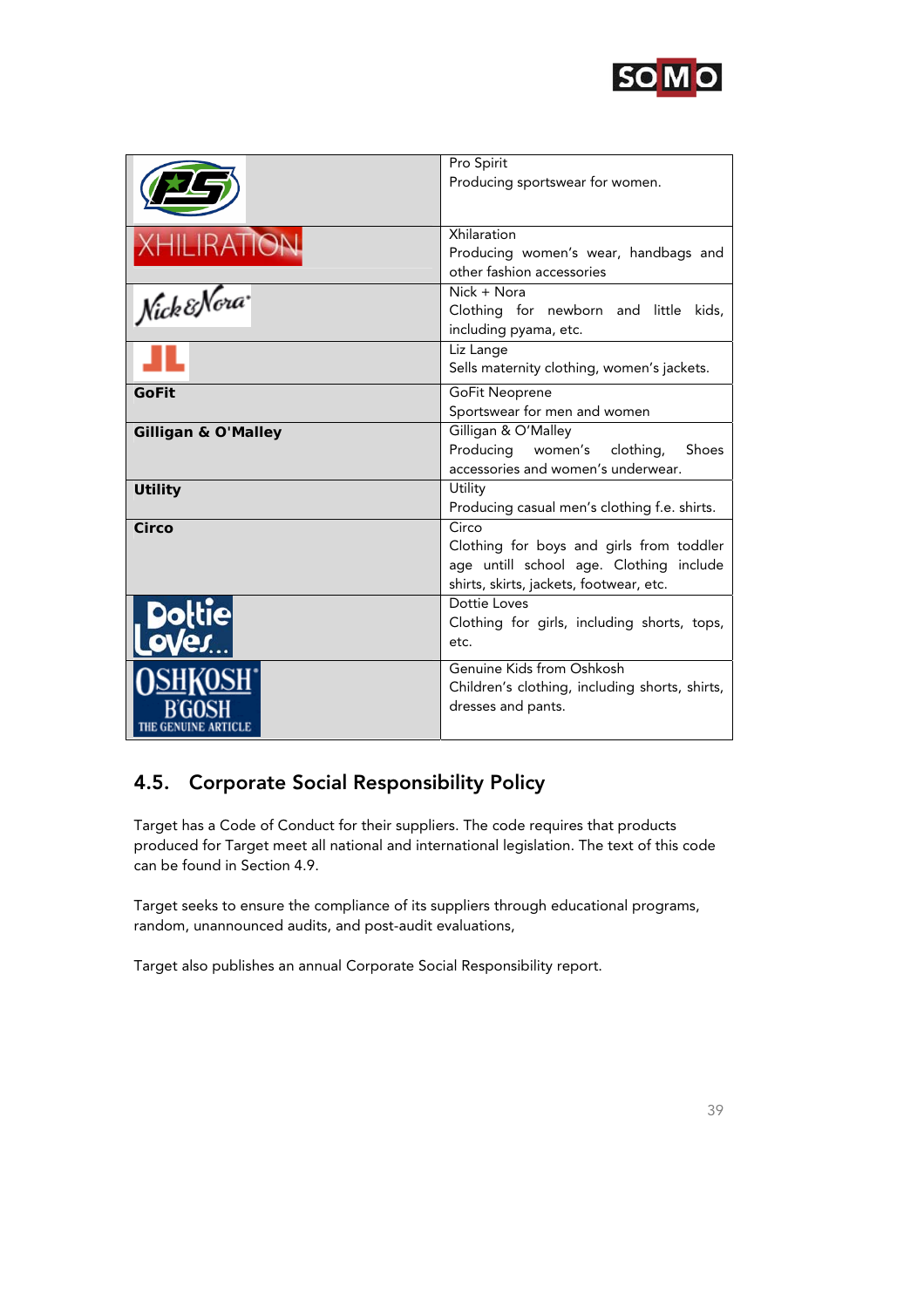## 4.6. Company Policy in the Case of Violations

The Target Corporation operates a Compliance Department to monitor the application of standards through this supply chain.

The Target Corporation states the failure to comply with company policy and supplier standards will be directly investigated.

The company states that it is prepared to take corrective action in the case of violations of American or local laws, with outcomes ranging from administrative probation to termination of business relations.

The Target Corporation has a standard complaints procedure for employees who wish to report a violation of their code of conduct. Employees are encouraged to report any situation that may violate the law or company policy, and there is an international telephone hotline.

The Target Corporation offers no detailed guidance for third parties who wish to report violations at a factory in the supply chain.

## 4.7. Complaints and Company Reactions

The following cases document complaints against Target and responses by the company to violations of labour rights through its supply chain.

The cases show that Target has made little or no practical response to complaints and allegations over working conditions through its supply chain.

## China

Suppliers for Target in Guandong, China, have been accused of violating Chinese law on minimum wages and overtime payments for workers.<sup>55</sup>

Target has made no response to the allegations and the company has made no public effort to improve the situation for workers at its Chinese suppliers.

#### Saipan

In 1999 garment workers together with Sweatshop Watch, the Asian Law Caucus, Global Exchange and UNITE sued top U.S. clothing companies, including Target, over the sweatshop working conditions in their Saipan based producers.<sup>56</sup>

<http://www.coopamerica.org/programs/rs/profile.cfm?id=295>, (14 June 2006).

j

<sup>55</sup> Co-op America, 1 October 2005, Sweatshop labour,

<sup>56</sup> Bill Hynd (ed), 'Don't close your eyes to sweatshops abuses…. Exploitation is never fashion', OXFAM-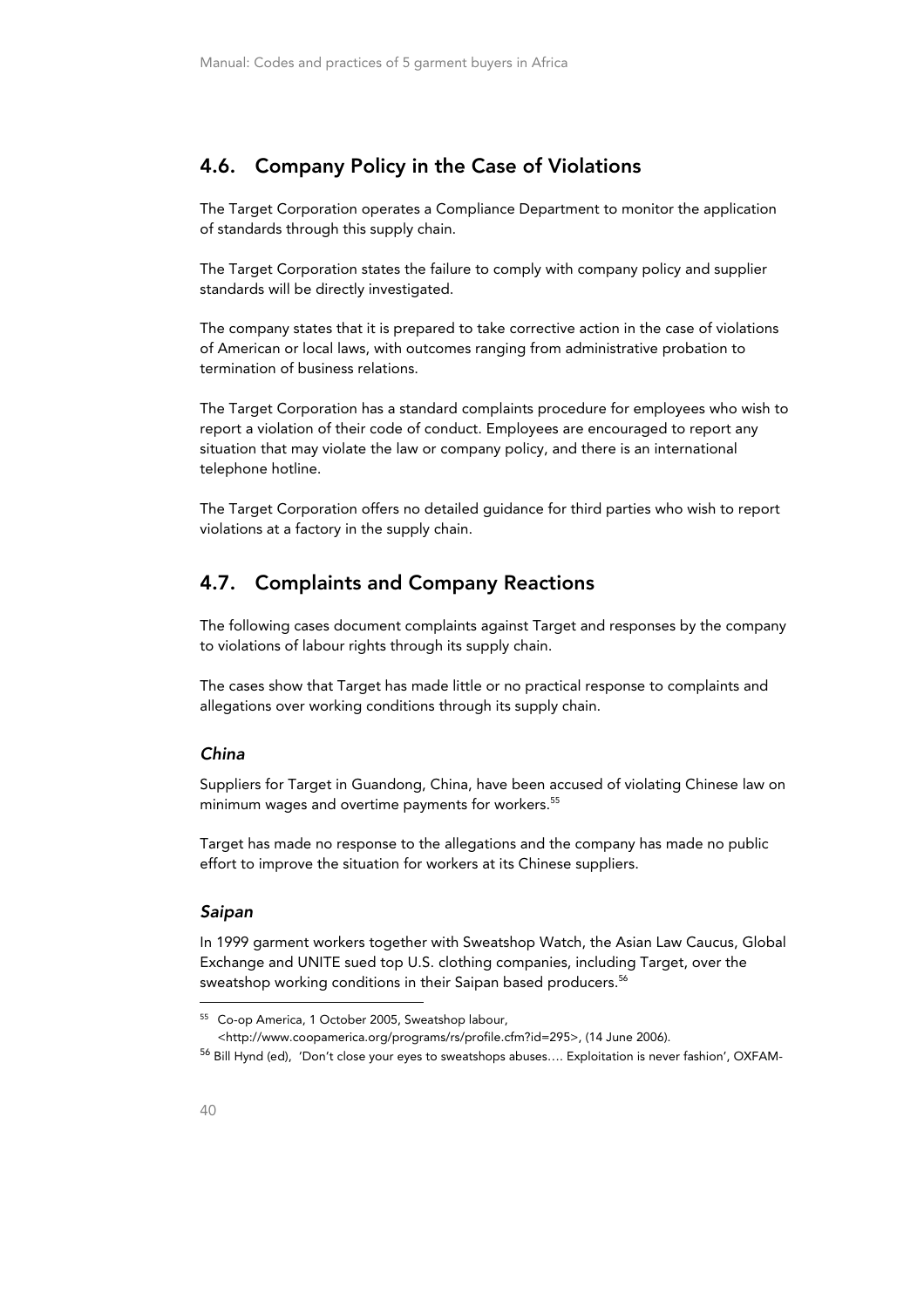

26 of America's biggest clothing retailers and 23 garment manufacturers reached a landmark settlement in the Saipan sweatshop lawsuits. In 2003 the federal court in Saipan agreed on a US\$20 million settlement to be paid by these companies, including Target, to 30,000 workers

The landmark settlement approved the development of an independent monitoring system to ensure compliance with strict labour standards and end the sweatshop abuse.

Though agreeing with the settlement, companies admitted no wrongdoing.

#### Jordan

The Al Safa Garments Factory and the Atateks Garment Factory in Jordon have both been the subject of high profile media campaigns against unacceptable working and living conditions.<sup>58</sup>

Target have responded to allegations of sweatshop abuses with a written statement saying it would "investigate" working conditions in Jordan.<sup>59</sup> The company has stated that it is "committed to taking corrective action - up to and including termination of a relationship - for vendors who violate the law or our Standards of Vendor Engagement."<sup>60</sup>

#### Namibia

-

Ramatex is a Malaysian-owned manufacturing company that produces for buyers including Target. In January 2005 - following protests over labour standards and the efforts of the International Textile Garment and Leather Workers' Federation (ITGLWF) who contacted the Government of Namibia and US companies that buy from Ramatex – Ramatex accepted demands to improve working conditions in its factories.<sup>61</sup>

Canada, 2002, http://www.oxfam.ca/campaigns/downloads/OxCampFall2000.pdf, (October 2005). 57 Sweatshop Watch, 'Recent Accomplishments Holding Retailers Accountable',

http://www.sweatshopwatch.org/index.php?s=54, (October 12 2005) 58 National Labour Committee, May 2006, U.S. Jordan free trade agreement; descends into human trafficking & involuntary servitude, <http://www.nlcnet.org/faxes/jordan/report.pdf>, (9 May 2006); and

http://www.nlcnet.org/live/admin/media/document/ReportPDF/Jordan\_Update\_0609/Update\_Final\_2

<sup>.</sup>pdf 59 Wal-Mart Watch, 6-5-2006, Breaking news: congress requests investigation on Jordan sweatshops, <http://walmartwatch.com/blog/archives/congress\_requests\_investigation\_on\_jordan\_sweatshops/>, (8 May 2006). 60 http://www.business-humanrights.org/Documents/Target-response-re-Jordan-factories-17-Oct-

<sup>2006.</sup>doc 61 UN office for the Coordination of Humanitarian Affairs, IRINnews.org, "Namibia: Giant textile firm agrees to improve workers' conditions", http://%20www.irinnews.org/print.asp?ReportID=45429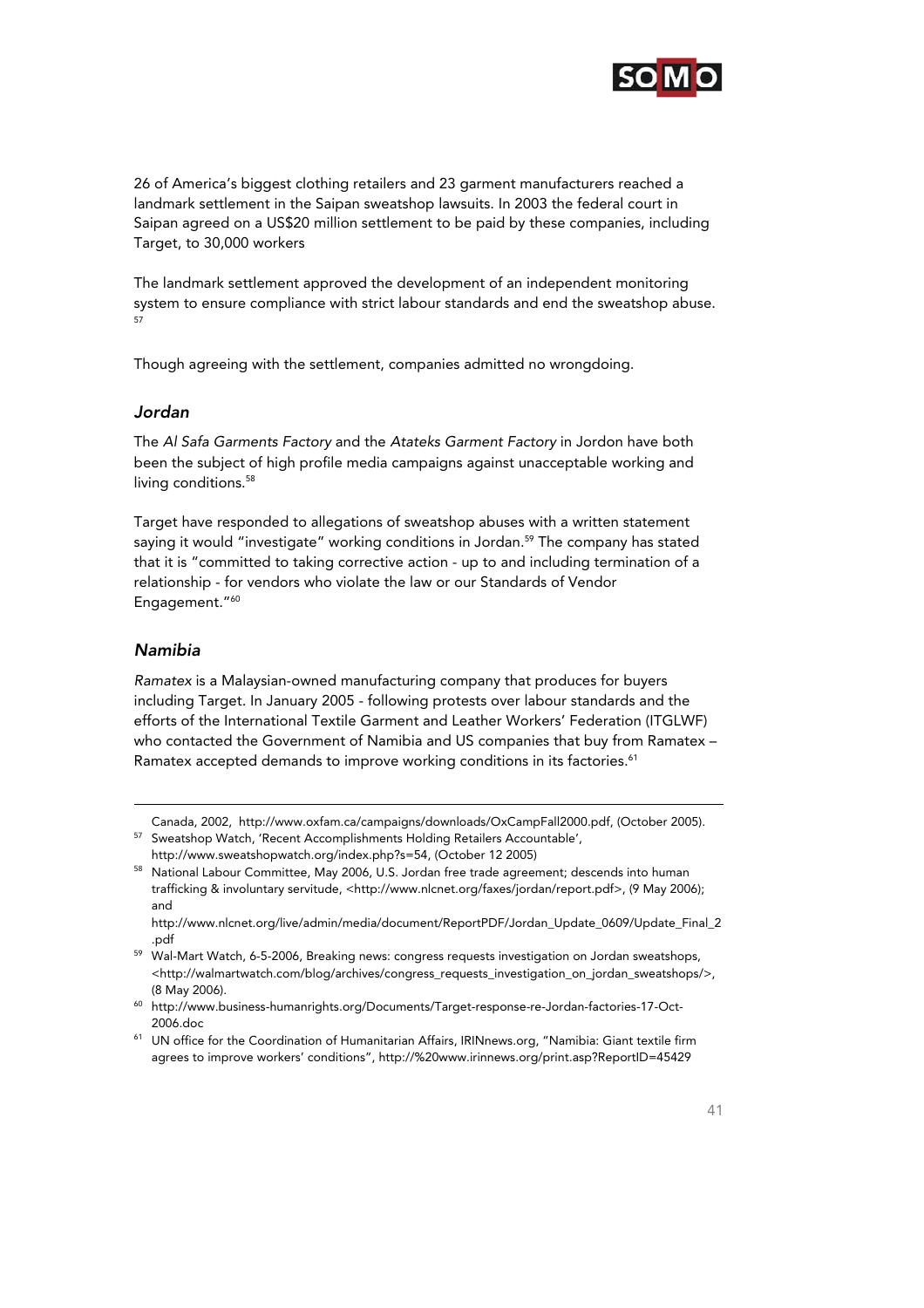In 2006 the Malaysian owners threatened to close the unit claiming poor productivity and operational losses as a result of union actions.<sup>62</sup>

No reaction of Target can be found to the case.

#### Guatemala

Until 2005 the South Korean owned Nobland factory in Guatemala produced garments for retailers including Target.<sup>63</sup>

In 2003, the Guatemalan government found the Nobland factory guilty of anti-union activities. The government did not enforce its verdict, however, and the government did nothing to pressure the factory to change the terms and conditions of work there.

Retailers, including Target, continued to source their clothing from the factory, and reacted very slowly to the allegations.<sup>64</sup> In June 2005 however the factory was abruptly closed.<sup>65</sup>

#### El Salvador

Taiwanse and South Korean owned manufacturing companies operate in El Salvadore, producing garments for a range of buyers including Target.<sup>66</sup>

Leader Garment S.A. De C.V. is a Taiwanese owned company producing clothing for Sears' label Bold Spirit. In March 2001, the US National Labour Committee exposed a range of labour abuses at the factory including the forced confinement of workers, mandatory pregnancy testing, and violations of freedoms of association.<sup>67</sup>

There is no evidence of any public reaction by Target to the allegations or of any action to change labour conditions among its suppliers in El Salvador.

<sup>&</sup>lt;sup>62</sup> Namibian news, 1 June 2006, A thread of hope for Ramatex, http://www.namibian.com.na/2006/June/national/0626BCA93C.html, (13 June 2006). 63 Global Exchange, 4 May 2005, Central America lags on labour rights for trade deal,

<sup>&</sup>lt;http://www.globalexchange.org/campaigns/cafta/3048.html>, (7 June 2006). 64 Global Exchange, 4 May 2005, Central America lags on labour rights for trade deal,

<sup>&</sup>lt;http://www.globalexchange.org/campaigns/cafta/3048.html>, (7 June 2006). 65 Co-op America, 1 October 2005, Sweatshop labour,

<sup>&</sup>lt;http://www.coopamerica.org/programs/rs/profile.cfm?id=295>, (14 June 2006). 66 See: Resource Center of the Americas, "Two Unionized Maquilas Closed", http://www.americas.org/item\_12294, (17 October 2005); Henry Frundt, "Trade Conditions and Labour Rights: U.S. Initiatives, Dominican and Central American Responses", in Gabo case, 1998, http://www.upf.com/content/FrundtChap1.pdf, (17 October 2005); Farhan Haq, 'El Salvador becoming Gian Sweatshop, Group Charges', January 1997, Albion Monitor News,

http://www.monitor.net/monitor/9701b/salvadorsweatshop.html, (21 October 2005)<br>National Labour Committee, "Worker Rights in the Americas? A Rare Inside Glimpse Report", May 2001, http://www.nlcnet.org/campaigns/archive/elsalvador/0401/leader.shtml , (17 October 2005)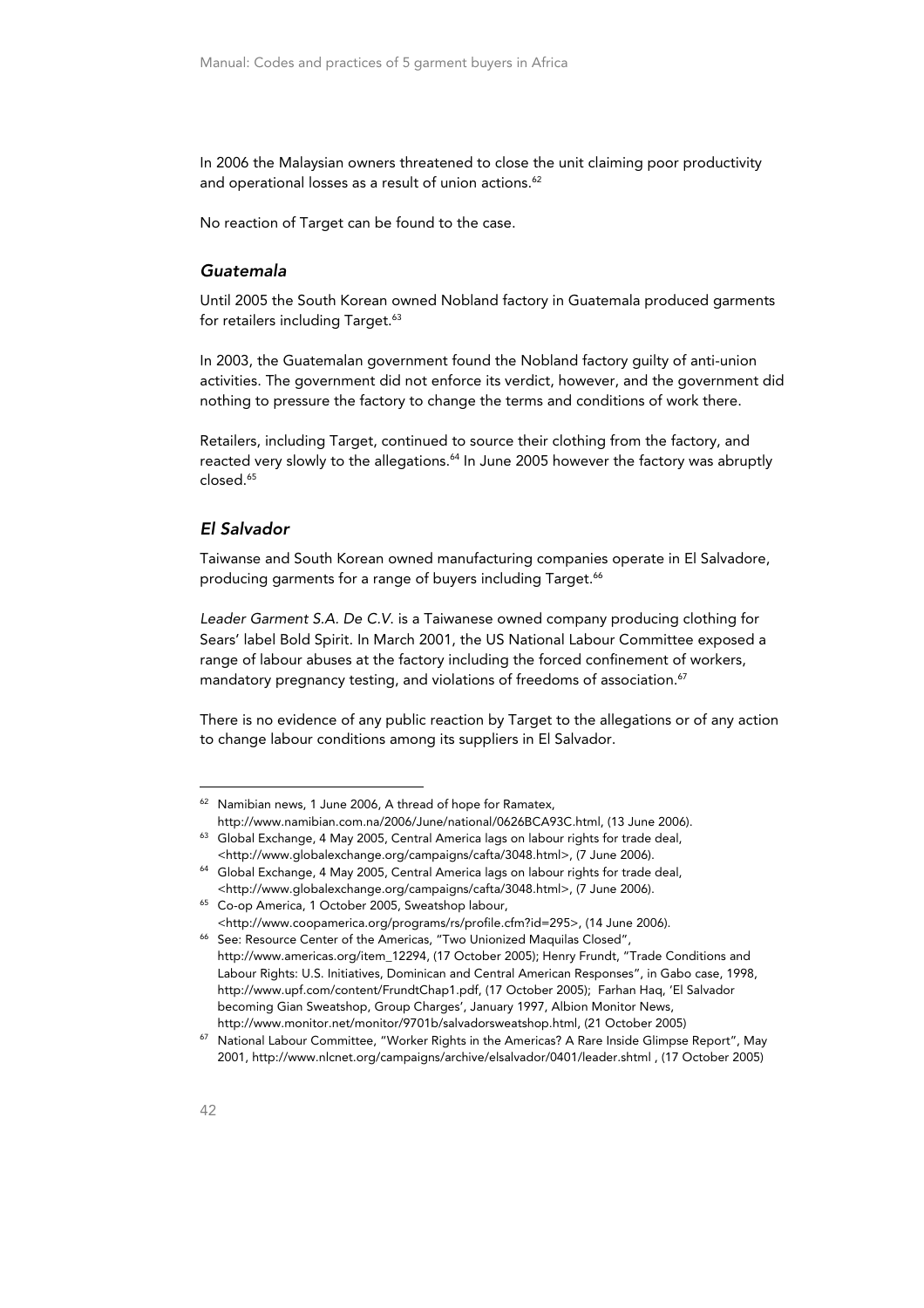

## **Nicaragua**

In 2000, following a report by the US National Labour Committee of unfair and illegal labour practices at the Mil Colores factory in Nicaragua, the Target Corporation acknowledged their business ties to the factory.<sup>68</sup>

Target audited the factory four times in 2000 but said its audit procedures found no evidence found of abusive working conditions or compulsory overtime.<sup>69</sup>

## American Samoa

The U.S. Department of Labour has fined Daewoosa Samoa – a company that employs young Vietnamese women to produce garments for Target – on several occasions its repeated violations of the Fair Labour Standards Act.

In December 2000 the U.S. Department of Labour confiscated Daewoosa garments.<sup>70</sup>

In April 2002, the High Court of American Samoa ordered Daewoosa to pay \$3.5 million to its workers.<sup>71</sup>

Target has not taken any responsibility for the conditions under which their clothes were made.<sup>72</sup>

## 4.8. What Can Be Done?

-

What can be done when there is a problem in a factory producing for the Target Corporation?

This section provides the available contact information and explains the company's procedure.

<sup>&</sup>lt;sup>68</sup> Carrie Antlfinger (Corpwatch), 22 August 2000, Nicaragua: US retailers contract with sweatshops, <http://www.corpwatch.org/article.php?id=604>, (12 June 2006). 69 Carrie Antlfinger (Corpwatch), 22 August 2000, Nicaragua: US retailers contract with sweatshops,

 $\n$  <http://www.corpwatch.org/article.php?id=604>, (12 June 2006).<br><sup>70</sup> Clean Clothes Campaign, "Troubled Garment Factory on American Samoa Shuts Down Leaving Workers Stranded without Work or Food", 6 February 2001, http://www.cleanclothes.org/urgent/01-

<sup>02-06.</sup>htm (October 20 2005)<br><sup>71</sup> Sweatshop , "Samoa Garment Workers Win Class-Action Lawsuit, Sweatshop Watch Newsletter, 2002, vol.8, No2 in Clean Clothes Campaign, http://www.cleanclothes.org/urgent/02-08-07.htm, (October

<sup>21 2005)&</sup>lt;br><sup>72</sup> David Fickling, "Misery of rag-trade slave in America's Pacific outpost – Slaves Used to Make Cloths for Sears and JC Penney", Cloths for A Change, 1 March 2003,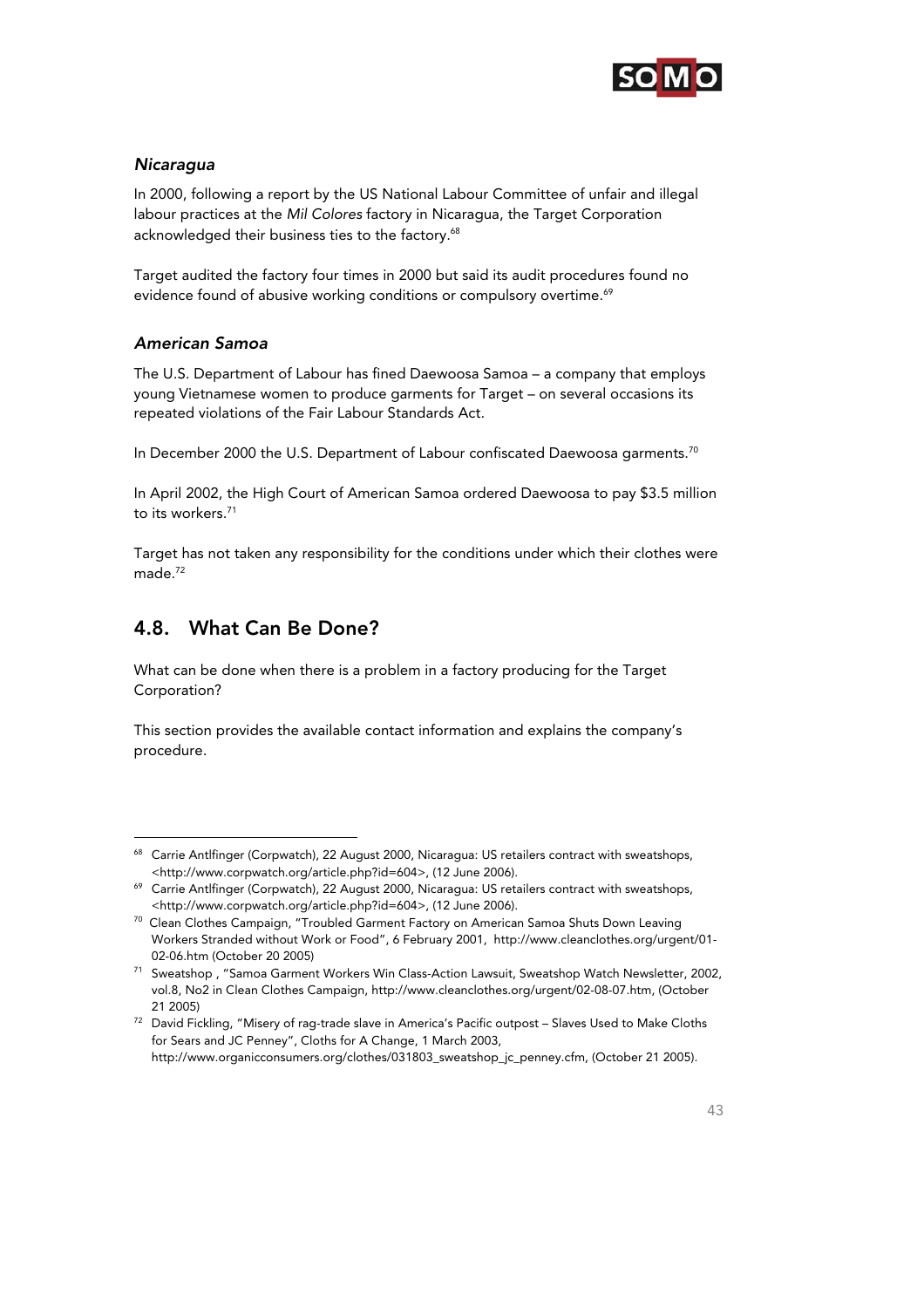## Who to contact

Contact the Target Corporation's Compliance Department, based in Minneapolis in the United States

| <b>Name</b>    | Kay Schultz               |
|----------------|---------------------------|
| <b>Address</b> | The Target Corporation,   |
|                | 1000 Nicollet Mall,       |
|                | Minneapolis,              |
|                | MN 55403                  |
| Position       | Senior Compliance Manager |
| Telephone      | 001-76340-50551           |
| Email          | Kay.schultz@target.com    |

#### How to contact them?

Make a telephone call directly to the United States or send an email.

#### Who are they:

The Compliance Department are responsible for investigating complaints of violations in its supply chain.

#### What to say:

There is no format for reporting violations but the following information is helpful.

- A description of labour rights violations that have occurred, including the dates on which they occurred and details of local labour laws that have been broken.
- $\Box$  The name, address, and contact information (fax, phone, e-mail) of the factory/workplace involved.
- $\Box$  The name and contact information of the owner of the workplace.
- $\Box$  The names of any known companies or brands that the factory produces goods for.
- $\Box$  The country/ countries where goods are exported to.
- A summary of workers' demands.
- The name and contact information of the organization/s seeking assistance and their relationship to the workers involved.

#### Can they use their influence?

Target did not respond to enquiries for information and there is no public information about their influence on sourcing or supply chain decisions.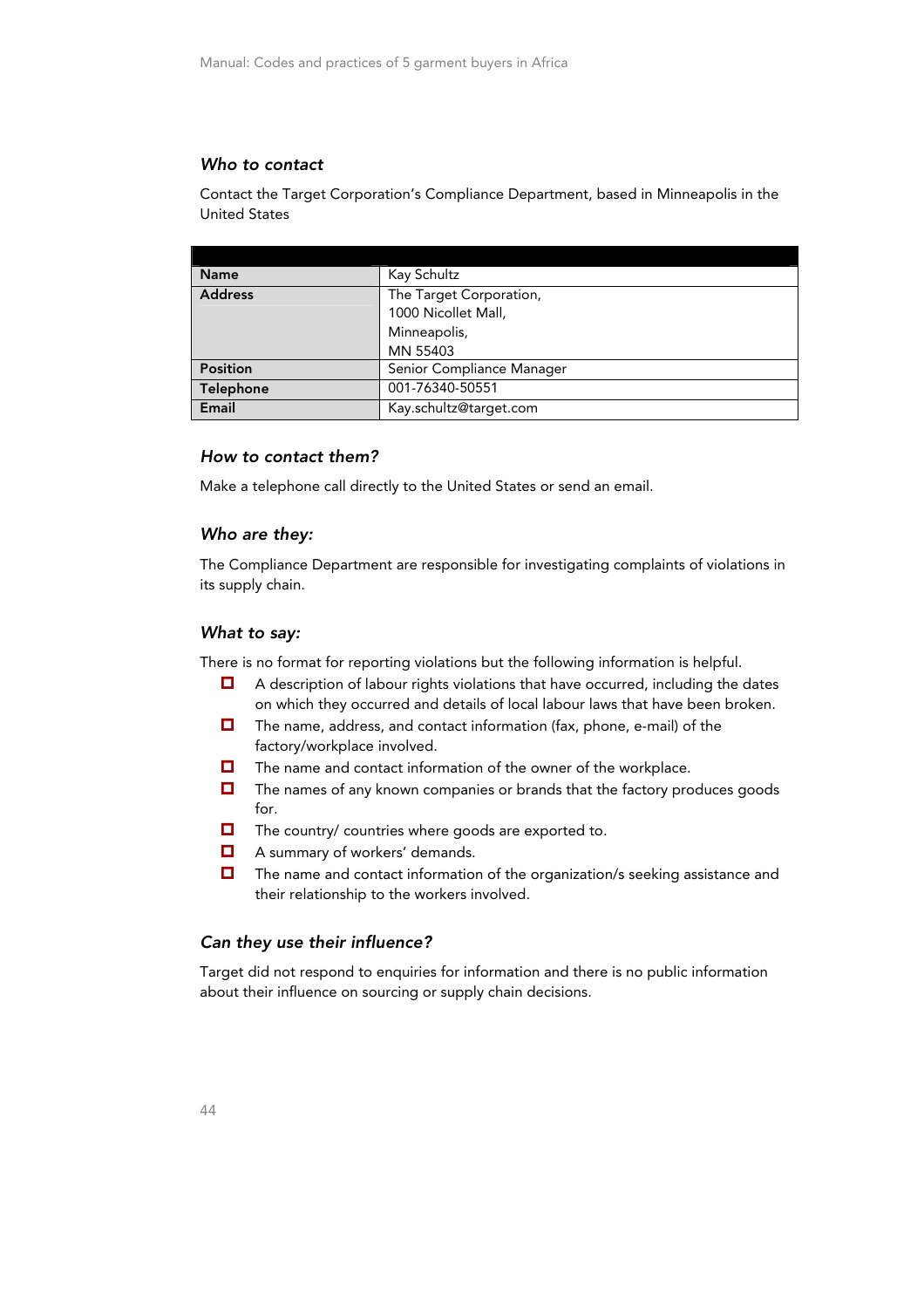

## 4.9. Annexes

## a. Target Code of Conduct & Supplier Standards*<sup>73</sup>*

## Extracts from sections related to labour conditions and supplier relations

## Vendor Standards

All suppliers/vendors are expected to comply with the Target Corporation Standards of Vendor Engagement. Failure to comply will expose suppliers/vendors to possible termination of their business relationship with us.

## Global Compliance: Business ethics practices for vendors & trading partners

Target, along with 250 other retailers, is a signatory of the National Retail Federation's "Statement of Principles on Supplier Legal Compliance" and we have incorporated the core principles of this Statement into our own standards and practices. Specifically, we seek to do business with vendors, including suppliers and manufacturers, who share our commitment to high ethical standards. We require our vendors to:

- $\Box$  Provide employees with a safe and healthy workplace,
- $\Box$  Adopt nondiscrimination principles and limit work hours,
- $\Box$  Pay fair wages,
- Renounce forced or other compulsory labour and abstain from its use, and
- Refrain completely from use of child labour. We define child labour as being below the minimum legal working age according to local law, or under the age of 14, whichever is greater. We do make an exception for legitimate apprentice programs.

We are willing to exercise our ability to take corrective action – up to and including termination – for vendors that violate U. S. law, local (country of origin) laws, or our Standards of Vendor Engagement.

Target is opposed to any form of slave, child or prison labour, whether domestic or international, and we take the protection of human rights very seriously. We expect our vendors to share and apply these same ethical standards.

## Vendor Contracts

-

In our Conditions of Contract, we require our vendors to warrant that all goods are made in compliance with applicable laws – including the Fair Labour Standards Act of 1938, a law that governs how employers pay and treat their employees. Our Conditions of

<sup>&</sup>lt;sup>73</sup> Target, 31 January 2006, Target Corporation Corporate Responsibility Report,

<sup>&</sup>lt;http://sites.target.com/images/corporate/about/pdfs/corp\_responsibility\_report\_0406.pdf;jsessionid =OCYA0XOEQRLDFLARAAVPYAA>, (13 June 2006).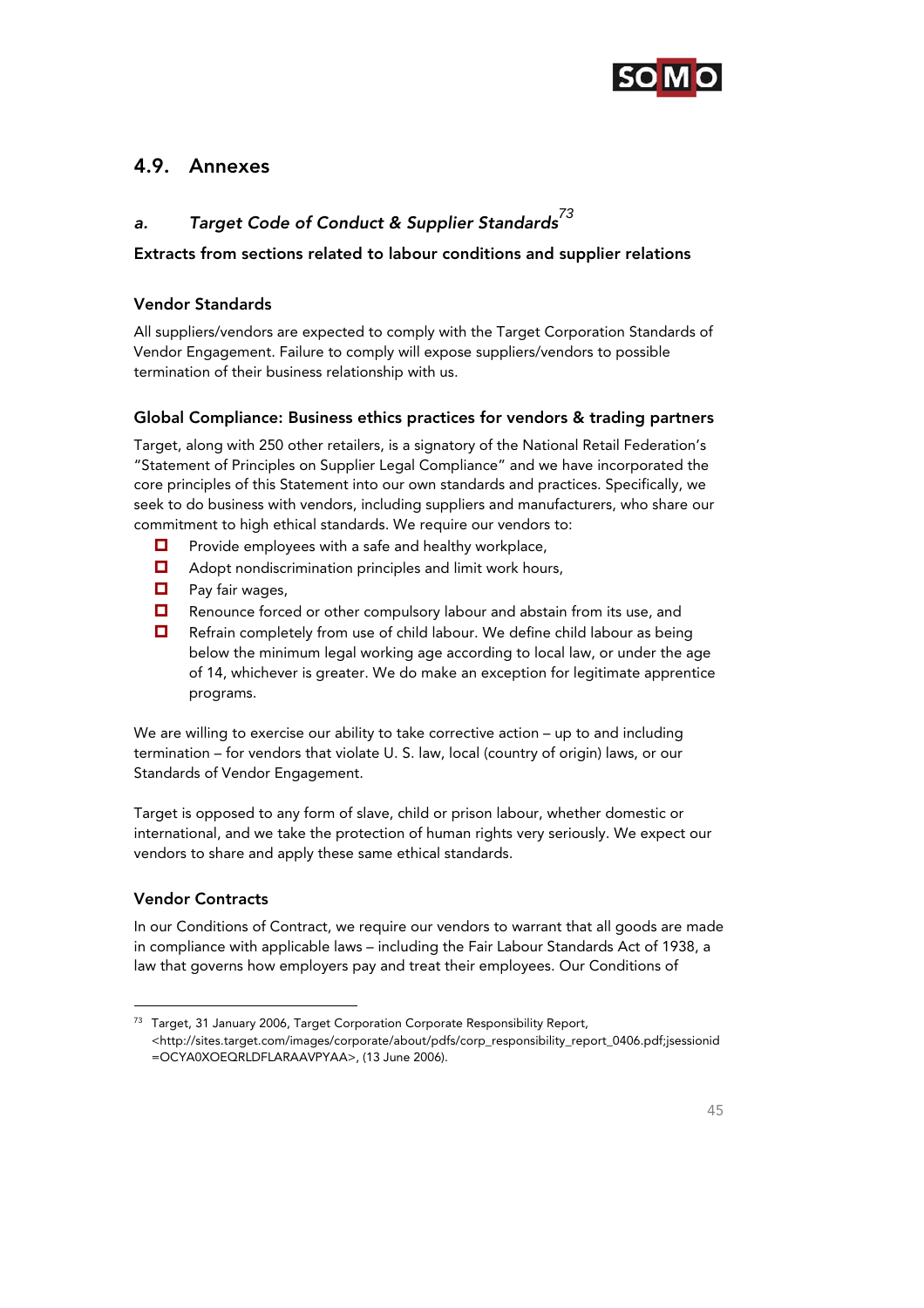Contract also requires that the companies our vendors do business with will be in compliance with the law.

If a vendor violates our agreement, the penalties range from the loss of the contract or order to the loss of all future business with Target.

#### Vendor Selection and Quality Assurance

Currently, to sell any owned brand goods to Target, a vendor must meet the requirements of Target's Global compliance program, which includes completion of training, qualification by sourcing experts and compliance with other rigorous requirements - including labour law. The first step of this vendor approval process requires that our owned brand vendors acknowledge that they understand their responsibility for compliance with Department of Labour requirements.

In addition, Target requires its vendors to assess their contractors' factories through plant evaluation, including working conditions and labour issues.

#### Global Sourcing

Target sources merchandise from numerous countries throughout the world. This activity is coordinated by Target Sourcing Services/Associated Merchandising Corp (TSS/AMC), a subsidiary of Target Corporation. TSS/AMC and other buying agents are held to and require the same standards as Target when doing business around the world.

Vendors and their factories that engage in business with TSS/AMC must comply with Target's high standards.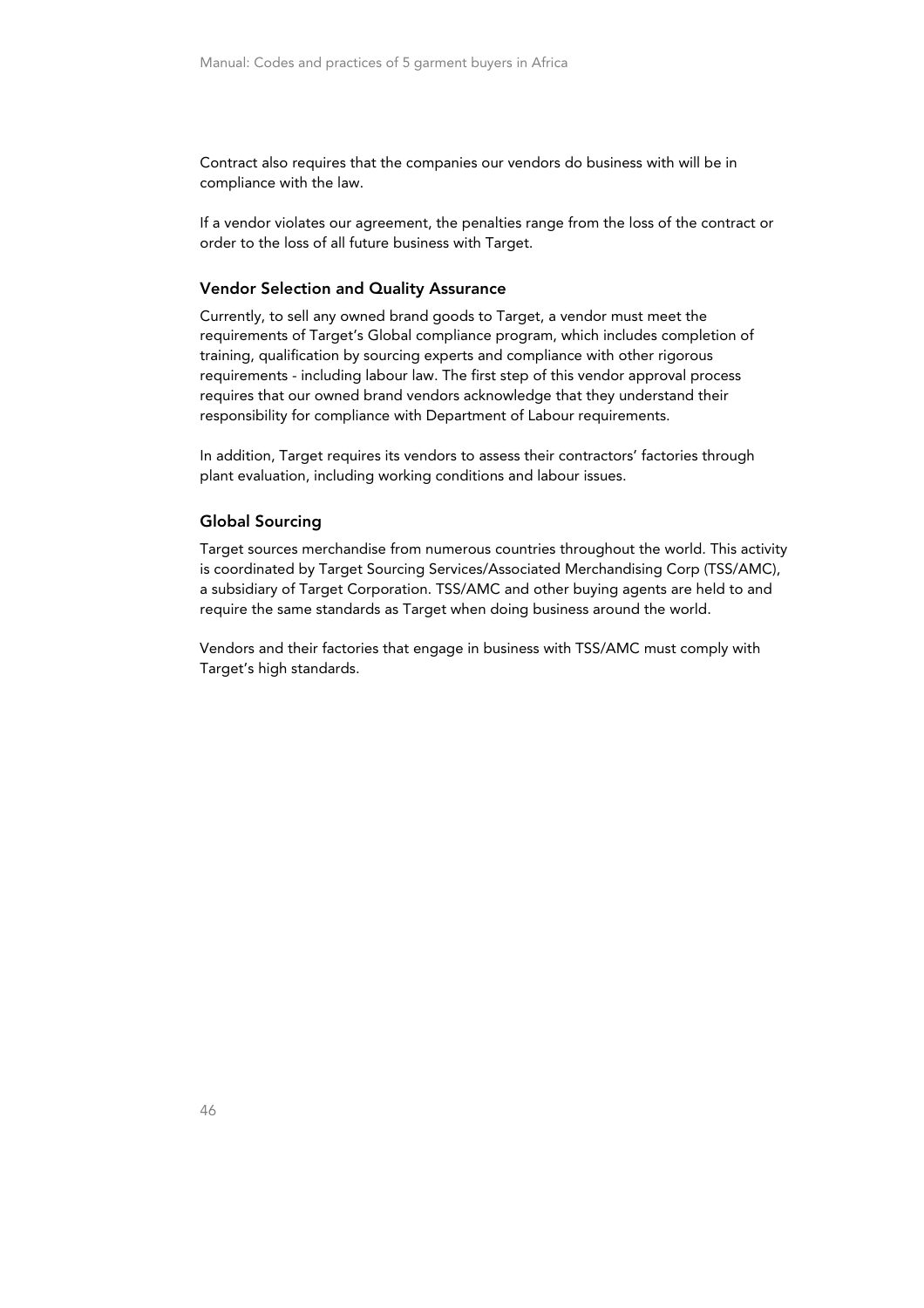

## 5. Wal-Mart

## 5.1. Executive Summary

Wal-Mart is the United States' biggest retailer.

Wal-Mart´s most recent set of standards for suppliers has been active since 2005.

A case history suggests that Wal-Mart has made a poor practical commitment to labour rights and improvements in working conditions throughout its supply chain. Wal-Mart's Ethic's Committee cannot be contacted directly to discuss violations of its code of conduct.

## 5.2. Company Profile

| Name:                                  | Wal-Mart                                    |  |
|----------------------------------------|---------------------------------------------|--|
| <b>Business Address:</b>               | 702 SW 8th St.                              |  |
|                                        | Bentonville, AR 72716                       |  |
| Telephone:                             | 479-273-4000                                |  |
| Fax:                                   | 479-273-4053                                |  |
| Web site:                              | www.walmart.com                             |  |
| Industry:                              | Retail                                      |  |
| Logo:                                  |                                             |  |
|                                        | ALWAYS LOW PRICES. Alway<br><b>WAL*MART</b> |  |
| Chairman                               | S. Robson (Rob) Walton                      |  |
| President, CEO and Director            | H. Lee Scott Jr.                            |  |
| <b>African Countries in the Supply</b> |                                             |  |
| Chain                                  |                                             |  |
| No. Employees (2005)                   | 1,700,000                                   |  |
| Average growth of employees            | 13,3%                                       |  |
| per year                               |                                             |  |
| <b>2005 Sales</b>                      | US\$ 312, 427 (million)                     |  |
|                                        |                                             |  |
| 1-Year Sales Growth                    | 9,5%                                        |  |
| 2005 Net Income                        | US\$ 11,231 (million)                       |  |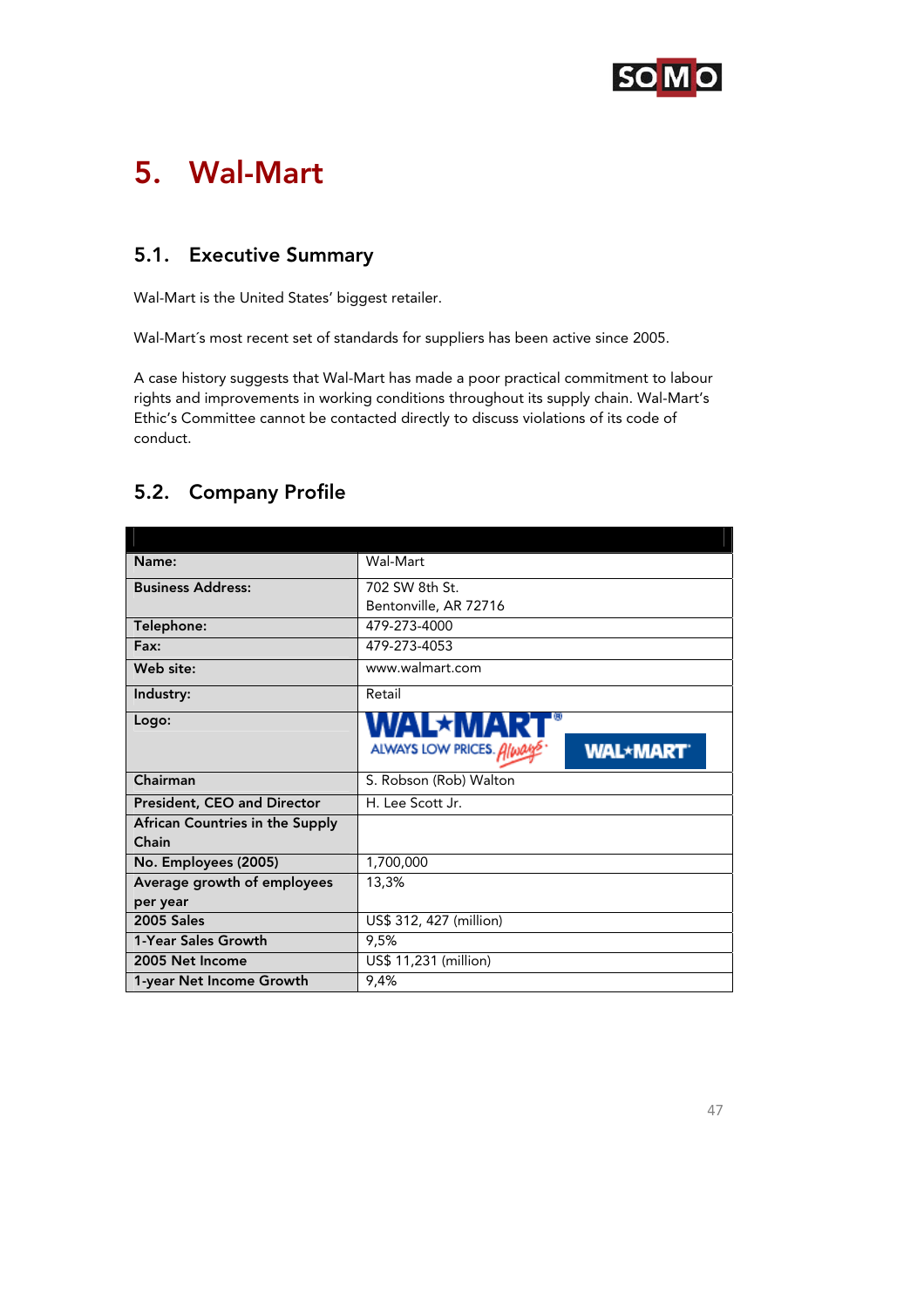## 5.3. Business and Strategy

Wal-Mart is the largest retailer in the United States, Canada and Mexico. Nearly twothirds of Wal-Mart retail stores are located the US, but the company is expanding in Asia, Europe, and South America.<sup>74</sup>

Wal-Mart is the world's largest apparel retailer. The company sells 70-80% of its own products through brand labels and sells brands licensed to other major clothing companies. Wal-Mart also sells more jeans than any other store in the US.75 Wal-Mart is trying to add trend to the Wal-Mart basic value clothing. Wal-Mart has decided to drop Kathie Lee and Liz Claiborne Russ in favor of their Faded Glory, No Boundaries, and George private labels, with a concerted move towards more fashion-conscious clothing.

Wal-Mart has been a pioneer of global supply chains, aiming to keep inventory levels down and maintaining a fast turn around time for suppliers.<sup>76</sup> The company sources products from tens of thousands of factories in 70 countries around the globe.

Since 2002 Wal-Mart's Global Procurement Centre has been located in Shenzhen, Southern China. In addition the company operates 20 global purchasing offices. The company imports an estimated \$15 billion worth of products from China each year. Products are also sourced from manufacturers from other areas such as Honduras, Nicaragua, Bangladesh, and Africa.<sup>77</sup>

## 5.4. Business Activities<sup>78</sup>

Wal-Mart's own clothing labels and labels sold in Wal-Mart stores include:

|  | Hanes | Hanes<br>Hanes is the largest apparel brand in the<br>world offering underwear, t-shirts, baby<br>clothing, socks, comforters, bedding,<br>bras, shoes, panties. This is a brand sold |
|--|-------|---------------------------------------------------------------------------------------------------------------------------------------------------------------------------------------|
|--|-------|---------------------------------------------------------------------------------------------------------------------------------------------------------------------------------------|

74 Hoovers, 2006, Wal-Mart Stores, inc., http://www.hoovers.com/wal-mart/--ID\_\_11600--/free-co-

factsheet.xhtml, (20 July 2006). 75 WWD, "Knowing Their Niche," June 24, 2004.

<sup>76</sup> Alison Leung, 20 November 2001, Wal-Mart to move HK buying hub to Shenzhen Alison,

http://www.siamfuture.com/asiannews/asiannewstxt.asp?aid=1903, (20 July 2006). 77 'Wal-Mart at a Glance', http://www.walmartstores.com (19 April 2005); 'Wal-Mart at a Glance',

http://www.pbs.org (21 December 2004); '2004 Global Powers of Reporting,' Stores January 2004, http://retailindustry.about.com/gi/dynamic/offsite.htm?zi=1/XJ&sdn=retailindustry&zu=http%3A%2F %2Fwww.stores.org%2Fm200global.asp (12 May 2005); International Textile, Garment and Leather

Workers' Federation, 'Walmart: Company Profile and Apparel Sourcing,'.<br><sup>78</sup> Hoovers, 2006, Wal-Mart Stores, Inc., http://www.hoovers.com/wal-mart/--ID\_\_11600--/free-cofactsheet.xhtml, (24 April 2006).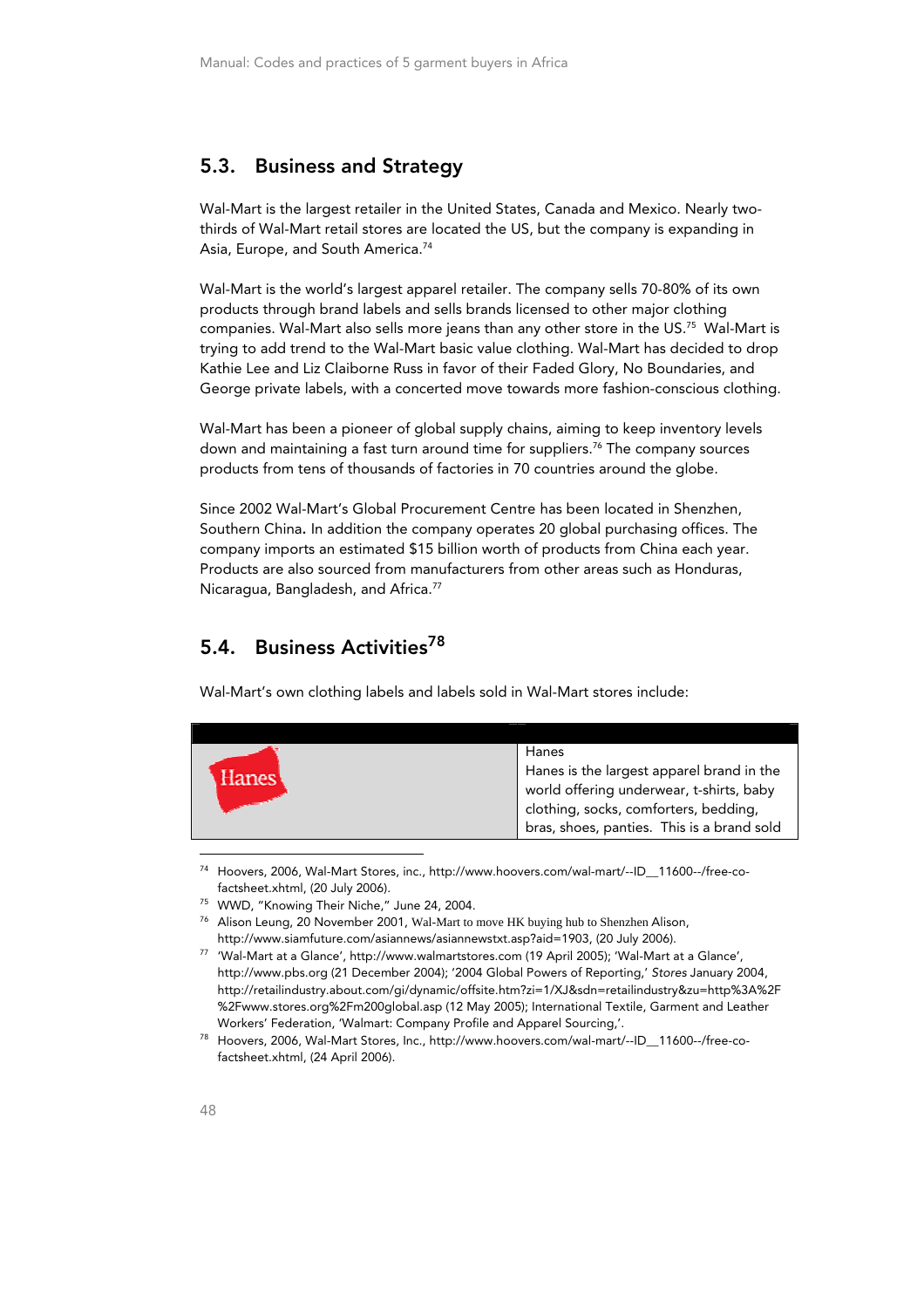

|                    | at Wal-Mart but not owned by Wal-Mart.      |
|--------------------|---------------------------------------------|
|                    | Danskin Now                                 |
| Danski             | Workout clothing for the dynamic            |
|                    | woman, including shirts and shorts. This    |
|                    | is a brand sold at Wal-Mart but not         |
|                    | owned by Wal-Mart.                          |
|                    | Playtex                                     |
|                    | Intimate apparel for women, including       |
|                    | bras. This is a brand sold at Wal-Mart but  |
|                    | not owned by Wal-Mart.                      |
| Playtex<br>GEGRGE  | George                                      |
|                    | One of the more extensive Wal-Mart          |
|                    | owned clothing brands offering clothing     |
|                    | for men, women, and children. This is the   |
|                    | brand used for clothing made with           |
|                    | organic cotton                              |
|                    | Metro 7                                     |
| <b>METRO</b>       | Offering stylish "urban" clothing for       |
|                    | women                                       |
|                    | <b>Faded Glory</b>                          |
|                    | Clothing and accessories for women, girls   |
|                    | and toddlers, including jeans, pants,       |
|                    | shirts, etc.                                |
|                    | White stag                                  |
|                    | Clothing for women including shirts and     |
| WHITEASTAG         | sweaters.                                   |
|                    |                                             |
|                    | Mary-Kate and Ashley                        |
| mary-kateandashley | Clothing for young women as well as         |
|                    | accessories. Produced at a factory in       |
|                    | Swaziland among others.                     |
|                    | Catalina                                    |
| Catalina           | women's sportswear                          |
|                    | Levi Strauss Signature                      |
|                    | Lower quality blue jeans produced by        |
| <b>SIGNATURE</b>   | Levi's and sold in Wal-Mart stores          |
|                    |                                             |
|                    | Jordache                                    |
|                    | jeans, shirts, and accessories for juniors  |
|                    | and girls. This is a brand sold at Wal-Mart |
|                    | but not owned by Wal-Mart.                  |
|                    | Wrangler and Hero by Wrangler               |
|                    | Wrangler Apparel Corp, a subsidiary of      |
|                    | the VF Corporation. jeans, shirts, and      |
|                    | accessories. This is a brand sold at Wal-   |
|                    | Mart but not owned by Wal-Mart.             |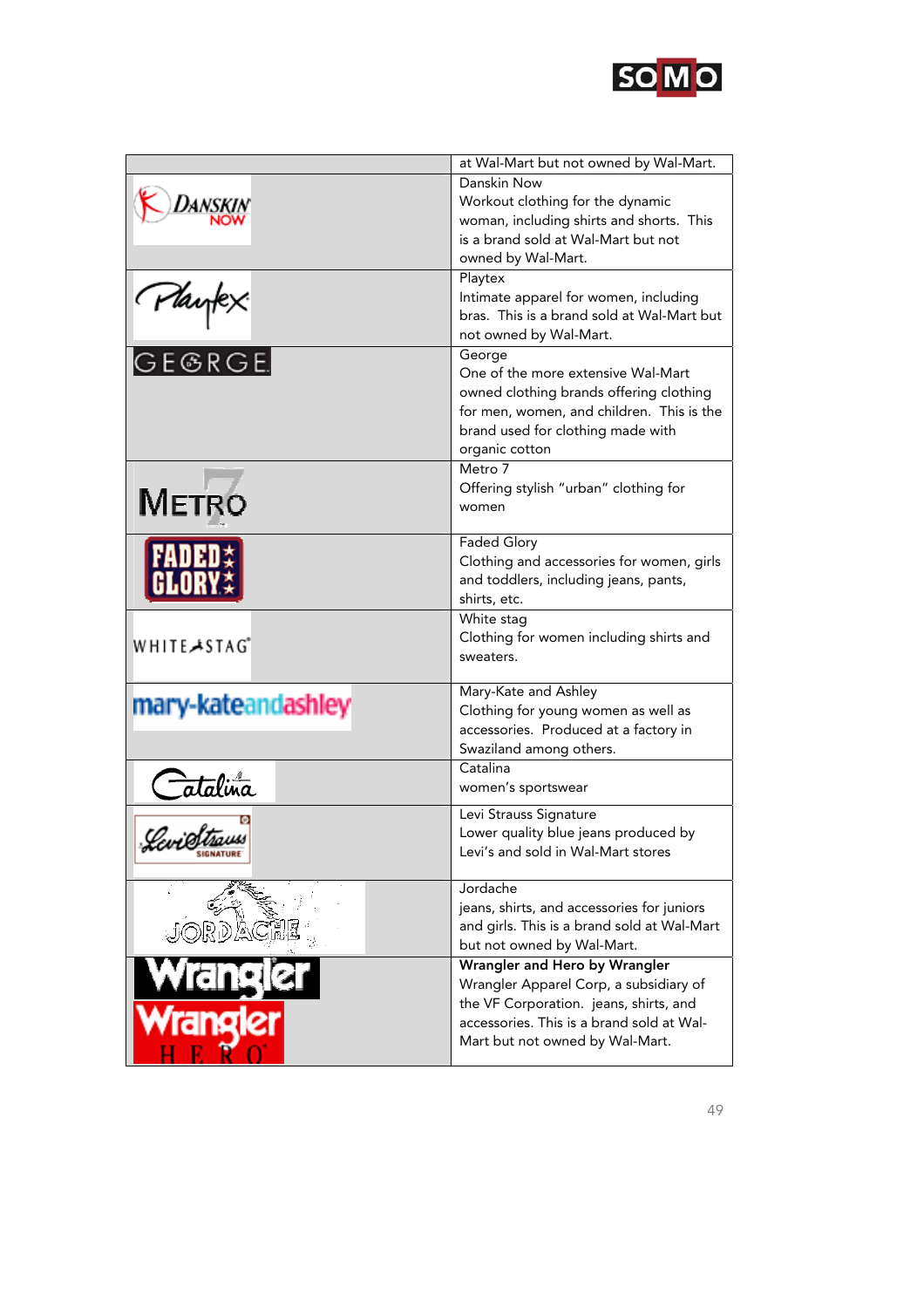|                             | Sand and Sun<br>Swimwear for men, women and children.                                    |
|-----------------------------|------------------------------------------------------------------------------------------|
| no boundariesth             | No Boundaries<br>Clothing for women and girls, including<br>tops, shirts and sportswear. |
| seed sprout<br>baby bedding | Seed Sprout<br>Clothing and apparel for boys and girls                                   |
|                             | Tredsafe<br>Clothing, accessories and shoes for men<br>and women.                        |

## 5.5. Corporate Social Responsibility Policies

Wal-Mart's most recent set of Standards for Suppliers requires that products produced for Wal-Mart must comply with all local and national labour laws. The text of these Standards can be found in Section 5.9.

Wal-Mart's Factory Certification is applied to all factories contracted through Wal-Mart's Global Procurement program; including suppliers, their contractors, and subcontractors.79

Wal-Mart claims to employ some 200 auditors around the world, carrying out 13,000 social audits each year against standards which are based on ILO Core Conventions. Wal-Mart audits each of their privately labelled factories once a year.

ASDA, the retail group owned and operated by Wal-Mart in the UK works with Oxfam, the Ethical Trading Initiative, Women Working Worldwide, and the ITGLWF to evaluate buying practices.

## 5.6. Company Policy in the Case of Violations

Wal-Mart runs a Global Ethics Office, which deals with reported violations of the company's ethical code.

 $79$  For more information on the consequences of each rating and the follow up actions, see the description of the Traffic Light System in Wal-Mart's Factory Certification Report. Wal-Mart Factory Certification Report March 2003-February2004, http://www.walmartstores.com/wmstore/wmstores/HomePage.jsp (4 May 2005).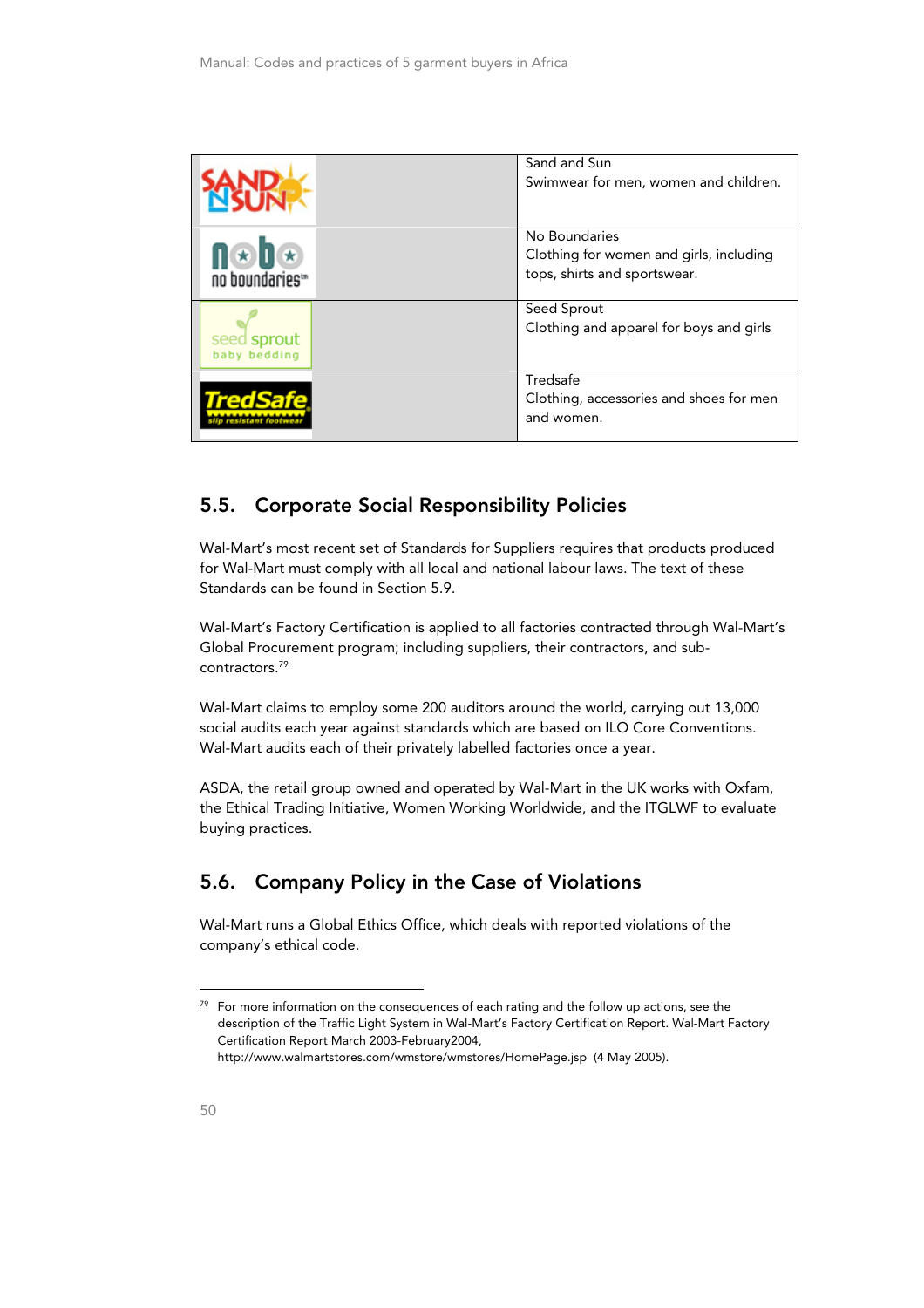

## 5.7. Complaints and Company Reactions

The following cases document complaints against Wal-Mart and responses by the company to violations of labour rights through its supply chain.

Wal-Mart is notorious for their poor track record in monitoring and implementing Codes of Conduct. The company's response to complaints can be best described as being very slow or non-reactive though this seems to be changing.

The International Labor Rights Fund currently represents factory workers from China, Swaziland, Nicaragua, Indonesia and Bangladesh in the US courts for allegations of consistent code of conduct violations.

## United States and Canada

In the United States and Canada, Wal-Mart has faced a number of accusations over labour standards and working conditions. . Wal-Mart is the subject of ongoing criticism from community groups, grassroots organizations, trade unions, and environmental groups over the company's foreign product sourcing, treatment of employees and product suppliers, environmental carelessness, use of public subsidies, and impacts on local businesses.

High profile cases include:

- In 2003 illegal immigrants working as janitors in 60 Wal-Mart stores were taken in by the federal government. Subsequently an investigation began to find out whether the company had knowledge that the contracted janitors were not documented.
- In 2004 Wal-Mart acknowledged that it regularly locked overnight workers into its stores.
- In 2004 the largest sex-discrimination case in United States history class action suit was brought on behalf of 1.6 million women for sex-discrimination. It is.
- Wal-Mart shut down a store in Quebec, Canada just before the union was to be approved by Wal-Mart employees.<sup>80</sup>

## China

-

Wal-Mart buys most of its merchandise from China, in 2004 this was \$18 billion worth of goods. Allegations that employment and working conditions at Wal-Mart's Chinese suppliers violated Chinese labour law, and accepted international conventions on business practice are today widespread.

<sup>80 &#</sup>x27;Wal-Mart's New Spin', http://www.nytimes.com (13 April 2005); 'An Empire Built on Bargains Remakes the Working World', 23 November 2003, http://www.pulitzer.org (21 December 2004); Peter Brieger, 'Wal-Mart loses fight over 'union prevention' book', 8 April 2005, http://www.law.hku.hk (13 April 2005).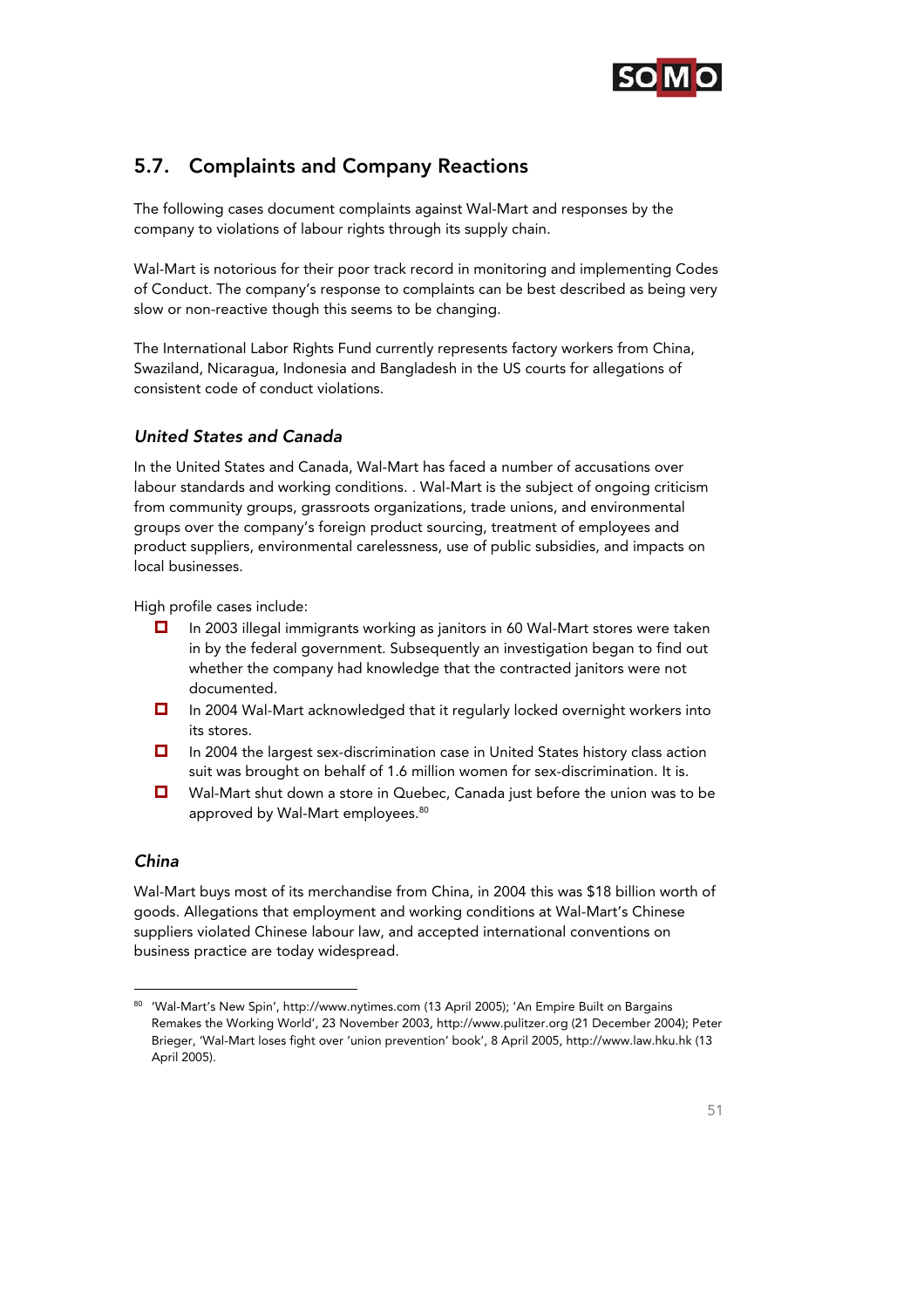In 2005, for example, workers making clothing for Wal-Mart in the southern Chinese city of Shenzhen, filed a class action lawsuit against Wal-Mart, claiming that they were not paid the legal minimum wage, not permitted to take holidays and were forced to work overtime.<sup>81</sup>

In 2006, following a public relations campaign against Wal-Mart's refusal to let Chinese workers unionize by the state sanctioned All-China Federation of Trade Unions (ACFTU), Wal-Mart announced that it will allow its 28,000 workers at all of its Chinese stores to become members of trade unions.

The company has said that it will work to develop terms of union representation for its 28,000 Chinese staff.

China Labor Watch and the International Labor Rights Fund have uncovered several factories producing Wal-Mart toys and other products with severe code of conduct violations. At WinBo Industrial Co, workers weren't paid the legal overtime pay and forced to work excessive overtime. (October 26, 2006 Wal-Mart in China: Rolling Back Prices

http://laborrights.org/projects/corporate/walmart/China%20Walmart%20Report102506. pdf)

#### Jordan

Wal-Mart has responded to allegations of serious violations of labour rights in Jordan's apparel industry by confirming that they found "serious problems with the conditions at several major Jordanian factories."<sup>82</sup> Wal-Mart stopped doing business with one of three factories accused of violating labour rights but continues to produce clothing in Jordan.<sup>83</sup>

The U.S. congress has urged the American government to investigate the allegations of sweatshop abuses in Jordan's garment manufacturing units.<sup>84</sup>

#### Bangladesh

A report from the ITGLWF about conditions at a garment factory supplying to Wal-Mart in Bangladesh alleges that workers there have never seen a code of conduct, that the

j

<sup>81</sup> New York Times, September 14, 2005

<sup>82</sup> Steven Greenhouse & Michael Barbaro, 3 May 2006, An ugly side of free trade: sweatshops in Jordan, <http://www.nytimes.com/2006/05/03/business/worldbusiness/03clothing.html?ex=1304308800&en= a9fe49757426d3c3&ei=5088&partner=rssnyt&emc=rss>, (8 May 2006).<br><sup>83</sup> National Labour Committee, May 2006, U.S. Jordan free trade agreement; descends into human

trafficking & involuntary servitude, <http://www.nlcnet.org/faxes/jordan/report.pdf>, (9 May 2006). 84 Wal-Mart Watch, 6-5-2006, Breaking news: congress requests investigation on Jordan sweatshops,

<sup>&</sup>lt;http://walmartwatch.com/blog/archives/congress\_requests\_investigation\_on\_jordan\_sweatshops/>, (8 May 2006).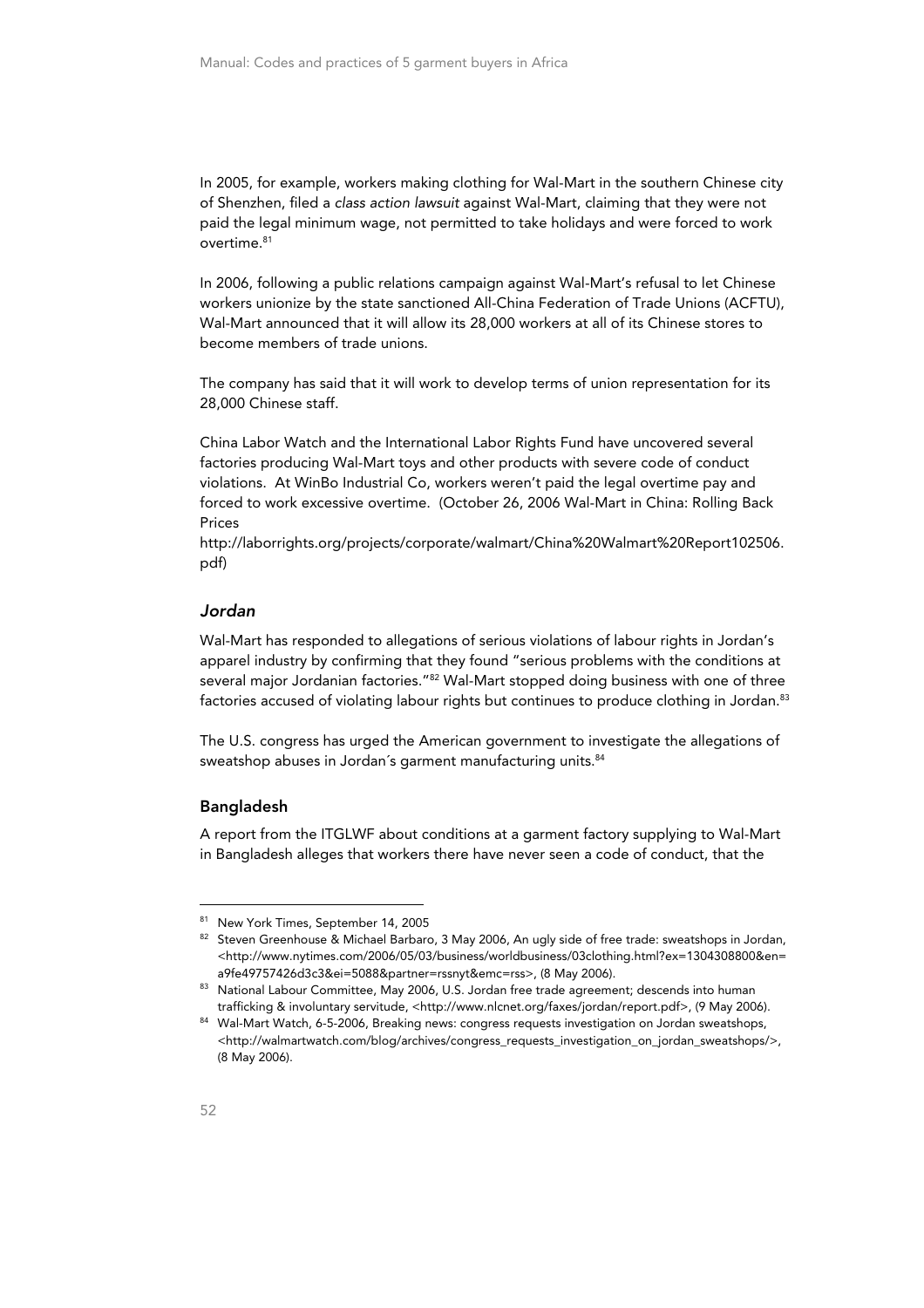

code has never been explained to workers, nor has the code been properly implemented.

Wal-Mart has not responded to any complaints and allegations over labour conditions in Bangladesh neither has it taken any public actions to improve working conditions in the country.

#### Honduras

South Korean owned factories in Honduras produce garments for Wal-Mart. There is evidence that working conditions in these factories violate basic labour rights and leave workers vulnerable to exploitation from supervisors and managers.<sup>85</sup>

There was no reaction from Wal-Mart to the allegations nor any public action to improve working conditions among its suppliers in Honduras.

#### **Nicaragua**

Wal-Mart is the largest buyer of garments from the King Yong factory in Nicaragua.

The Nicaraguan Ministry of Labour has recognised that management practices at the factory violate basic labour rights, including those to freedom of association, and has repeatedly demanded improvements to working conditions in the factory.<sup>86</sup>

Despite public pressure from the Ministry of Labour, the factory's management and Wal-Mart have failed to respond to allegations and there is no evidence of any improvements in labour standards.<sup>87</sup>

#### Namibia

j

Ramatex is a Malaysian-owned manufacturing company that produces for buyers including Wal-Mart. In January 2005 - following protests over labour standards and the efforts of the International Textile Garment and Leather Workers' Federation (ITGLWF) who contacted the Government of Namibia and US companies that buy from Ramatex -Ramatex accepted demands to improve working conditions in its factories.<sup>88</sup>

<sup>85 1</sup> world communication, Boycott international, nd,

http://www.1worldcommunication.org/Walmart.htm#sweatshop, (16 May 2006).<br><sup>86</sup> NLC, July 2004, King Yong, in Nicaragua; A major test case for the Central American free trade

agreement, http://www.nlcnet.org/campaigns/kingyong/, (16 May 2006).<br><sup>87</sup> National Labour Committee, July 2004, King Yong, Nicaragua A Major Test Case for the Central

American Free Trade Agreement, http://www.nlcnet.org/campaigns/kingyong/, (20 July 2006).<br><sup>88</sup> UN office for the Coordination of Humanitarian Affairs, IRINnews.org, "Namibia: Giant textile firm agrees to improve workers' conditions", http://%20www.irinnews.org/print.asp?ReportID=45429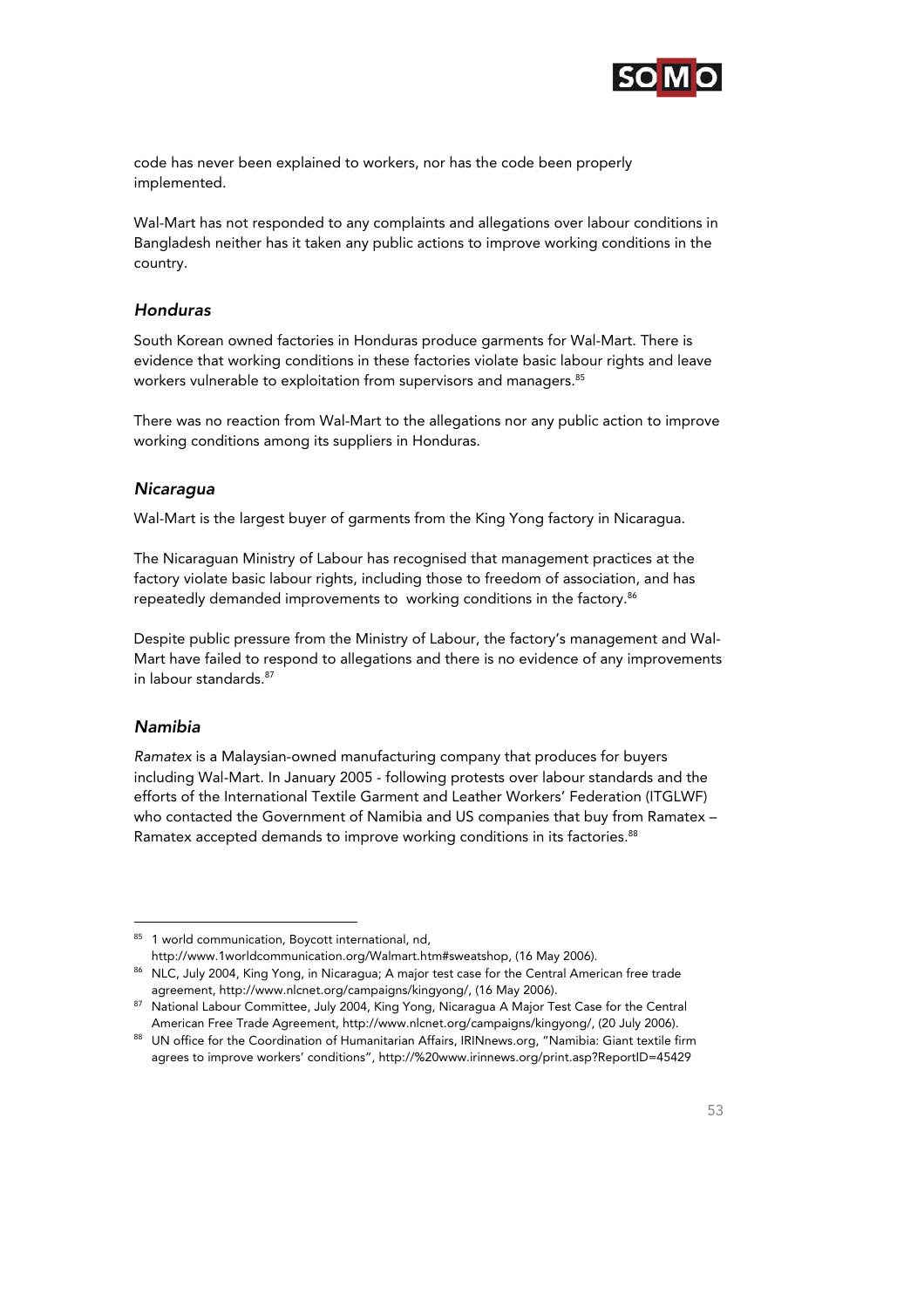In 2006 the Malaysian owners threatened to close the unit claiming poor productivity and operational losses as a result of union actions.<sup>89</sup>

There is no evidence of any reaction by Wal-Mart to the case.

#### Lesotho

In 2003, Lesotho Clothing and Allied Workers Union sent an urgent appeal to Wal-Mart calling for immediate steps to ensure that its suppliers in Lesotho comply with the country's labour laws.

The appeal detailed a catalogue of workplace abuses by the managers and supervisors of factories supplying Wal-Mart that violated the company's code of conduct and all basic international conventions.

There was no response from Wal-Mart to the appeal. In 2005, two of the named factories closed and relocated without advance notice to workers.

## **Philippines**

In September 2006, the Workers' Assistance Center and United Workers for Chong Won issued an urgent appeal as the permanent workers at Chong Won Fashion whose primary buyer is WAl-Mart declared a strike since the factory management had refused to negotiate a contract.

This is an ongoing issue but Wal-Mart has for the moment remained engaged with this situation and has taken steps to hold the factory accountable. Maquila Solidarity Network in particular has managed to maintain regular communication with Wal-Mart concerning Chong Won.

## 5.8. What Can Be Done?

What can be done when there is a problem in a factory producing for the Wal-Mart Corporation?

This section provides the available contact information and explains the company's procedure.

#### Who to contact

Contact Wal-Mart´s Business Ethics Committee, based in Bentonville in the United States

<sup>89</sup> Namibian news, 1 June 2006, A thread of hope for Ramatex, http://www.namibian.com.na/2006/June/national/0626BCA93C.html, (13 June 2006).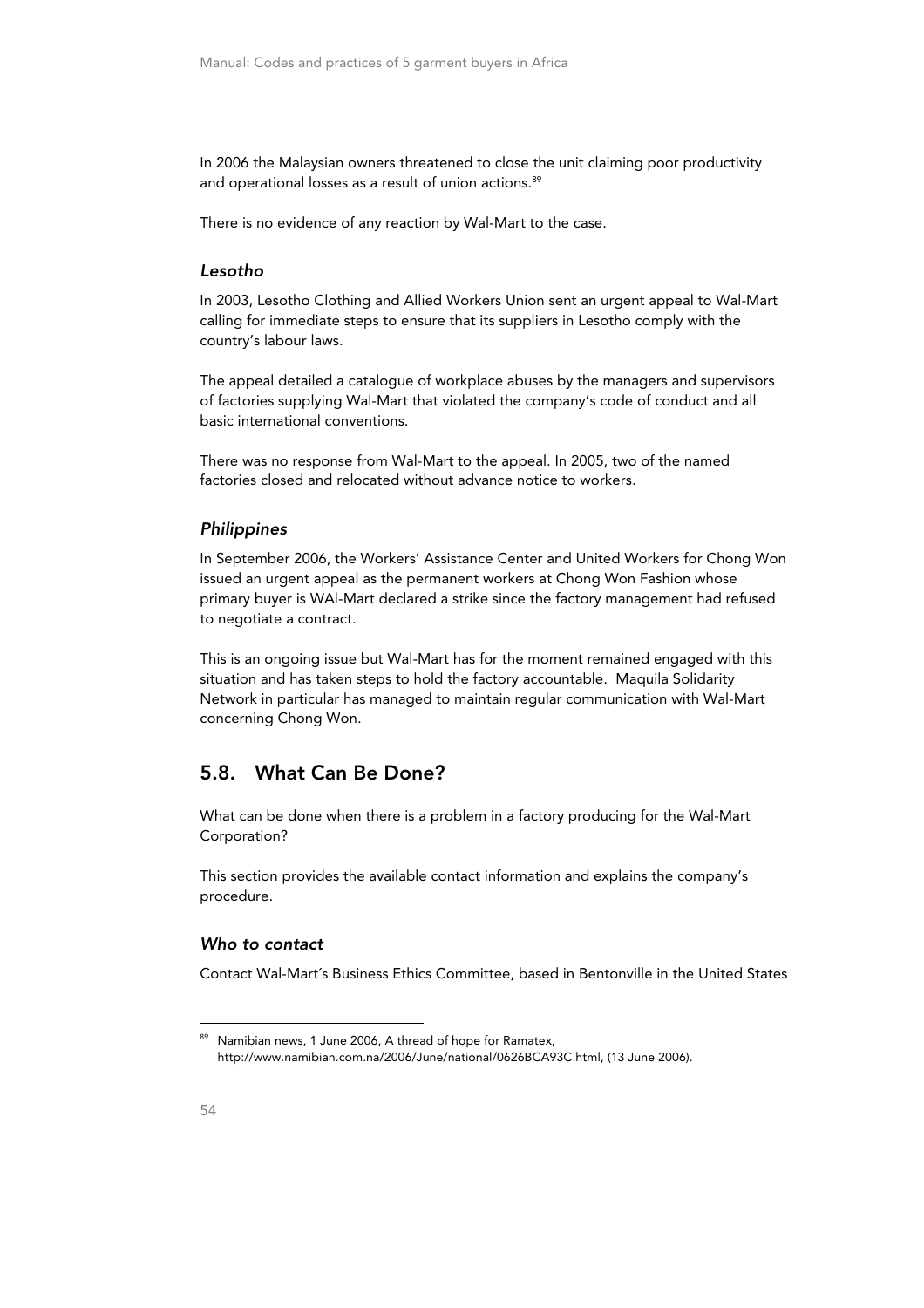

| <b>Name</b>     | Rajan Kamalanathan                         |
|-----------------|--------------------------------------------|
| <b>Address</b>  | 702 SW 8th St.,                            |
|                 | Bentonville,                               |
|                 | AR 72716-0860                              |
| <b>Position</b> | Director of Compliance, Global Procurement |
| Email           | rkamala@wal-mart.com                       |

## How to contact them?

Send an email.

## Who are they:

The Ethics Committee are responsible for investigating violations in its supply chain.

## What to say:

There is no format for reporting violations but the following information is helpful.

- A description of labour rights violations that have occurred, including the dates on which they occurred and details of local labour laws that have been broken.
- $\Box$  The name, address, and contact information (fax, phone, e-mail) of the factory/workplace involved.
- $\Box$  The name and contact information of the owner of the workplace.
- $\Box$  The names of any known companies or brands that the factory produces goods for.
- $\Box$  The country/ countries where goods are exported to.
- $\Box$  A summary of workers' demands.
- The name and contact information of the organization/s seeking assistance and their relationship to the workers involved.

## Will they use their influence?

Wal-Mart did not respond to enquiries for information and there is not much public information about their influence on sourcing or supply chain decisions. As been said above, under public pressure they are increasingly responsive.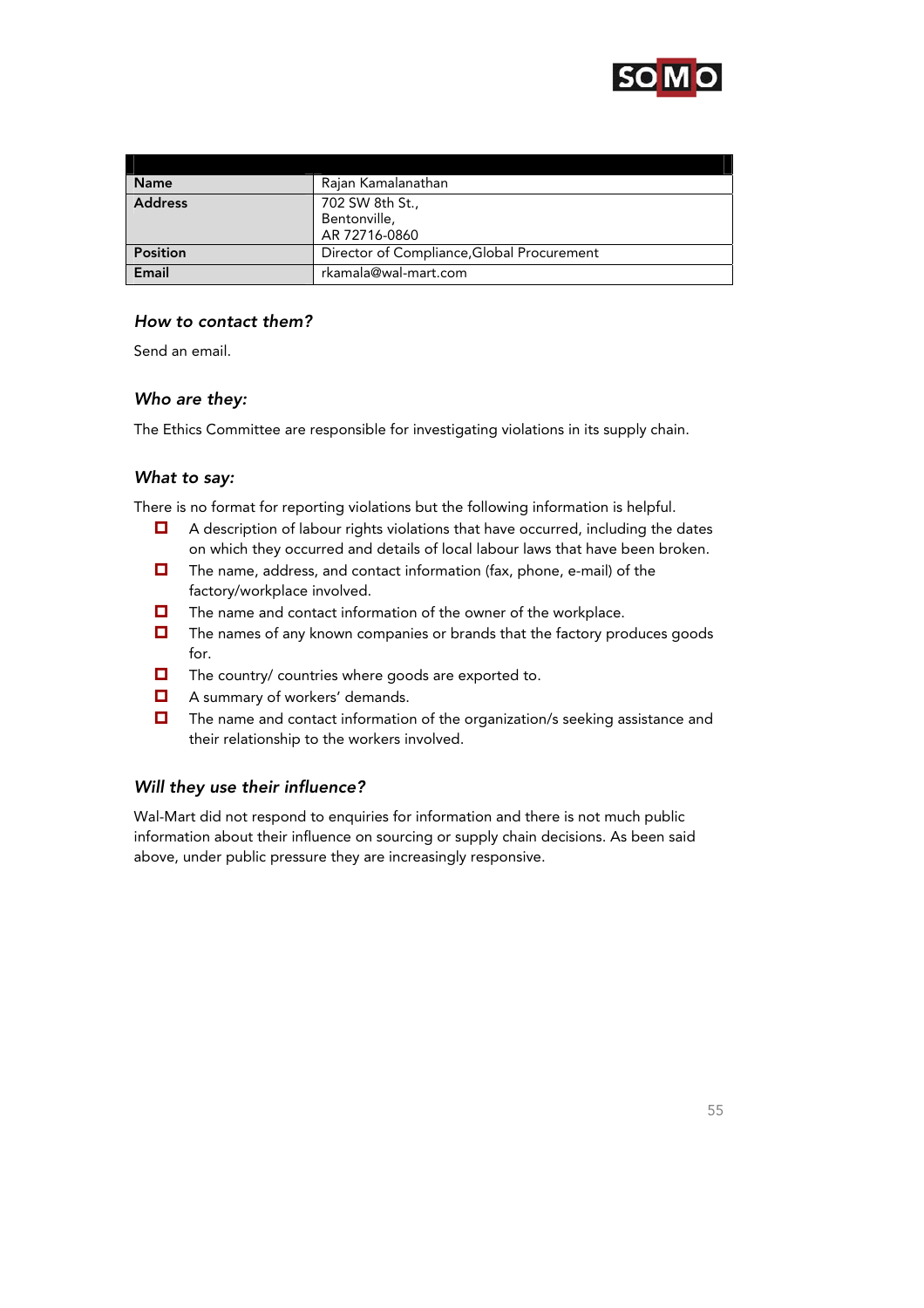## 5.9. Annex

## a. Wal-Mart Standards for Suppliers<sup>90</sup>

#### Extracts from sections related to labour conditions and supplier relations

#### Compliance with applicable laws and practices

Suppliers shall comply with all local and national laws and regulations of the jurisdictions in which the suppliers are doing business as well as the practices of their industry. Should the legal requirements and practices of the industry conflict, suppliers must, at a minimum, be in compliance with the legal requirements of the jurisdiction in which they are operating. If, however, the industry practices exceed the country's legal requirements, Wal-Mart will favor suppliers who meet such industry practices.

#### Compensation

Suppliers shall fairly compensate their employees by providing wages and benefits that are in compliance with the local and national laws of the jurisdictions in which the suppliers are doing business or which are consistent with the prevailing local standards in the country if the prevailing local standard is higher.

#### Hours of Labour

Suppliers shall maintain employee work hours in compliance with local standards and applicable laws of the jurisdictions in which the suppliers are doing business. Employees shall not work more than 72 hours per 6 days or work more than a maximum total working hours of 14 hours per calendar day (midnight to midnight). Supplier's factories should be working toward achieving a 60-hour work week. Wal-Mart will not use suppliers who, on a regularly scheduled basis, require employees to work in excess of the statutory requirements without proper compensation as required by applicable law. Employees should be permitted reasonable days off (at least one day off for every seven-day period) and leave privileges.

#### Forced Labour/Prison Labour

Forced or prison labour will not be tolerated by Wal-Mart. Suppliers shall maintain employment on a voluntary basis. Wal-Mart will not accept products from suppliers who directly or indirectly use in any manner forced labour or prison labour.

<sup>&</sup>lt;sup>90</sup> Wal-Mart, 1-10-2005, Standards for supplier: Supplier's responsibilities, http://walmartstores.com/Files/SupplierStandards.pdf, (24 April 2006).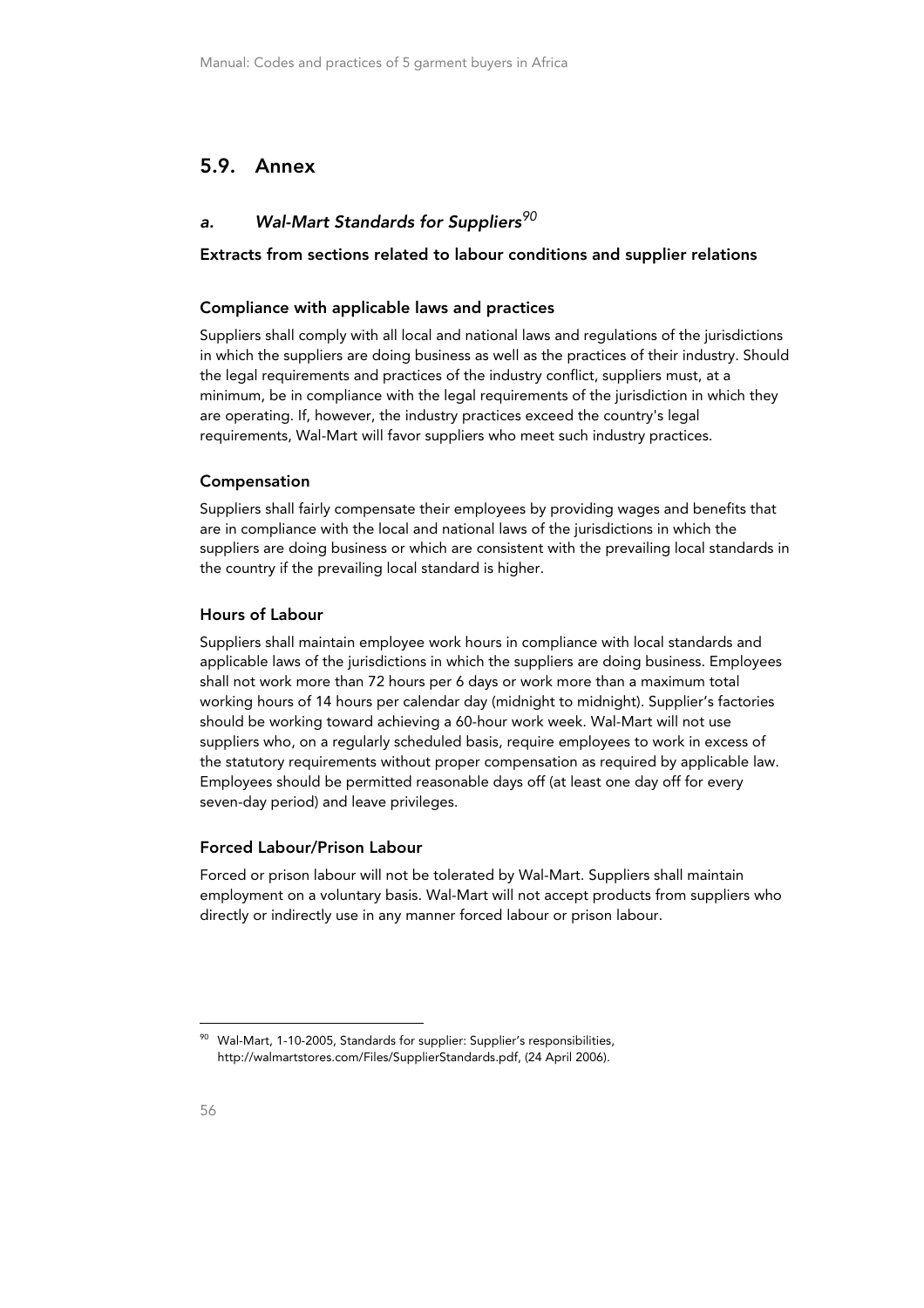

## Child Labour

Wal-Mart will not tolerate the use of child labour. Wal-Mart will not accept products from suppliers who directly or indirectly use child labour. No person shall be employed at an age younger than the legal minimum age for working in any specific country and not less than 14 years, whichever is greater.

## Discrimination/Human Rights

Wal-Mart recognizes that cultural differences exist and different practices apply in various jurisdictions, however, we believe that all terms and conditions of employment should be based on an individual's ability to do the job, not on the basis of personal characteristics or beliefs. Wal-Mart favours suppliers who have a social and political commitment to basic principles of human rights and who do not discriminate against their employees in hiring practices or any other term or condition of work, on the basis of race, color, national origin, gender, sexual orientation, religion, disability, or other similar factors.

## Freedom of Association and Collective Bargaining

Suppliers will respect the rights of employees regarding their decision of whether to associate or not to associate with any group, as long as such groups are legal in their own country. Suppliers must not interfere with, obstruct or prevent such legitimate activities.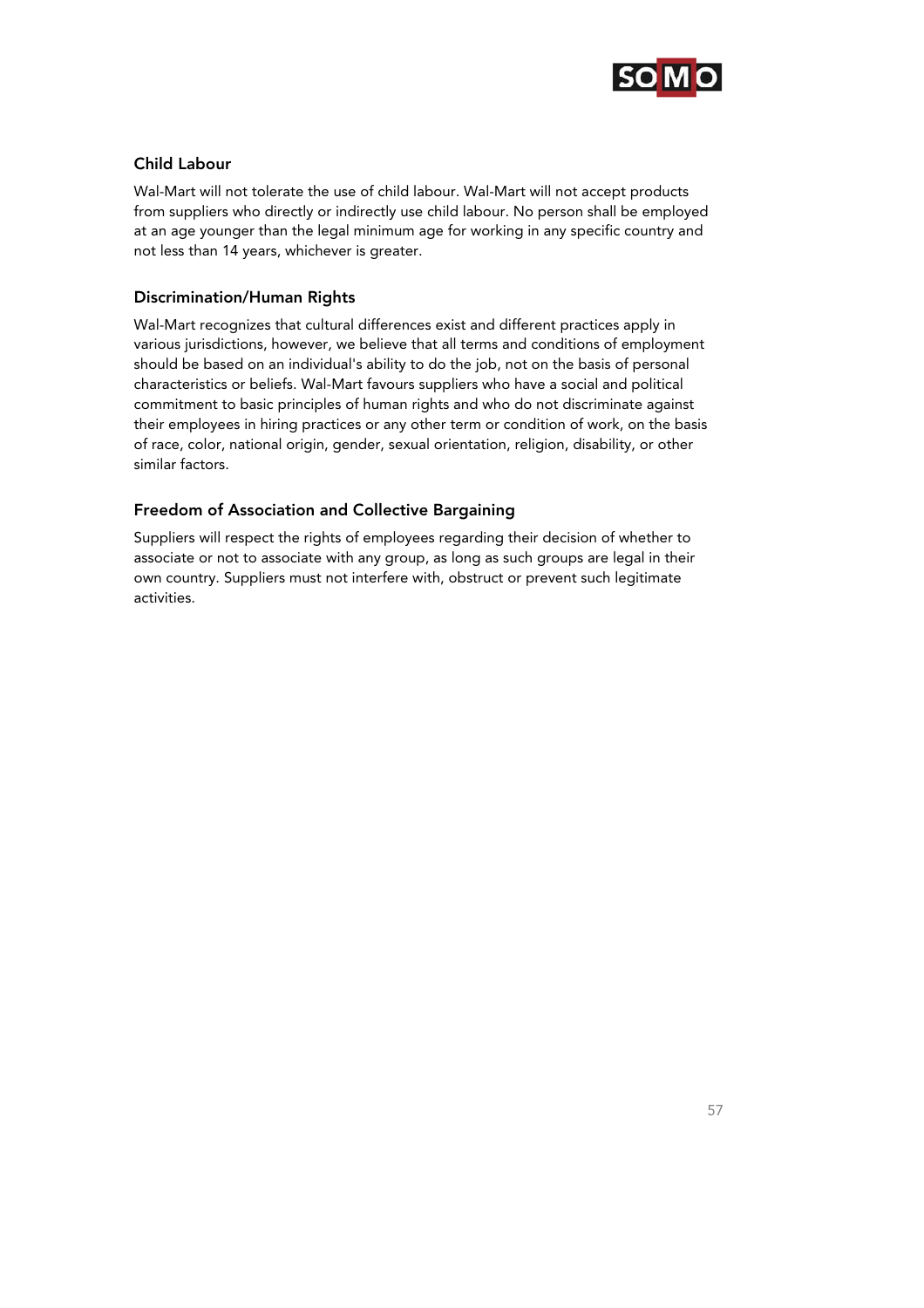## 6. Links to Supporting Organisations

## 6.1. Labour Organisations in Africa

International Textile, Garment & Leather Workers' Federation

| Name:                           | International Textile, Garment & Leather Workers' Federation |
|---------------------------------|--------------------------------------------------------------|
| <b>Contact Address in South</b> | 40 Commercial Road, Commercial City Building, Suite          |
| Africa                          | 1023/1024 10th Floor, Durban, 4001, South Africa             |
| Tel:                            | 00 27 31 305 6885                                            |
| Fax:                            | 00 27 31 305 6886                                            |
| Email:                          | office@itglwf.org                                            |
| Website:                        | http://www.itglwf.org                                        |

The ITGLWF Africa office coordinates and provides support to affiliated unions in the region in their general quest for improving the quality of life and workers rights. The office initiates, implements and supports campaigns at different operational levels. The office organises activities around targeted multinationals, collects data, base line studies and provides information to support the campaigns and negotiations of affiliates.

## 6.2. Labour Organisations in Europe

| Name:           | Clean Clothes Campaign      |
|-----------------|-----------------------------|
|                 | International Secretariat   |
| <b>Address:</b> | Postbus 11584               |
|                 | 1001 GN Amsterdam           |
|                 | The Netherlands             |
| Telephone:      | $+31-20-412-2785$           |
| Fax:            | +31-20-412-2786             |
| Email:          | info@cleanclothes.org       |
| <b>Website:</b> | http://www.cleanclothes.org |

Clean Clothes Campaign (CCC)

The CCC is an international campaign, based in 9 European countries, focused on improving working conditions in the global garment and sportswear industries.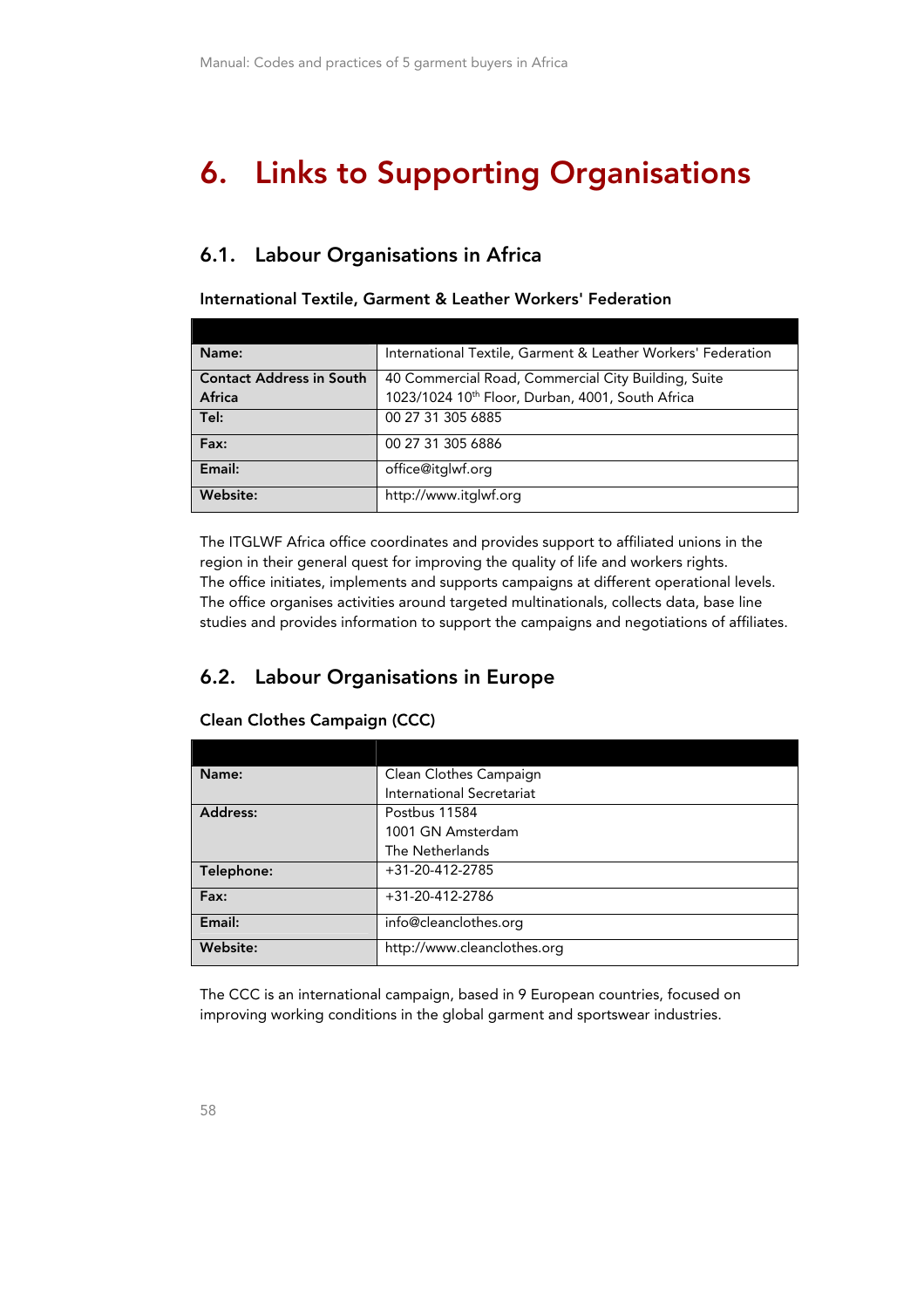

The CCC can work behind the scenes to help create a space where workers' concerns can be heard by local management, public authorities, brand-name garment companies and retailers, and others who have a responsibility to ensure compliance with good labour standards throughout international garment industry supply chain.

The CCC has taken action on cases in Asia, North and Central America, Africa, and Europe and takes action on issues involving discrimination, harassment, and violence against union members or sympathizers; denial of legal wages or benefits, unsafe working conditions, and forced overtime.

## Clean Clothes Campaign - Urgent Appeals

If your organization would like to explore the possibility of international support in relation to

specific cases of labour rights violations, you can contact them directly:

The CCC will only take up cases in which it is clear that workers want action to be taken.

The CCC will ask for following information:

- $\Box$  A description of labour rights violations that have occurred, including the dates on which they occurred and details of local labour laws that have been broken.
- $\Box$  The name, address, and contact information (fax, phone, e-mail) of the factory/workplace involved.
- $\Box$  The name and contact information of the owner of the workplace.
- $\Box$  The names of any known companies or brands that the factory produces goods for.
- $\Box$  The country/ countries where goods are exported to.
- **A** summary of workers' demands
- $\Box$  The name and contact information of the organization/s seeking assistance and their relationship to the workers involved.
- The name and contact information of any union involved, including their union affiliations
- $\Box$  The name and contact information for any other organization supporting workers.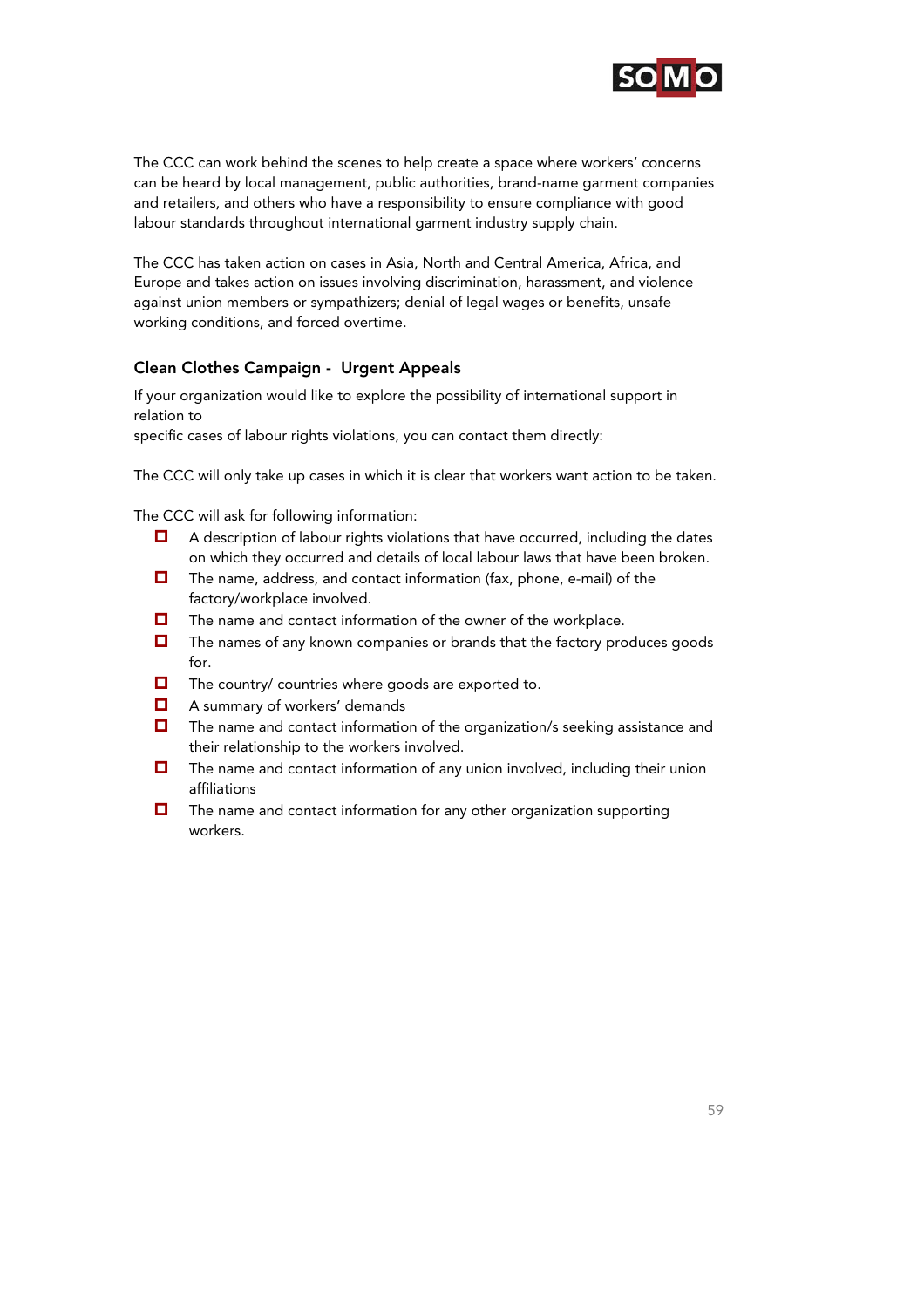## 6.3. Multi-stake holder initiatives

#### Fair Labour Association

| Name:      | <b>Fair Labour Association</b>         |
|------------|----------------------------------------|
| Address:   | 1505 22nd St. NW, Washington, DC 20037 |
| Telephone: | 001-202-898-1000                       |
| Fax:       | 001-202-898-9050                       |
| Email:     | info@fairlabor.org                     |
| Website:   | www.fairlabor.org                      |

The FLA initiative is designed to complement international and national efforts to promote respect for labor rights. The FLA represents a multi-stakeholder coalition of companies, universities and NGOs which have committed to a rigorous program of Workplace Standards implementation, monitoring and remediation in order to bring their manufacturing sites into compliance with FLA standards.

The FLA works with companies to help them establish an internal system of monitoring factory conditions and promoting respect for the Code standards.

The FLA encourages companies to work with factory management to improve workplace conditions and protect the rights of the workers responsible for manufacturing their products.

| Name:           | Worker Rights Consortium        |
|-----------------|---------------------------------|
| <b>Address:</b> | 5 Thomas Circle NW, Fifth Floor |
|                 | Washington, DC 20005            |
| Telephone:      | (202) 387-4884                  |
| Fax:            | (202) 387-3292                  |
| Email:          | wrc@workersrights.org           |
| Website:        | http://www.workersrights.org    |

#### Worker's Rights Consortium

The Worker Rights Consortium (WRC) is a non-profit organization that assists in the enforcement of Codes of Conduct in factories producing clothing and other goods bearing the names of colleges and universities in the US. There are more than 100 colleges and universities affiliated with the WRC.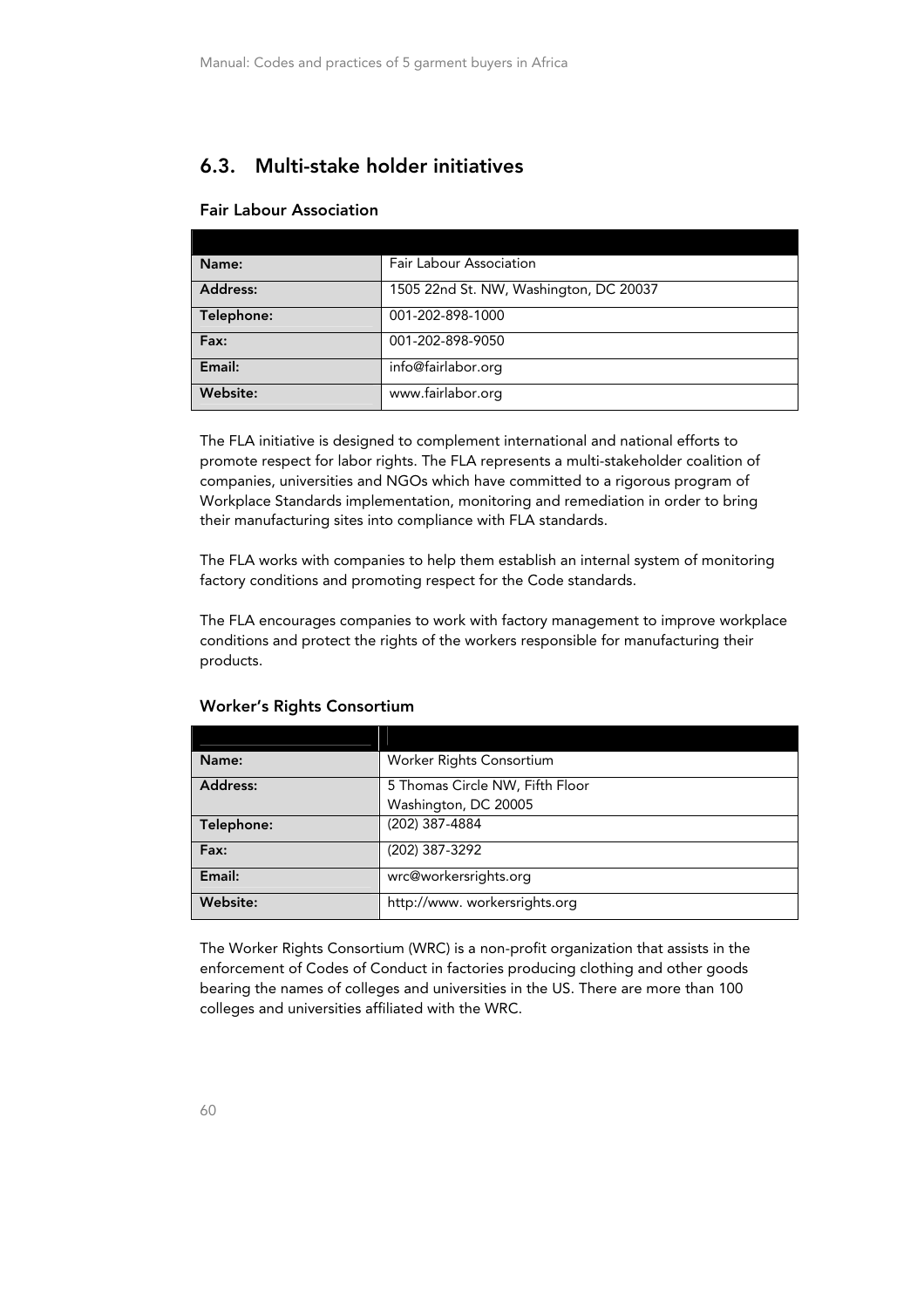

The WRC works with labour rights experts in the United States and around the world to investigate factory conditions. Where violations are uncovered, the WRC works with colleges and universities, U.S.-based retail corporations and local workers and organizations to correct the problem and improve conditions.

## 6.4. Labour Organisations in North America and Canada

## USAS

| Name:                  | United Students Against Sweatshops |
|------------------------|------------------------------------|
| <b>Contact Address</b> | 1150 17th St. NW, Ste. 300         |
|                        | Washington, DC 20036               |
| Telephone:             | $+ 1 202.667.9328$                 |
| Fax:                   | + 1 202.293.5308                   |
| Email:                 | organize@usasnet.org               |
| Website:               | www.StudentsAgainstSweatshops.org  |

United Students Against Sweatshops is an international student movement of campuses and individual students fighting for sweatshop free labour conditions and workers' rights. They believe that university standards should be brought in line with those of its students who demand that their school's logo is emblazoned on clothing made in decent working conditions.

They are demanding from their universities to adopt ethically and legally strong codes of conduct, full public disclosure of company information and truly independent verification systems to ensure that sweatshop conditions are not happening. USAS' three cornerstone campaigns are the Sweat-Free Campus Campaign, the Ethical Contracting Campaign, and the Campus Living Wage Campaign.

| Name:                  | International Labor Rights Fund |
|------------------------|---------------------------------|
| <b>Contact Address</b> | 2001 S St., NW #420             |
|                        | Washington, DC 20009            |
| Telephone:             | $+ 1202347 - 4100$              |
| Fax:                   | + 1 202 347-4885                |
| Email:                 | laborrights@ilrf.org            |
| Website:               | http://www.laborrights.org/     |

#### ILRF

LRF is an advocacy organization dedicated to achieving just and humane treatment for workers worldwide. ILRF believes that all workers have the right to a safe working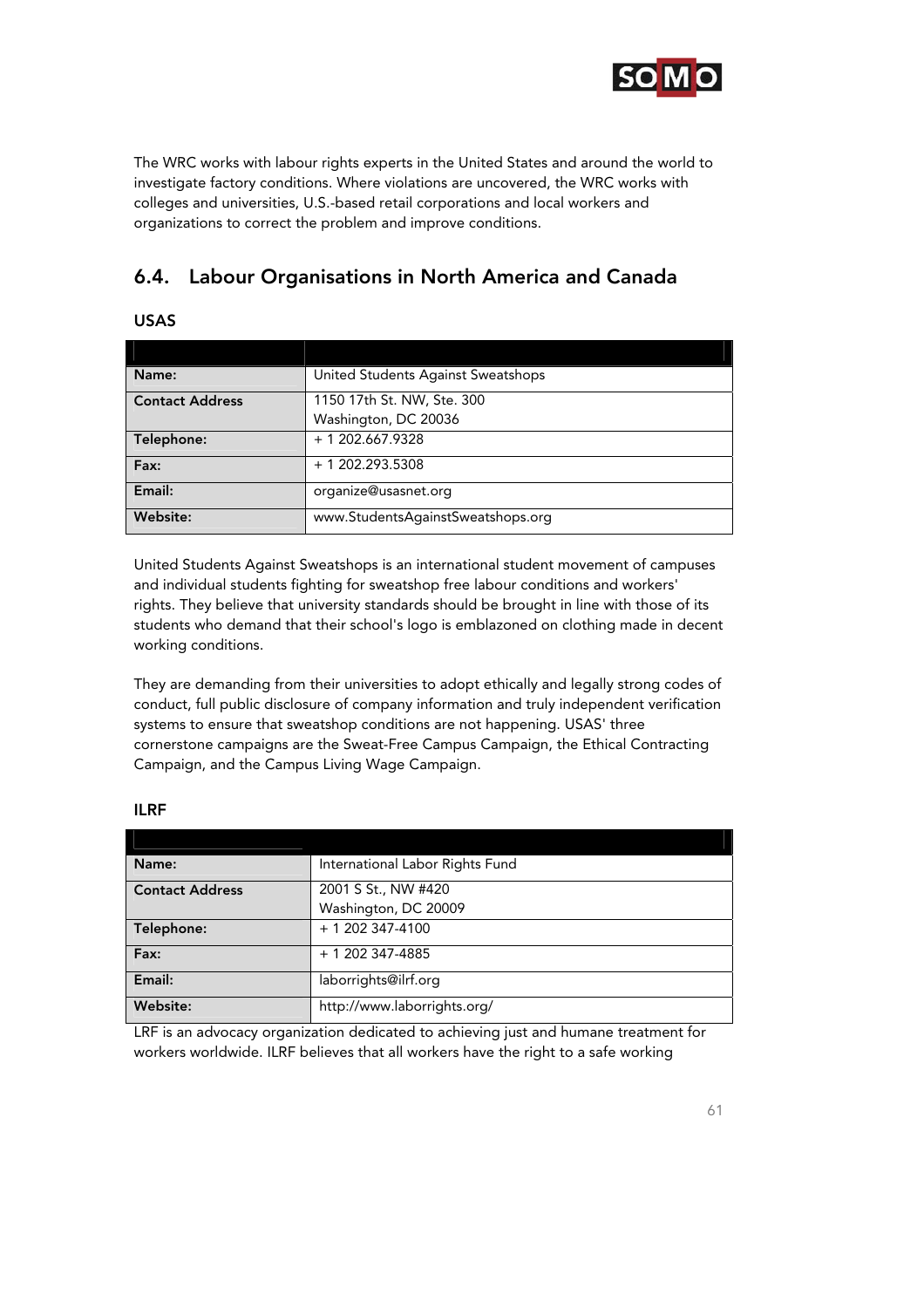environment where they are treated with dignity and respect, and where they can organize freely to defend and promote their rights and interests.

They are committed to overcoming the problems of child labour, forced labour, and other abusive labour practices. They promote enforcement of labour rights internationally through public education and mobilization, research, litigation, legislation, and collaboration with labour, government and business groups.

#### Solidarity Center

| Name:                  | <b>Solidarity Center</b>         |
|------------------------|----------------------------------|
| <b>Contact Address</b> | 1925 K Street, NW, Suite 300     |
|                        | Washington, DC 20006             |
| Telephone:             | 202-778-4500                     |
| Fax:                   | 202-778-4525                     |
| Email:                 | Information@solidaritycenter.org |
| Website:               | www.solidaritycenter.org         |

The Solidarity Center serves as a worldwide advocate for union activists, defending worker rights, administering training programs for organizing, sharing information with unionists, and providing support for struggling unions.

The Solidarity Center helps workers build stronger unions, stand up for their rights, and overcome repression. At the same time, working with local partners, the Solidarity Centre sponsors public education on the freedom to form unions, publicize widespread worker rights violations, support laws to protect worker rights, and fight for the release of imprisoned union leaders and activists.

| Name:      | Maguila Solidarity Network                    |
|------------|-----------------------------------------------|
| Address:   | 609, Shaw Street, Toronto, ON M6G 3L6, Canada |
| Telephone: | 416-532-8584                                  |
| Fax:       | 416-532-7688                                  |
| Email:     | info@maquilasolidarity.org                    |
| Website:   | http://www.maquilasolidarity.org              |

#### Maquila Solidarity Network

The Maquila Solidarity Network (MSN) is a labour and women's rights advocacy organization promoting solidarity with grassroots groups in Mexico, Central America, and Asia working to improve conditions in maquiladora factories and export processing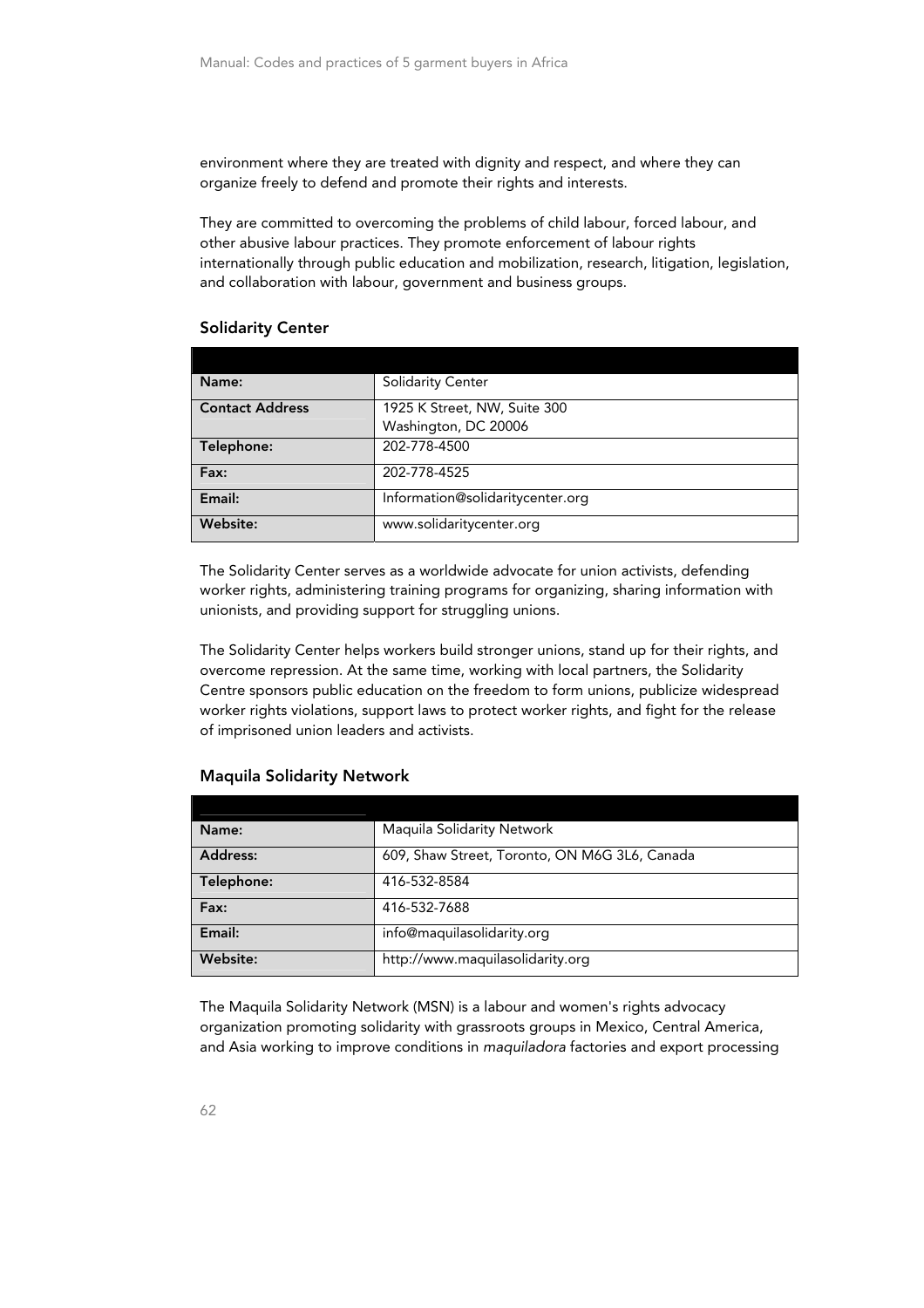

zones. We believe retailers must be accountable for the conditions under which their products are made.

## Campaign for Labour Rights

| Name:      | Campaign for Labour Rights        |
|------------|-----------------------------------|
| Address:   | 1247 E St. SE Washington DC 20003 |
| Telephone: | 202-544-9355                      |
| Fax:       | 202-544-9359                      |
| Email:     | clr@clrlabour.org                 |
| Website:   | http://www.clrlabor.org           |

The Campaign for Labour Rights is an organization that works to inform and mobilize grassroots activists in solidarity with major, international anti-sweatshop struggles. Coordinating with over 500 communities in the U.S. as well as other local, national, and international anti-sweatshop groups, its campaigns and strategy are designed in solidarity and collaboration with workers struggling to gain the right to organize, the right to earn a living wage in a clean, safe work environment, and the right to bargain collectively.

CLR works to have the right to organize recognized as a fundamental human right.

## Sweatshop Watch

| Name:      | Sweatshop Watch                        |
|------------|----------------------------------------|
| Address:   | 1250 So. Los Angeles Street, Suite 212 |
|            | Los Angeles CA 90015                   |
| Telephone: | 213-748-5945                           |
| Fax:       | 213-748-5955                           |
| Email:     | sweatinfo@sweatshopwatch.org           |
| Website:   | http://www.maquilasolidarity.org       |

Founded in 1995, Sweatshop Watch is a coalition of over 30 labour, community, civil rights, immigrant rights, women's, religious and student organizations, and many individuals, committed to eliminating the exploitation that occurs in sweatshops.

Sweatshop Watch aims to affect both grassroots action and public policy at every level local, regional, national and international.